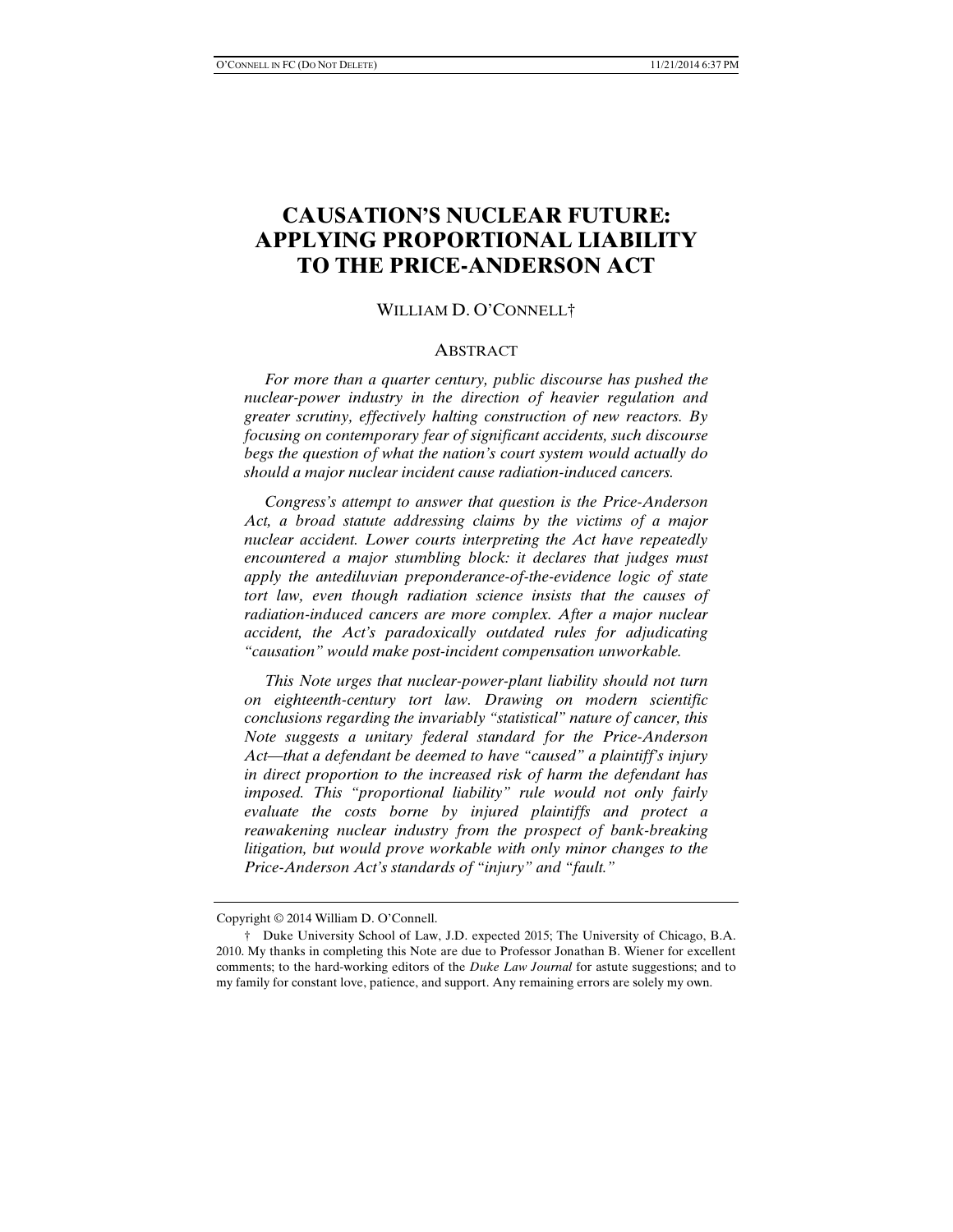#### **INTRODUCTION**

For the past several decades, an effective moratorium on building new nuclear-power plants has silenced the nuclear industry.<sup>1</sup> The reasons for the halt in construction have included public outrage over the Three Mile Island meltdown,<sup>2</sup> increasing regulation,<sup>3</sup> and nuclear-power-plant operators' need to insure against a multiplicity of risks.<sup>4</sup> Although the potential harms that the nuclear industry poses to the public are often emphasized, the harmful uncertainty plaguing investment in nuclear power is not. Today, nuclear power is constantly beset by numerous unanticipated risks that it helped to create, including constant media attention<sup>5</sup> and the variable and significant costs of building and maintaining nuclear-power plants.<sup>6</sup> Insuring against such risks has long been an immense cost of participating in the nuclear industry.

 <sup>1.</sup> Justin Gundlach, Note, *What's the Cost of a New Nuclear Power Plant? The Answer's Gonna Cost You: A Risk-Based Approach to Estimating the Cost of New Nuclear Power Plants*, 18 N.Y.U. ENVTL. L.J. 600, 630 (2011). On February 9, 2012, the Nuclear Regulatory Commission voted to permit construction of two nuclear reactors at the Vogtle nuclear-power plant in Georgia, the first new reactors in more than thirty years. Ayesha Rascoe, *NRC Approves First New Nuclear Plant in a Generation*, REUTERS, Feb. 9, 2012, *available at* http://www.reuters.com/article/2012/02/09/us-usa-nuclear-license-idUSTRE8181T420120209.

 <sup>2.</sup> Peter Behr, *Three Mile Island Still Haunts U.S. Nuclear Industry*, N.Y. TIMES, Mar. 27, 2009, http://www.nytimes.com/gwire/2009/03/27/27greenwire-three-mile-island-still-haunts-usreactor-indu-10327.html.

 <sup>3.</sup> U.S. NUCLEAR REGULATORY COMM'N, BACKGROUNDER ON THE THREE MILE ISLAND ACCIDENT (Apr. 25, 2014), http://www.nrc.gov/reading-rm/doc-collections/fact-sheets/ 3mile-isle.html.

 <sup>4.</sup> *See* Gundlach, *supra* note 1, at 630–48 (discussing the risks attending plant construction, engineering, fuel costs, staffing, security, safety, decommissioning, licensing, and waste management).

 <sup>5.</sup> *See, e.g.*, Jennifer Weeks, *Nuclear Experts Assess How Well Media Covered Fukushima*, SOC'Y OF ENVTL. JOURNALISTS (July 15, 2011), http://www.sej.org/publications/sejournal/ nuclear-experts-assess-how-well-media-covered-fukushima (describing fervent and inaccurate media reporting following the Fukushima incident in early 2011); Nassrine Azimi, Opinion, *Fukushima in America*, N.Y. TIMES, May 10, 2011, http://www.nytimes.com/2011/05/11/opinion/ 11iht-edazimi11.html (inquiring whether the United States has fallen into "nuclear entrapment" and positing the Fukushima disaster as a moment of reflection for the nuclear industry); Scott Waldman, *Cuomo's Complicated Indian Point Equation*, CAPITAL N.Y. (Apr. 7, 2014, 9:50 AM), http://www.capitalnewyork.com/article/magazine/2014/04/8543109/cuomos-complicatedindian-point-equation (contrasting the Indian Point nuclear-power plant's favorable safety record with resistance to relicensing from prominent environmental groups and the governor of New York).

 <sup>6.</sup> *See* Gundlach, *supra* note 1, at 631–53 (describing uncertain costs incurred as a result of plant engineering, project financing, construction delays, staffing, plant safety and security, and subsequent litigation).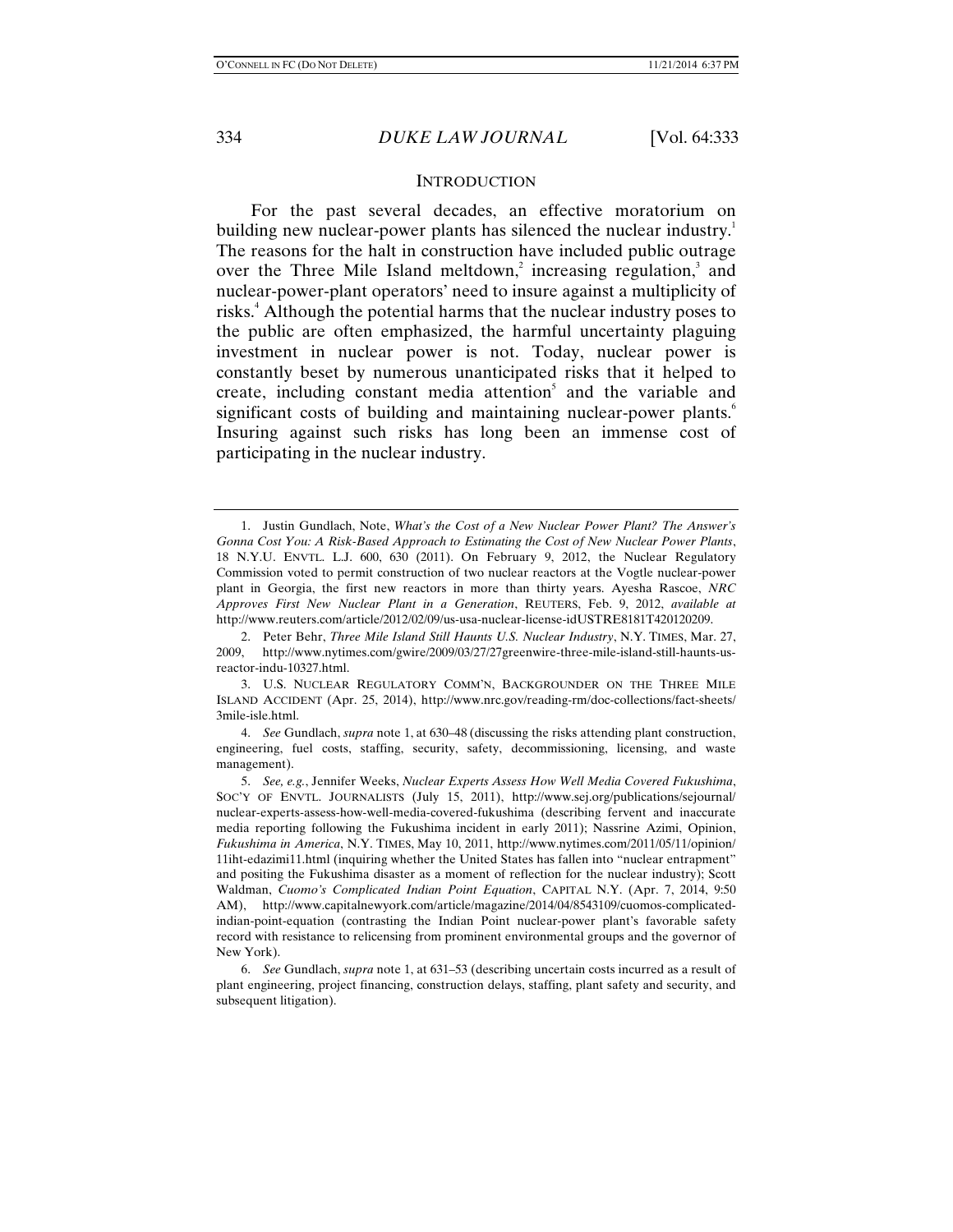Congress first addressed the complex risks of nuclear power by enacting the 1954 Atomic Energy Act  $(AEA)$ , creating a licensing regime that permitted civilians to use nuclear fuel for the first time.<sup>8</sup> Congress then amended the AEA in 1957 through the Price-Anderson Act  $(PAA)$ , mandating that nuclear licensees carry private insurance to hedge against the risk of liability that could result from a major nuclear incident.<sup>10</sup> In recent years, a senescing cadre of nuclearpower plants<sup>11</sup>—which provide 19.4 percent of the country's escalating energy needs $^{12}$ —has overshadowed the industry. Reacting through the Energy Policy Act of  $2005$ ,<sup>13</sup> Congress has enacted policies to spur further investment in nuclear technologies, providing financial assistance in the form of production tax credits, low-interest federal loans, and insurance insulating many reactors from the costs of regulatory and licensing delays.14 But as companies seek to site, develop, and maintain these plants over the next half-century, one little-studied threat for the nuclear industry and the public has been glossed over: the risk of civil litigation itself.<sup>15</sup>

Over the years, Congress has somewhat mitigated the cost of litigating claims of radiation-related harm to third parties from nuclear licensees—companies working with nuclear materials—by requiring them to carry significant liability insurance.<sup>16</sup> These

 10. 1 PRESIDENTIAL COMM'N ON CATASTROPHIC NUCLEAR ACCIDENTS, REPORT TO THE CONGRESS 13 (1990), *available at* http://www.state.nv.us/nucwaste/news/rpccna.

 11. *See* Gundlach, *supra* note 1, at 623 (observing that all nuclear reactors operating in the United States were ordered in the 1960s and 1970s).

 <sup>7.</sup> Atomic Energy Act of 1954, Pub. L. No. 83-703, 68 Stat. 919 (codified as amended at scattered sections of 42 U.S.C. (2012)).

 <sup>8.</sup> *See id.* at § 53(a) (permitting the Atomic Energy Commission to issue licenses for domestic possession of "special nuclear material"); John V. Buffington, *Underwriting the Ultimate Tort*, 87 DICK. L. REV. 679, 682 (1983) (observing that private possession of nuclear fuel was prohibited until the 1954 AEA).

 <sup>9.</sup> Atomic Energy Damages Act (Price-Anderson Act), Pub. L. No. 85-256, 71 Stat. 576, 42 U.S.C. § 2210 (2012).

 <sup>12.</sup> *US Nuclear Generating Statistics*, NUCLEAR ENERGY INST., http://www.nei.org/ Knowledge-Center/Nuclear-Statistics/US-Nuclear-Power-Plants/US-Nuclear-Generating-Statistics (last updated Apr. 14, 2014).

 <sup>13.</sup> Energy Policy Act of 2005, Pub L. No. 109-58, § 638, 119 Stat. 594, 791–94, 42 U.S.C. § 16014 (2012).

 <sup>14.</sup> JAY M. GUTIERREZ & ALEX S. POLONSKY, FUNDAMENTALS OF NUCLEAR REGULATION IN THE UNITED STATES 97–98 (2d ed. 2007).

 <sup>15.</sup> For a discussion of the history of and claims in Price-Anderson Act suits, see *infra* Part I.

 <sup>16.</sup> *See* 42 U.S.C. § 2210(b)(1) (2012) (requiring licensees to hold financial protection in "the amount of liability insurance available from private sources"); 78 Fed. Reg. 41,835, 41,836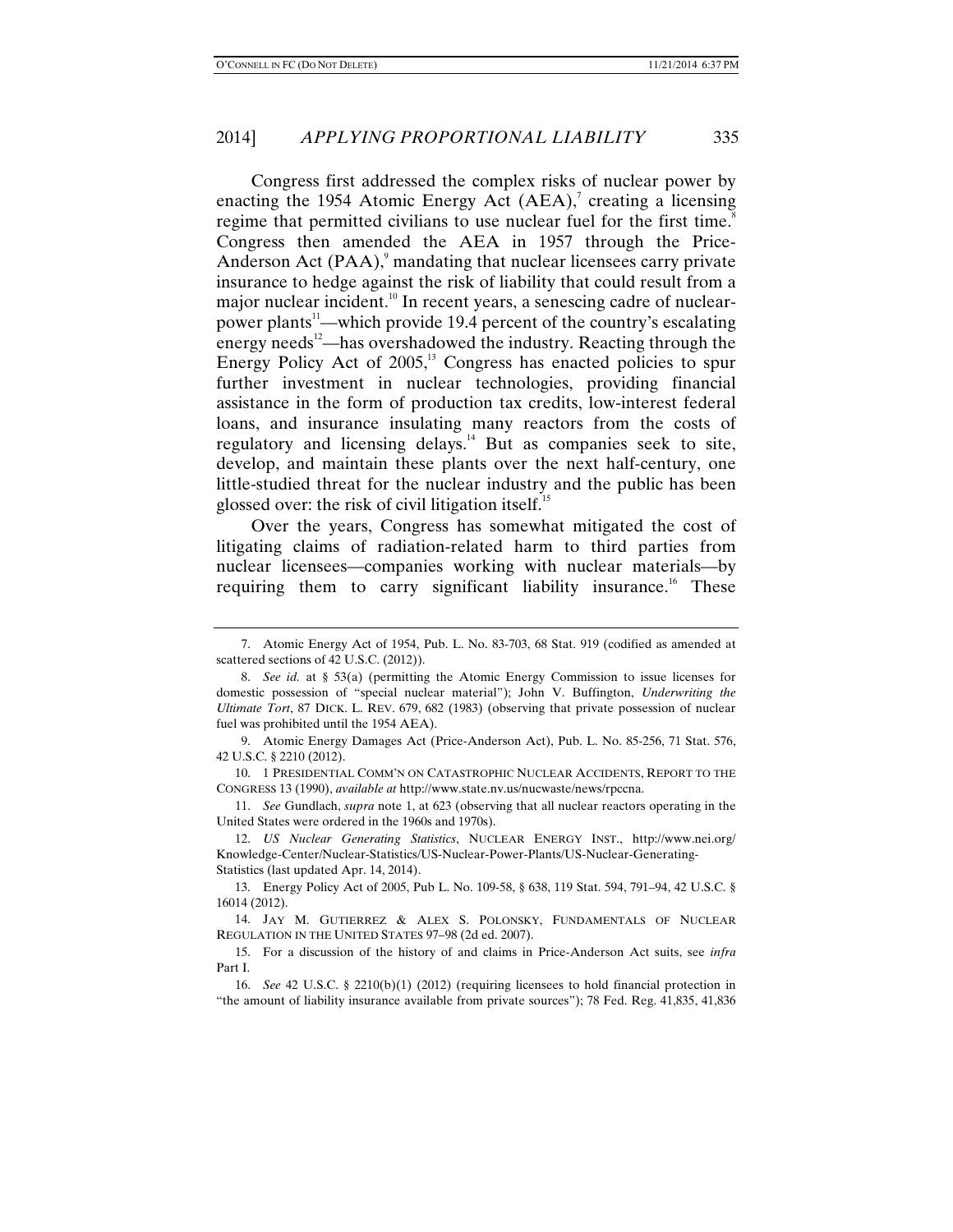requirements compel nuclear licensees to carry liability insurance indemnifying them in any judgment for harms to third parties up to a statutory maximum.<sup>17</sup> Today, administrative remedies are used to address many of the harms caused by radioactive materials to uranium miners, as well as military personnel and civilians near nuclear-test sites.<sup>18</sup> But Congress utilized a separate statutory framework—the PAA—to impose liability for harms to the general public. $19$ 

Under the PAA, private plaintiffs may sue for physical or economic harms arising from the "hazardous properties of radioactive material" emitted from a nuclear-power plant, a fuel-fabrication operation, a uranium mill, or any similar facility during a "nuclear incident."20 The PAA's litigation mechanism is the so-called "public liability" lawsuit, $2^2$  a complex, $2^2$  one-way, $2^3$  exclusive ticket to federal court.<sup>24</sup> PAA suits usually take the form of class actions because radioactive materials may disperse widely and affect large

 20. For a description of the effects of an internal accident at a nuclear-power plant, see generally Lincoln L. Davies, *Beyond Fukushima: Disasters, Nuclear Energy, and Energy Law*, 2011 BYU L. REV. 1937 (2011).

 21. Dan M. Berkovitz, *Price-Anderson Act: Model Compensation Legislation? The Sixty-Three Million Dollar Question*, 13 HARV. ENVTL. L. REV. 1, 7 (1989).

 22. *See, e.g.*, Richard Goldsmith, *Regulatory Reform and the Revival of Nuclear Power*, 20 HOFSTRA L. REV. 159, 163 n.11 (1991) (describing statutory provisions of the PAA as "complex"); Joel Yellin, *High Technology and the Courts: Nuclear Power and the Need for Institutional Reform*, 94 HARV. L. REV. 498, 517 (1981) (same).

 23. *See* 42 U.S.C. § 2210(n)(2) (2012) (permitting the removal of public liability suits from state court to federal court).

 24. *See id.* (creating federal jurisdiction for the district in which the "nuclear incident [took] place"); Nieman v. NLO, Inc., 108 F.3d 1546, 1553 (6th Cir. 1997) (noting that members of the general public harmed by radiation from a nuclear-power plant can "sue under the Price-Anderson Act . . . or not at all").

<sup>(</sup>July 12, 2013) (codified at 10 C.F.R.  $\S$  140.11(a)(4) (2014)) (increasing the primary financialprotection layer to \$375,000,000 to reflect inflation).

 <sup>17.</sup> *See* 42 U.S.C. § 2210(b) (requiring deferred, retrospective insurance premiums assessed against the nuclear industry in the event of a major nuclear incident).

 <sup>18.</sup> *See infra* notes 204–09 and accompanying text.

 <sup>19.</sup> This Note focuses on the PAA, the exclusive means of remedying claims by third parties arising out of a nuclear incident, rather than the distinct disaster-relief services provided by federal agencies or nongovernmental organizations. For example, the Federal Emergency Management Agency (FEMA) is tasked with executing emergency plans to protect the public from imminent harm. FED. EMERGENCY MGMT. AGENCY, RADIOLOGICAL EMERGENCY PREPAREDNESS PROGRAM, http://www.fema.gov/radiological-emergency-preparednessprogram (last updated June 19, 2014). Such agencies would be unlikely to address the cost of compensating injuries or cleaning up the reactor site. *E.g.*, Entergy Nuclear Generation Co., No. 50-293-LR, 2012 WL 1207269, at \*3 (N.R.C. Mar. 30, 2012).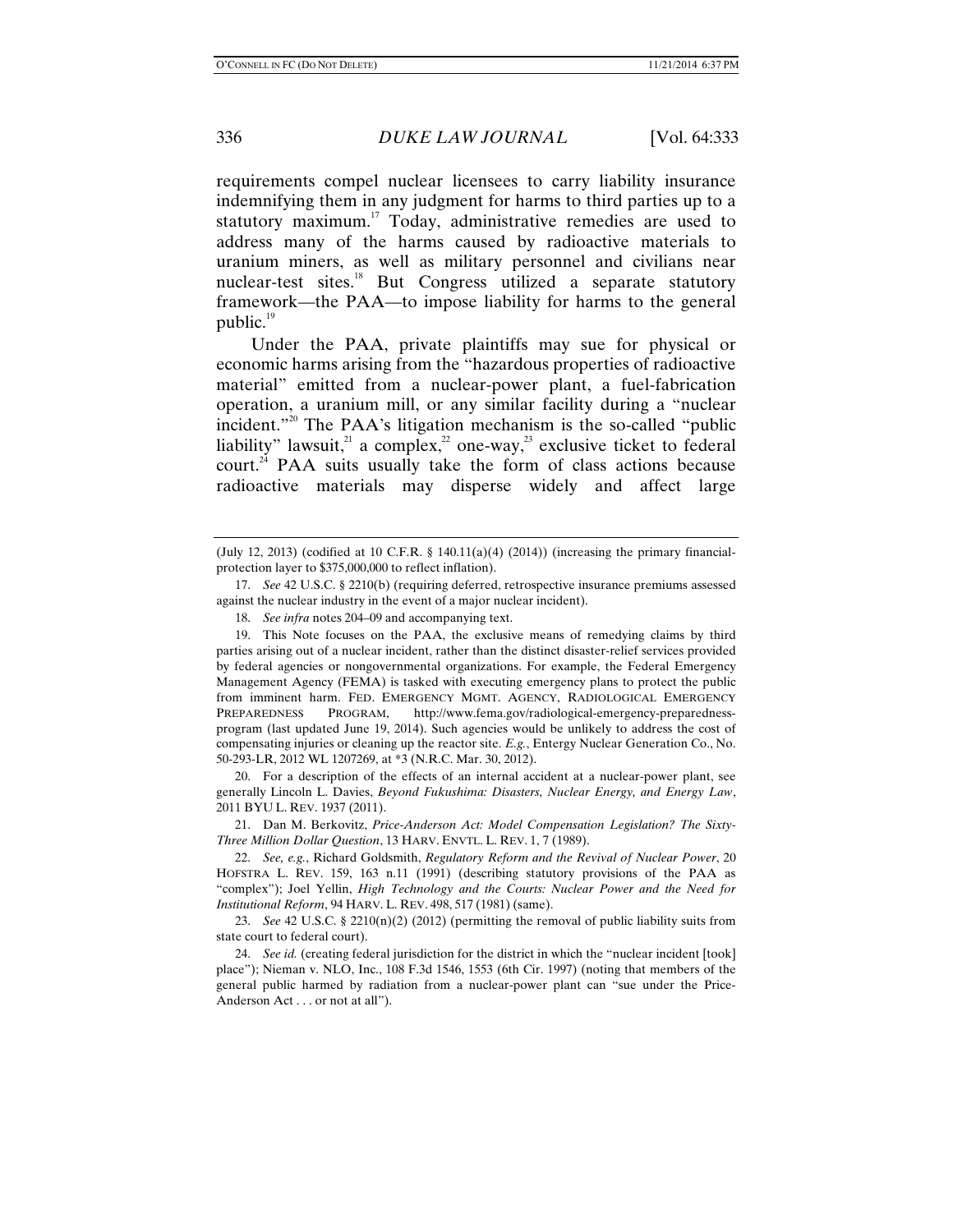populations in nearby areas.<sup>25</sup> Unlike a car collision or a badly built widget, any physical harms imposed by radiation emissions are impossible to see, slow to materialize, and virtually untraceable to a single identifiable cause. Indeed, litigating a PAA suit is a forensic kabuki dance: all players know that proving "causation" is a matter of probability and not of fact, yet both parties mechanically act out the motions of a tort suit at common law.

This Note tackles the hardship that the PAA's common-law causation rules would create in the wake of a major nuclear incident. Whether the incident should result from an intentional act such as a terrorist attack<sup>26</sup> or as the unintended consequence of a reactor malfunction, such an event might cause damage in excess of \$100 billion.<sup>27</sup> Relying on the rich history of smaller radiation-injury suits litigated to date, this Note argues that the PAA's causation rule should impose liability directly in proportion to the statistical chance of increased harm to third parties. Such a rule not only forces the nuclear-power industry to pay directly for negative externalities imposed on the public, but dispels the specter of bank-breaking judgments that could bring a slowly developing industry to its knees.

This Note proceeds in four parts. Part I introduces the provisions of the PAA, explains how defendants pay for and settle public liability lawsuits, and surveys decades of litigation. Part II provides an overview of how radiation harms humans, focusing on the probabilistic effects of low-level radiation exposure. Part III contrasts two methodologies for applying scientific understandings of radiation-induced<sup>28</sup> cancers to the ill-fitting burdens of proof required to demonstrate specific causation in U.S. courts. It shows that combining epidemiological data with the traditional preponderanceof-the-evidence standard would bar the claims of all injured plaintiffs, but that relying on individualized clinical evidence would overdeter defendants. Part IV observes that the all-or-nothing causation rules of state tort law are inapposite to public liability suits because conclusive links between a particular instance of injury and a particular radiation

 <sup>25.</sup> For a summary of major class-action litigation, see *infra* Part I.C.

 <sup>26.</sup> For an overview of the potential aftermath of a terrorist attack on a nuclear reactor, see generally Jason Zorn, Note, *Compensation in the Event of a Terrorist Attack on a Nuclear Power Plant: Will Victims Be Adequately Protected?*, 38 NEW ENG. L. REV. 1087 (2004).

 <sup>27.</sup> *See infra* note 38 and accompanying text.

 <sup>28.</sup> Recognizing the uncertainty inherent in identifying the cause of any incidence of cancer, this Note will use the term "radiation-induced" to refer not only to cancers that were in fact caused by radiation, but those that hypothetically could have been caused by radiation.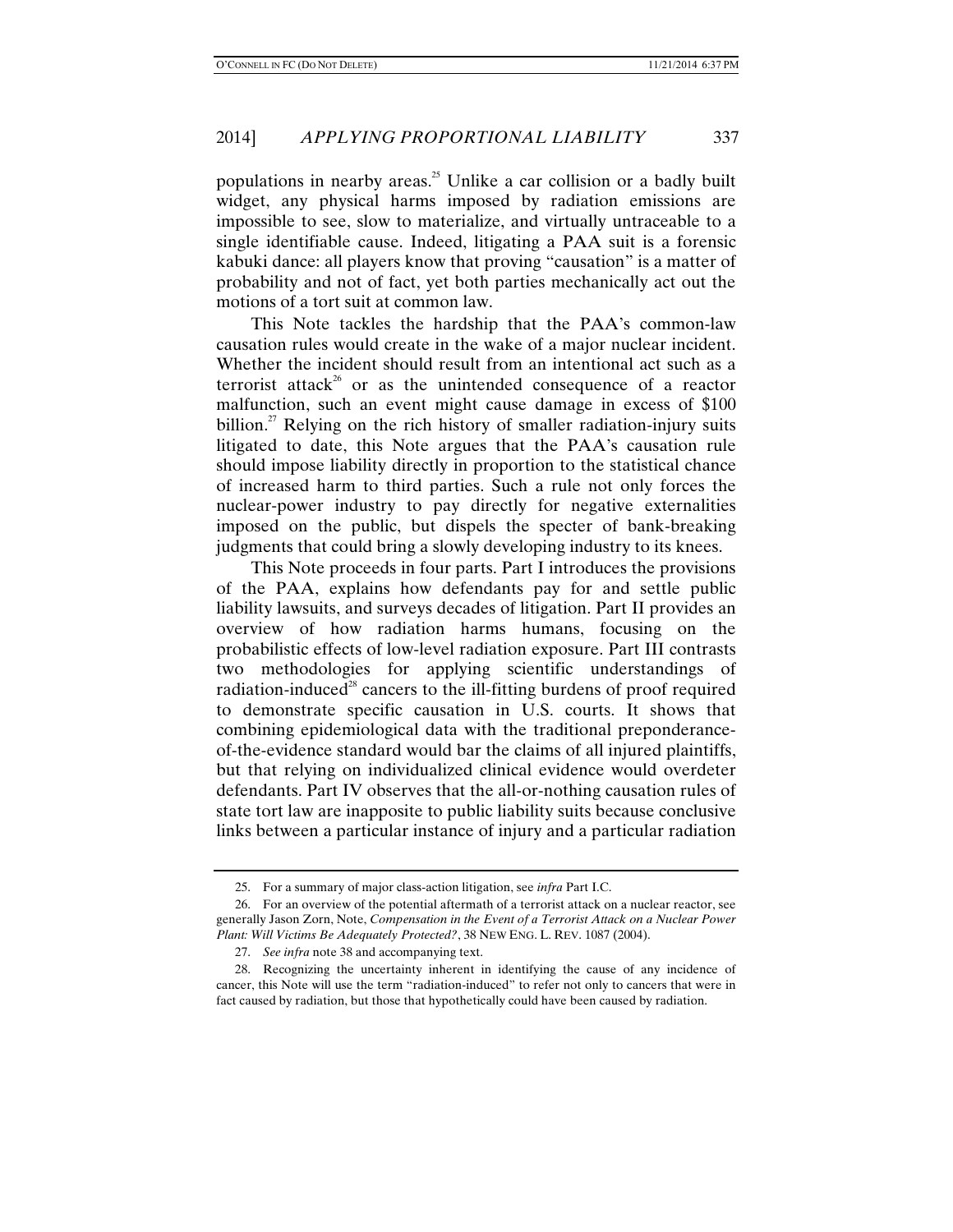source cannot be proven. Part IV further argues that implementing a "proportional liability" standard would benefit all parties by tying recovery directly to the excess risks imposed on plaintiffs. Finally, Part V addresses obstacles to implementing proportional liability, proposing modifications to the PAA's "fault" and "injury" standards that would prevent plaintiffs and defendants from manipulating the effects of current PAA law on a proportional liability regime.

## I. A BRIEF SUMMARY OF PUBLIC LIABILITY SUITS UNDER THE PRICE-ANDERSON ACT

 The Price-Anderson Act is one of the most complicated, least understood, and least used laws I have encountered in all my years in the House. Yet its purpose is simple and its role is important. Quite simply, the Price-Anderson Act ensures that adequate funds will be available to compensate the public in the event of a nuclear accident.<sup>29</sup>

Before the AEA's enactment in 1954, the federal government carefully guarded the secrets of nuclear power.<sup>30</sup> In his 1953 speech, "Atoms for Peace," President Dwight D. Eisenhower promised that nuclear power could be harvested "to provide abundant electrical energy in the power-starved areas of the world"<sup>31</sup> through paving the way for private commercial development.<sup>32</sup> Despite Eisenhower's proclamation that the AEA would turn "swords into plowshares" by allowing private peaceful applications for nuclear energy, $33$  would-be investors nonetheless voiced concerns that potential profits from

 <sup>29. 133</sup> CONG. REC. 21,414 (1987) (statement of Rep. Udall).

 <sup>30.</sup> *See* Berkovitz, *supra* note 21, at 5 (noting that prior to the enactment of the AEA, the federal government held a "monopoly over nuclear materials and their use").

 <sup>31.</sup> President Dwight D. Eisenhower, Address Before the General Assembly of the United Nations on Peaceful Uses of Atomic Energy, New York City (Dec. 8, 1953), *in* PUB. PAPERS OF THE PRESIDENTS OF THE UNITED STATES: DWIGHT D. EISENHOWER, 1953, at 813, 821 (1954). Notably, contemporary projections suggested no immediate need for nuclear reactors. Rather, "[t]he prevailing sense of urgency . . . reflected instead the fear of falling behind other nations in fostering peaceful atomic progress." J. SAMUEL WALKER & THOMAS R. WELLOCK, A SHORT HISTORY OF NUCLEAR REGULATION, 1946-2009, at 2 (2010), *available at* http://pbadupws.nrc.gov/docs/ML1029/ML102980443.pdf.

 <sup>32.</sup> Buffington, *supra* note 8, at 681–82.

 <sup>33.</sup> Pac. Gas & Elec. Co. v. State Energy Res. Conservation & Dev. Comm'n, 461 U.S. 190, 193 (1983).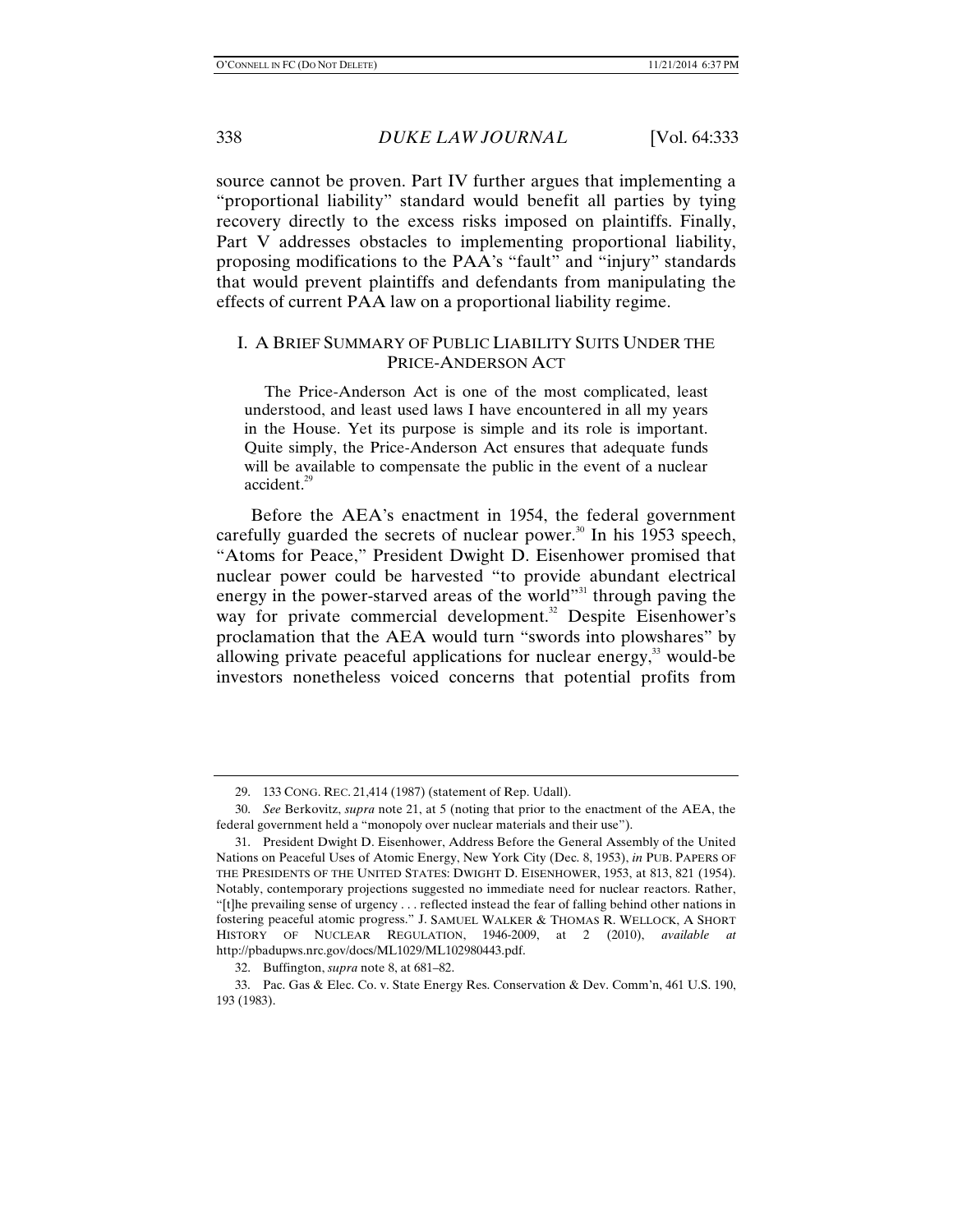nuclear energy were limited, whereas its potential liabilities were  $immense.<sup>34</sup>$ 

Congress quelled investors' unease over the risks of nuclear power by enacting the PAA in 1957.<sup>35</sup> The PAA requires reactor licensees to purchase the "maximum amount of liability insurance available" to insure themselves against potential injuries to third parties.36 Licensees are permitted to use these insurance funds to cover the costs of litigating and settling claims.<sup>37</sup> Recognizing that damages—potentially ranging as high as \$100 billion today<sup>38</sup>—might exceed the total available insurance, the Atomic Energy Commission  $(AEC)^{39}$  indemnified licensees up to another \$500 million.<sup>40</sup> Beyond that value, damages were entirely "capped," preventing the public from receiving additional compensation.<sup>41</sup>

## *A. The Nuclear Industry's Transition from Governmental Indemnity to Private Insurance*

Through subsequent amendments, Congress required the nuclear industry to internalize the costs of potential harms to the public. In 1975, just over two decades after the AEA was passed, Congress largely<sup>42</sup> ushered the government out of the nuclear-insurance

 <sup>34.</sup> *See, e.g.*, Harold Green, *Nuclear Power, Risk, Liability, Indemnity*, 71 MICH. L. REV. 479, 480–81 (1973) (recognizing the dual problem for investors of a remote potential for profit "in the relatively remote and uncertain future" and the "major roadblock" of liability to the public).

 <sup>35.</sup> *Id.* at 483–87.

 <sup>36. 42</sup> U.S.C. § 2210(a)–(b) (2012).

 <sup>37.</sup> Financial Protection Requirements and Indemnity Agreements, 10 C.F.R. § 140.3(d) (2013).

 <sup>38.</sup> Hypothetical scenarios have damages ranging from \$10 billion to \$100 billion. Michael G. Faure & Tom Vanden Borre, *Compensating Nuclear Damage: A Comparative Economic Analysis of the U.S. and International Liability Schemes*, 33 WM. & MARY ENVTL. L. & POL'Y REV. 219, 266 (2009).

 <sup>39.</sup> The AEC was divided into an energy-research arm and the Nuclear Regulatory Commission in 1974. WALKER & WELLOCK, *supra* note 31, at 49.

 <sup>40.</sup> *Id.* at 15–16.

 <sup>41.</sup> *Id.* The Supreme Court found the liability cap compliant with due-process and equalprotection principles. Duke Power Co. v. Carolina Envtl. Study Grp., Inc., 438 U.S. 59, 87, 93 (1978).

 <sup>42.</sup> Although the United States no longer directly indemnifies private nuclear licensees, limiting the total compensation awardable to the public can still be visualized as an effective subsidy to the industry. For further discussion and explanation, see *infra* note 51.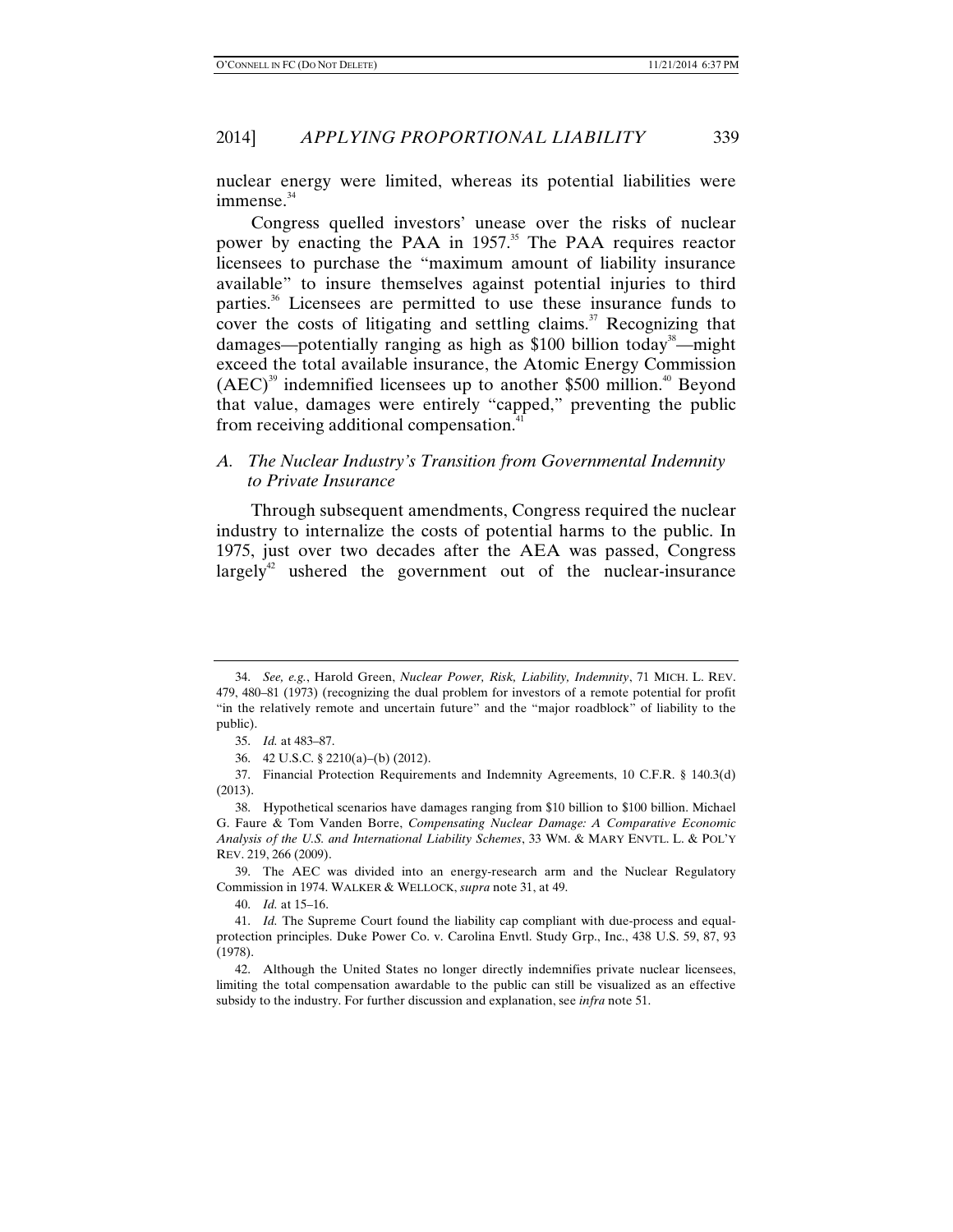business, replacing publicly guaranteed indemnity with privately funded insurance pools.<sup>43</sup>

Today, the first layer of compensation available in a public liability suit remains fixed at the maximum insurance available to a single nuclear licensee.<sup>44</sup> This limitation is currently set at \$375 million per reactor<sup>45</sup> by the Nuclear Regulatory Commission (NRC) and American Nuclear Insurers (ANI)—a nuclear-insurance pool largely comprised of domestic property-casualty insurance companies.<sup>46</sup> If a nuclear incident caused more than \$375 million in damages, a second layer of compensation would activate.<sup> $47$ </sup> At this stage, every other nuclear licensee in the United States would contribute up to \$127 million per reactor<sup>48</sup> to finance a large-scale litigation or settlement through additional pro rata charges known as "retrospective premiums," which would be assessed against each nuclear reactor following an accident by any one of them.<sup>49</sup> Accordingly, as more

 45. *Need for Nuclear Liability Insurance,* AM. NUCLEAR INSURERS 2 (Oct. 2013), http://www.amnucins.com/library/Nuclear%20Liability%20in%20the%20US.pdf.

 46. U.S. NUCLEAR REGULATORY COMM'N, NUCLEAR INSURANCE AND DISASTER RELIEF 1 (June 2014), *available at* http://www.nrc.gov/reading-rm/doc-collections/factsheets/nuclear-insurance.pdf. As an alternative to the investor-held ANI, nuclear licensees were able to insure through a policyholder-owned mutual-insurance pool. PRESIDENTIAL COMM'N ON CATASTROPHIC NUCLEAR ACCIDENTS, *supra* note 10, at 13–14. But ANI has been the only nuclear-insurance pool in the United States since 1998. Faure & Vanden Borre, *supra* note 38, at 254. Nuclear operators insure themselves against direct, on-site damage through a separate insurer, Nuclear Electric Insurance Limited. *Id.*

47. *Id.*

 <sup>43.</sup> *See* Berkovitz, *supra* note 21, at 14–15 (describing how the 1975 PAA amendments reduced the federal indemnity of \$560 million by the amount of funding that nuclear licensees could obtain through private insurance and payment of retrospective premiums). Once the private funding available exceeded \$560 million, federal indemnity no longer existed. Thus, although the PAA still addresses indemnification of private licensees in § 2210(c), that section no longer requires governmental indemnity. *See id.* at 15 ("[O]nce the federal indemnity had been eliminated, the liability limit would increase as the number of operating reactors increased. The layer of federal indemnity was eliminated upon the licensing of the 80th reactor in 1982."). Unlike private nuclear-reactor licensees, Department of Energy contractors remain directly indemnified by the federal government. *See* 42 U.S.C. § 2210(d)(2) (2012) ("[T]he Secretary . . . shall indemnify the persons indemnified against such liability above the amount of the financial protection required, in the amount of \$10,000,000,000 . . . ."). The activities of such contractors are beyond the scope of this Note.

 <sup>44. 42</sup> U.S.C. § 2210(b) (2012).

 <sup>48.</sup> AM. NUCLEAR INSURERS, *supra* note 45, at 2. Insurance premiums for the primary layer of financial protection are approximately \$1.1 million per reactor per year. U.S. NUCLEAR REGULATORY COMM'N, *supra* note 46, at 1.

 <sup>49.</sup> Berkovitz, *supra* note 21, at 6.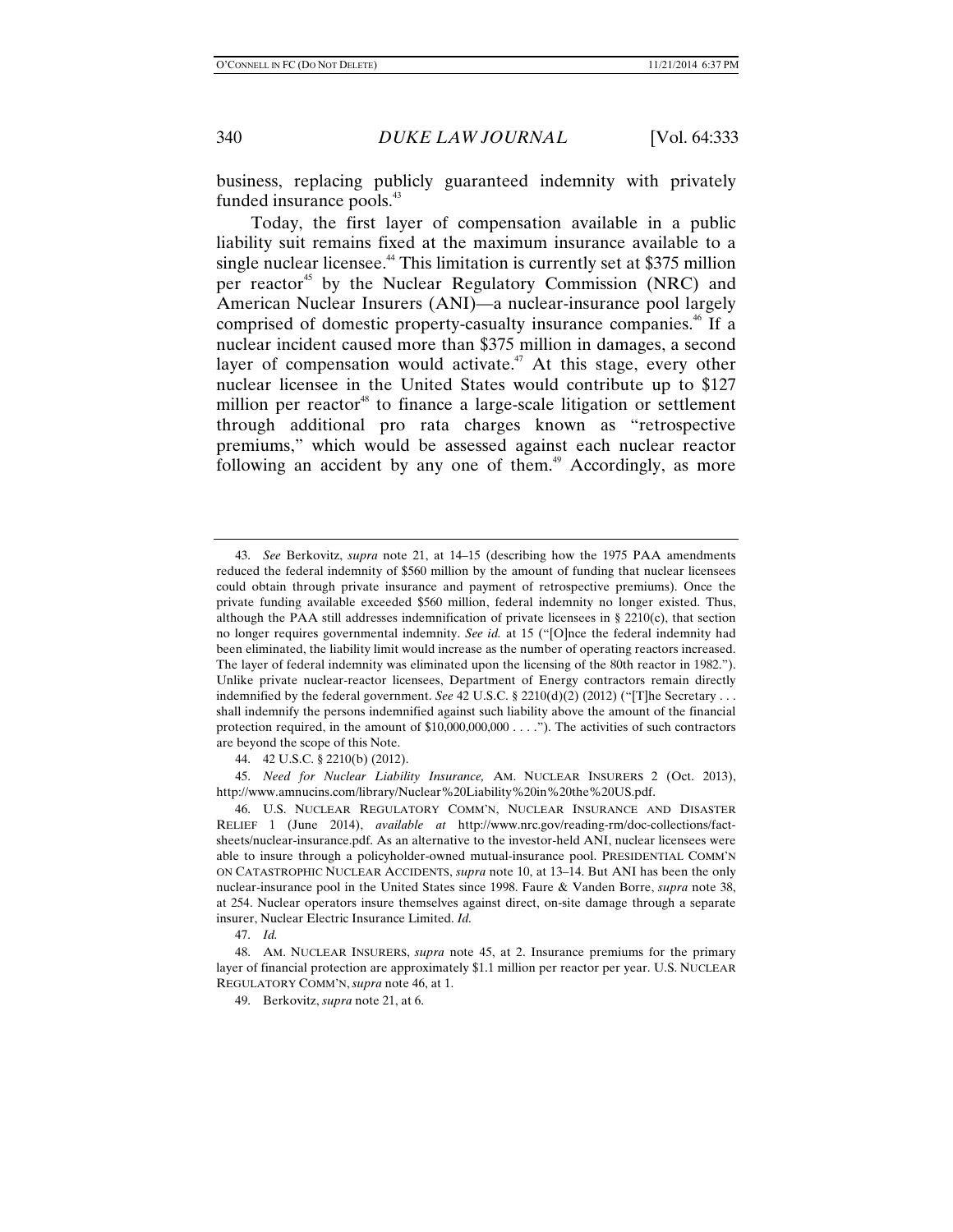reactors are licensed in the United States, each licensee can expect to benefit from a larger pool of secondary liability insurance.<sup>50</sup>

Taking both layers into account, \$13.6 billion is currently available for a public liability lawsuit arising out of a major nuclear incident, $51$  in addition to a likely congressional backstop. $52$  Because the second layer is paid directly by all plant owners, it serves as a deterrent and penalty leveled against nuclear operators, reducing the potential for moral hazard present in many insurance schemes. Furthermore, because the whole industry becomes liable in part for the tortious acts of each participant, the PAA's scheme encourages industry actors to monitor other operators' compliance with regulatory standards.<sup>53</sup>

# *B. The Price-Anderson Act's Requirement that Federal Courts Apply Exclusively State Law*

The first public liability suits hardly differed from common-law tort claims $<sup>54</sup>$  and were litigated in state courts until the Three Mile</sup> Island (TMI) incident.<sup>55</sup> At that time, federal jurisdiction was available only if the NRC determined that the case resulted from an

 <sup>50.</sup> *Id.* at 6–7.

 <sup>51.</sup> AM. NUCLEAR INSURERS, *supra* note 45, at 2. The debate over the adequacy of the compensation fund for a major incident has received significant attention. *See generally* Michael Faure & Karine Fiore, *An Economic Analysis of the Nuclear Liability Subsidy*, 26 PACE ENVTL. L. REV. 419 (2009) (deeming the PAA's liability limit "less distorting" than its international counterparts, but nonetheless inadequate); Daniel Meek, Note, *Nuclear Power and the Price-Anderson Act: Promotion over Public Protection*, 30 STAN. L. REV. 393 (1978) (arguing that the fund's then-current compensation scheme, similarly structured but with a liability cap less than one-tenth of today's amount, was "grossly deficient" in the 1970s). *But see generally* Joseph Marrone, *The Price-Anderson Act: The Insurance Industry's View*, 12 FORUM 605 (1977) (considering the 1970s compensation fund adequate); Zorn, *supra* note 26 (finding compensation adequate in a terrorist attack on a nuclear-power plant).

<sup>52.</sup> *See* 42 U.S.C. §  $2210(e)(2)$  (2012) ("In the event of a nuclear incident involving damages in excess of the amount of aggregate public liability under paragraph (1), the Congress will . . . take whatever action is determined to be necessary . . . to provide full and prompt compensation to the public for all public liability claims resulting from a disaster of such magnitude.").

 <sup>53.</sup> *See* Faure & Vanden Borre, *supra* note 38, at 272 (observing an incentive for reciprocal monitoring because "any low quality operation will lead to increased financial exposure" for other operators).

 <sup>54.</sup> *See* Berkovitz, *supra* note 21, at 4 ("The Act did not create a federal cause of action for damages arising out of a nuclear incident, and it did not alter any of the rules of state law that might apply.").

 <sup>55.</sup> *See, e.g.*, Bennett v. Mallinckrodt, Inc., 698 S.W.2d 854, 863 (Mo. Ct. App. 1985) (holding that common-law tort claims brought in state court against a radiopharmaceutical plant were not barred by federal preemption of nuclear regulation).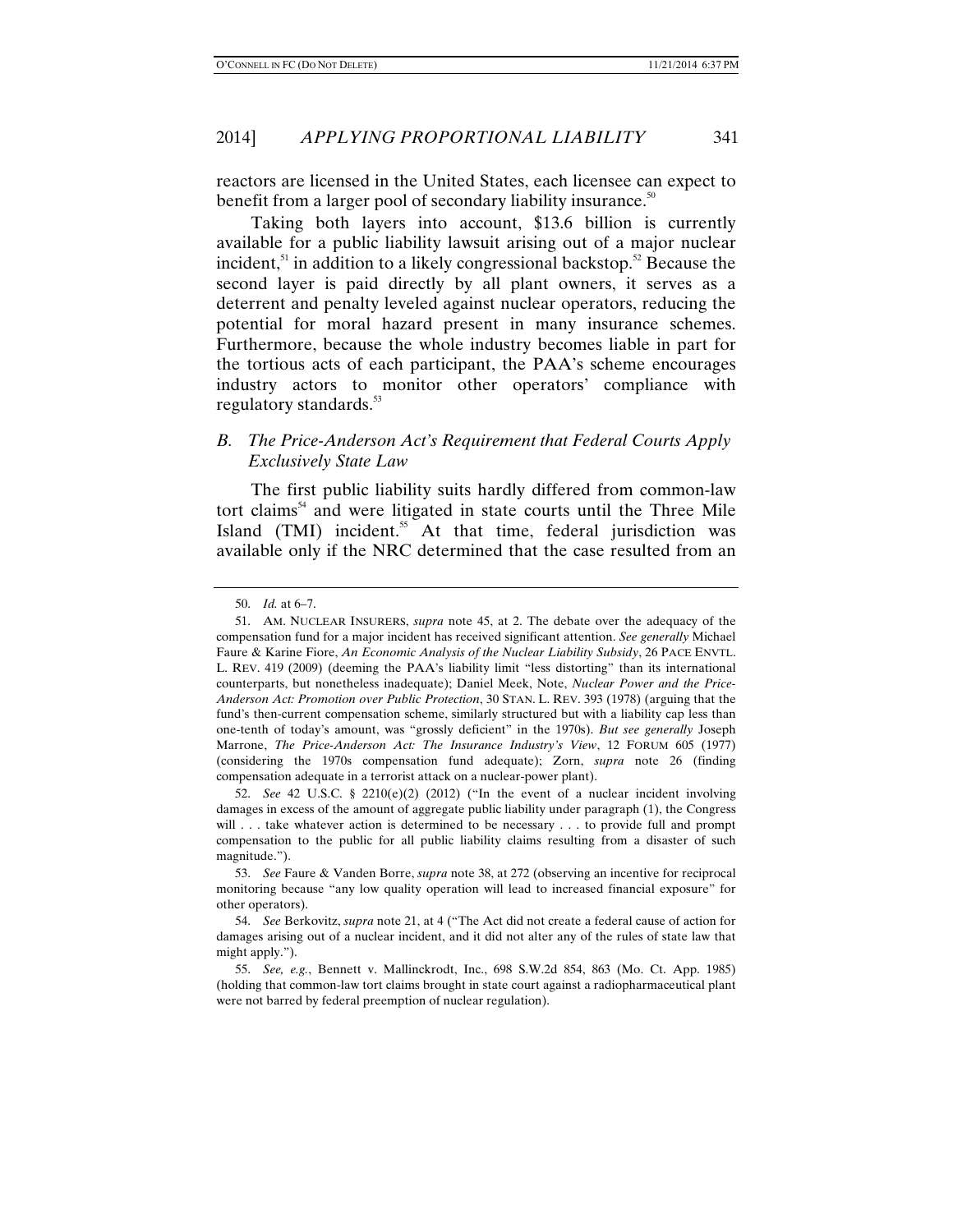"extraordinary nuclear occurrence" (ENO).<sup>56</sup> Because the statute imposed no timeline on deciding whether an incident was an ENO, it relegated plaintiffs to an "unusual jurisdictional limbo" between state and federal courts until the NRC issued a ruling.<sup>57</sup> In the TMI litigation, a district court held that Congress intended federal jurisdiction to cover "borderline" cases as long as an ENO was alleged in good faith.<sup>58</sup> The Third Circuit ultimately reversed this holding. $59$ 

Following the Third Circuit's ruling, and after over three thousand plaintiffs brought more than one hundred cases in both federal and state courts, $60$  representatives from both sides of the litigation testified before Congress that it would be more efficient if all nuclear accidents, regardless of size, were litigated in federal district courts.<sup>61</sup> Congress amended the PAA to so provide in 1988, imbuing all nuclear incidents with federal jurisdiction.<sup>62</sup> The amendments also enacted procedural mechanisms for increasing the efficiency of PAA suits, such as caseload-management panels.<sup>63</sup>

Once a case arrives in federal court, however, the PAA does not provide substantive federal law for adjudicating the suit. As early as the 1960s, Congress considered creating a federal system of nuclear tort law to adjudicate PAA cases with greater certainty and uniformity.<sup>64</sup> But the Joint Committee on Atomic Energy balked at the effort and advised Congress to retain state tort rules in public

 <sup>56.</sup> *See* Cook v. Rockwell Int'l Corp., 618 F.3d 1127, 1135–36 (10th Cir. 2010) ("Accordingly, unless the diversity statute applied or the action resulted from an 'extraordinary nuclear occurrence,' nuclear-related tort claims typically could not proceed in federal court.").

 <sup>57.</sup> *In re* Three Mile Island Litig., 87 F.R.D. 433, 437 (M.D. Pa. 1980).

 <sup>58.</sup> *See id.* at 435–38 (holding that federal district courts have jurisdiction over "lawsuits seeking damages from a nuclear incident of the magnitude of TMI.").

 <sup>59.</sup> *See* Stibitz v. Gen. Pub. Util. Corp., 746 F.2d 993, 996 n.3, 997 (3d Cir. 1984) (holding that, except for ENOs, the PAA did not provide for federal jurisdiction); Kiick v. Metro. Edison Co., 784 F.2d 490, 493 (3d Cir. 1986) (same).

 <sup>60.</sup> S. REP. NO. 100-218, at 13 (1987), *reprinted in* 1988 U.S.C.C.A.N. 1476, 1488.

 <sup>61.</sup> *Id.*

<sup>62. 42</sup> U.S.C. § 2210(n)(2) (2012) (creating federal jurisdiction and allowing removal to federal court for cases "resulting from a nuclear incident"); *id.* § 2014(q) (defining "nuclear incident" as an injury "resulting from the radioactive, toxic, explosive, or other hazardous properties of source, special, nuclear, or byproduct material").

<sup>63.</sup> *See id.* § 2210(n)(3) (granting the chief judge of the district court with jurisdiction over the case permission to create management panels of other district and appellate judges if the case has an "unusual" impact on the work of the court or if the aggregate public liability is great); *id.* § 2210(n)(3)(C) (permitting management panels to consolidate cases, establish claim priority, and assign cases to judges or special masters).

 <sup>64.</sup> S. REP. NO. 89-1605, at 9 (1966), *reprinted in* 1966 U.S.C.C.A.N. 3201, 3209.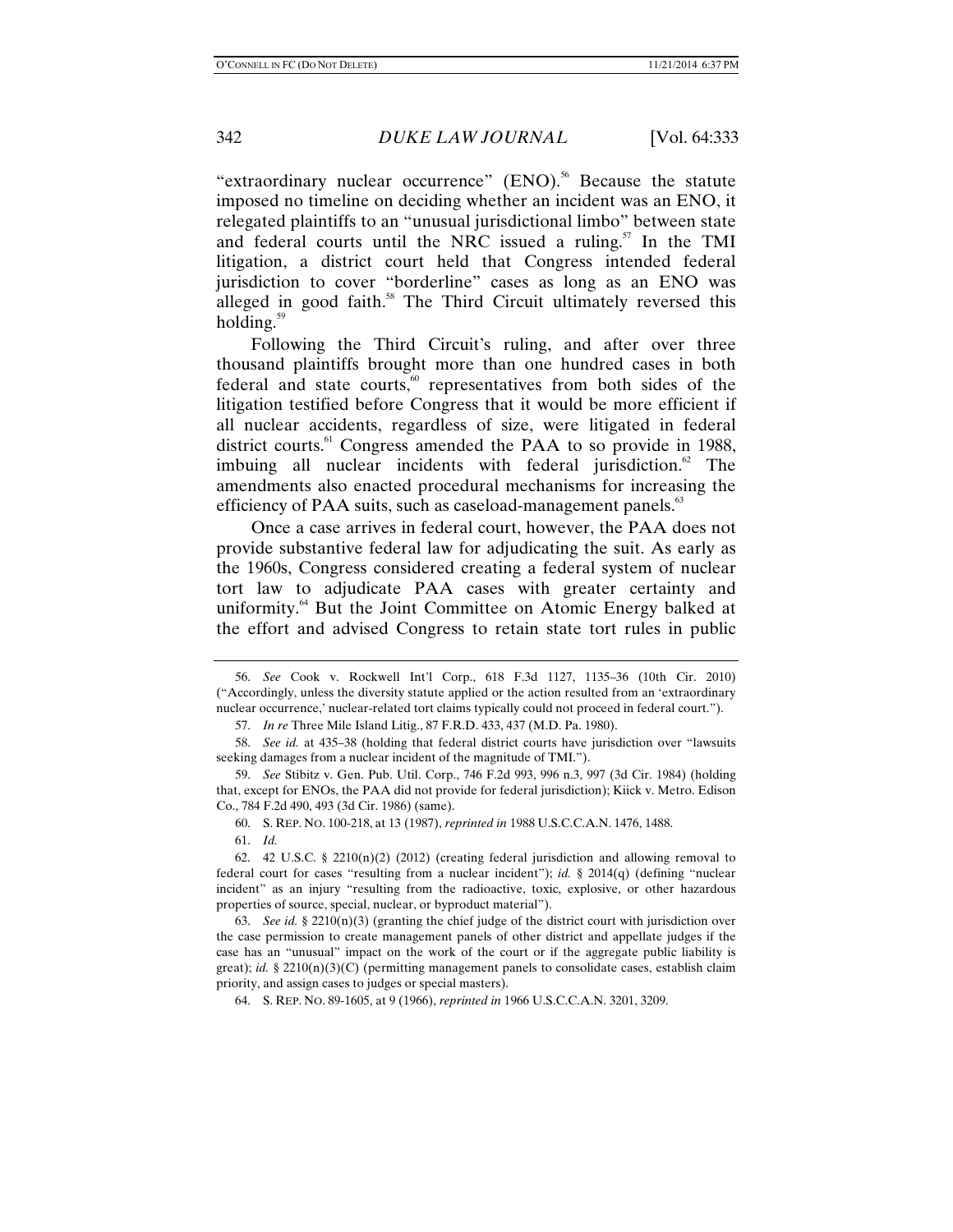liability cases.<sup>65</sup> The Supreme Court ultimately followed suit, adopting a policy of minimal interference<sup>66</sup> with state law. In *Pacific Gas & Electric Co. v. State Energy Resources Conservation & Development*  Commission,<sup>67</sup> the Court acknowledged that many of Congress's actions—such as the creation of the AEC—suggested that the entire field of nuclear safety was preempted. Nonetheless, the Court observed that states remained free to regulate activities such as nuclear-power-plant licensure on economic grounds.<sup>68</sup> The Court then ruled in *Silkwood v. Kerr-McGee Corp.*<sup>69</sup> that federal law permitted punitive-damage awards for radiation-related injuries as long as they were permitted under state law.<sup>70</sup> Today, federal courts ruling on PAA claims continue to apply the substantive law of the state in which the nuclear incident occurred unless doing so would be inconsistent with the  $PAA$ <sup> $<sup>71</sup>$ </sup></sup>

# *C. Modern Price-Anderson Act Cases Evincing Rising Costs and Significant Complications*

For the first two decades of the PAA's existence, public liability suits were inexpensive and straightforward to litigate, particularly for the nuclear industry. A spreadsheet tracking expected, hypothesized, and settled lawsuits contains just over one page addressing claims resolutions before 1980, and those claimants were indemnified for under \$2 million in total.<sup>72</sup> Because of the absence of notable nuclear incidents in the United States for the first two decades of the PAA, nuclear insurers were even able to return much of their required

 <sup>65.</sup> *See id.* ("[T]he committee does not believe it is necessary to go to the length of enacting substantive law . . . to achieve these ends."). The Joint Committee believed that a waiver of defenses at the fault stage was sufficient to resolve legal uncertainties in major incidents, and that new federal law on causation and damages would be excessive. *Id.* at 3209–10.

 <sup>66.</sup> *See, e.g.*, S. REP. NO. 89-1605, at 6 (1966), *reprinted in* U.S.C.C.A.N. 3201, 3206 ("Since its enactment by Congress in 1957 one of the cardinal attributes of the Price-Anderson Act has been its minimal interference with State law.").

 <sup>67.</sup> Pac. Gas & Elec. Co. v. State Energy Res. Conservation & Dev. Comm'n, 461 U.S. 190 (1983).

 <sup>68.</sup> *Id.* at 216.

 <sup>69.</sup> Silkwood v. Kerr-McGee Corp., 464 U.S. 238 (1984).

 <sup>70.</sup> *Id.* at 246–58. The PAA does prohibit punitive-damage awards when the United States must indemnify a defendant such as a government contractor. 42 U.S.C. § 2210(s) (2012).

 <sup>71. 42</sup> U.S.C. § 2014(hh) (2012).

 <sup>72.</sup> U.S. NUCLEAR REGULATORY COMM'N, THE PRICE-ANDERSON ACT—CROSSING THE BRIDGE TO THE NEXT CENTURY 85 (1998).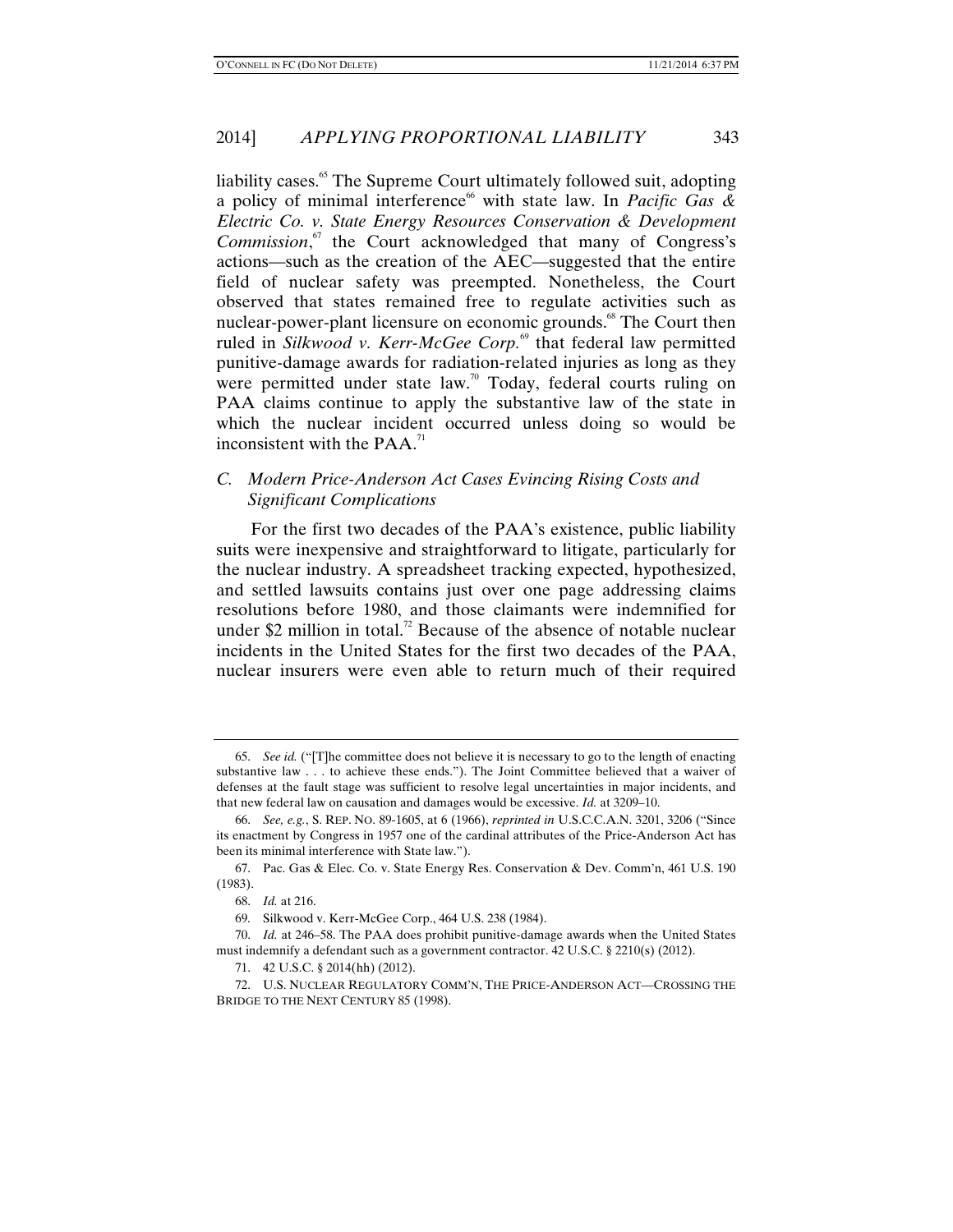insurance premiums after reserving them for ten-year increments.<sup>73</sup> But on March 28, 1979, the reactor-core meltdown at TMI changed the public's perception of the industry as Americans watched residents within a five-mile radius of the nuclear-power plant evacuate their homes.74 The President's Commission on the Accident at Three Mile Island<sup>75</sup> as well as private research institutions<sup>76</sup> independently investigated potential health effects experienced by nearby residents. Though a consensus emerged that public exposures were negligible, $\pi$  the TMI incident nonetheless sparked increased distrust of the nuclear industry.<sup>78</sup> The ensuing litigation settled for \$71 million.<sup>79</sup> A 1997 Congressional report on the Price-Anderson Act found that TMI accounted for more than half of what ANI had then paid to resolve all lawsuits dating back to 1957.<sup>80</sup>

In courts throughout the country, the claims against the TMI plant and its operators prompted similar litigation against other nuclear-power plants and NRC licensees. In addition to the TMI suits, the Third Circuit decided cases stemming from uraniumprocessing and waste-disposal activities in western Pennsylvania.<sup>81</sup>

 76. *See* U.S. NUCLEAR REGULATORY COMM'N, *supra* note 3 ("[C]omprehensive assessments by several well respected institutions, such as Columbia University and the University of Pittsburgh, have concluded . . . the actual release had negligible effects on the physical health of individuals or the environment.").

77. *Id.*; U.S. NUCLEAR REGULATORY COMM'N, *supra* note 72, at xvii.

78. U.S. NUCLEAR REGULATORY COMM'N, *supra* note 3.

 79. NUCLEAR ENERGY INST., INSURANCE: PRICE-ANDERSON ACT PROVIDES EFFECTIVE LIABILITY INSURANCE AT NO COST TO THE PUBLIC 1 (2012), *available at* http://www.nei.org/corporatesite/media/filefolder/Price\_Anderson\_Act\_Sept\_2012.pdf.

 80. *See* U.S. NUCLEAR REGULATORY COMM'N, *supra* note 72, at 84 (concluding that ANI had spent approximately \$131 million on indemnity and defense costs by 1997, of which \$70 million related to the Three Mile Island incident). By 2008, ANI had spent \$304 million in indemnity and litigation expenses. Marjorie Berger, *Managing Nuclear Risks in the United States: INLA Inter Jura Congress 2009*, AM. NUCLEAR INSURERS 8 (2014), *available at* http://www.amnucins.com/library/INLA-2009.pdf.

 81. Hall v. Babcock & Wilcox Co., 69 F. Supp. 2d 716, 734 (W.D. Pa. 1999) (granting a motion for a new bellwether trial in a several-hundred-plaintiff suit against now-defunct fuelfabrication facilities); McMunn v. Babcock & Wilcox Power Generation Grp., Inc., 896 F. Supp. 2d 347, 351 (W.D. Pa. 2012) (addressing discovery motions in nine newly filed multiplaintiff suits by community residents against the same facilities).

 <sup>73.</sup> *Id.* at 82. In the 1950s and 1960s, insurers generally returned 95 to 99 percent of reserve premiums. The refund rate for 1969 premiums, which were due to be paid out after the TMI incident in 1979, fell to a historic low of 27.9 percent. The return rate recovered to 70 percent over the next fifteen years. *Id.* at 83.

 <sup>74.</sup> U.S. NUCLEAR REGULATORY COMM'N, *supra* note 3.

 <sup>75.</sup> JOHN G. KEMENY ET AL., STAFF REPORT TO THE PRESIDENT'S COMMISSION ON THE ACCIDENT AT THREE MILE ISLAND 1 (1979).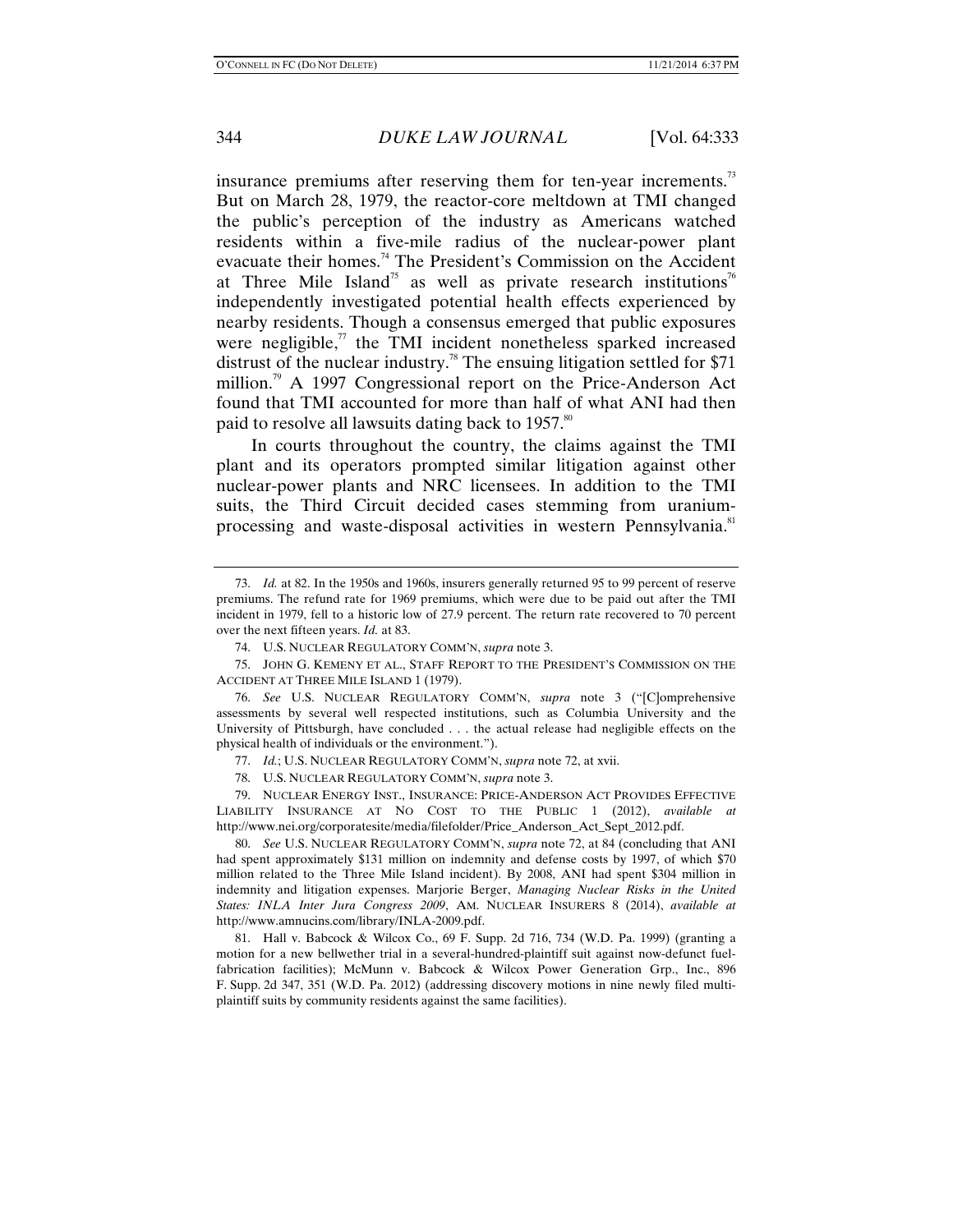The Ninth Circuit ruled on thousands of claims relating to cancers allegedly caused by radioiodine emissions at the Hanford plutoniumproduction facility in Washington<sup>82</sup> as well as class-action and singleplaintiff suits against rocket-testing facilities in southern California.<sup>83</sup> The Sixth Circuit addressed suits alleging an increased risk of cancer and property damage from emissions at a nuclear-weapons facility in Ohio, $\mu$ <sup>84</sup> culminating in the creation of a settlement fund and lifetime medical monitoring for former employees.<sup>85</sup> In Kentucky, employees at uranium-enrichment facilities and nearby residents sued plant owners, alleging "subcellular" harm and property damage.<sup>86</sup> Finally, claims against uranium mills in Colorado and New Mexico $\delta^7$  and the *Cook v. Rockwell International Corp.*<sup>88</sup> case against the Rocky Flats nuclear-weapons-production facility near Denver<sup>89</sup> transformed the Tenth Circuit into the primary stomping ground of recent public liability suits.

In such recent public liability suits, the financial threat to the nuclear industry has been significant. By 2009, ANI had paid out \$300 million,<sup>90</sup> and an additional \$80 million settlement with a former operator was still being litigated.<sup>91</sup> Although ANI has historically

 86. *See* Smith v. Carbide & Chems. Corp., 507 F.3d 372, 374–77 (6th Cir. 2007) (summarizing residents' property claims for water and soil contamination); Rainer v. Union Carbide Corp., 402 F.3d 608, 611, 613 (6th Cir. 2005) (describing allegations of "future harms" that could result from damage to DNA).

 87. *See* Wilcox v. Homestake Mining Co., 619 F.3d 1165, 1166 (10th Cir. 2010) (reviewing personal-injury claims against a uranium mill); June v. Union Carbide Co., 577 F.3d 1234, 1236– 38 (10th Cir. 2009) (addressing personal-injury and medical-monitoring claims against a uranium- and vanadium-mining company); Dodge v. Cotter Corp., 328 F.3d 1212, 1217–20 (10th Cir. 2003) (ruling on trespass, negligence, nuisance, and emotional-distress claims against a uranium mill); Kerr-McGee Corp. v. Farley, 115 F.3d 1498, 1500–01 (10th Cir. 1997) (reviewing jurisdiction in a suit by Navajo Nation against a nearby uranium mill); Boughton v. Cotter Corp., 65 F.3d 823, 825 (10th Cir. 1995) (addressing medical-monitoring claims against a uranium mill).

 89. *See id.* at 1133 (ruling on property claims brought by nearby residents); Building & Constr. Dept. v. Rockwell Int'l Corp., 7 F.3d 1487, 1490 (10th Cir. 1993) (ruling on medicalmonitoring claims by former employees and unions).

 <sup>82.</sup> *In re* Hanford Nuclear Reservation Litig., 534 F.3d 986, 995 (9th Cir. 2007).

 <sup>83.</sup> O'Connor v. Boeing N. Am., Inc., 311 F.3d 1139, 1144–45 (9th Cir. 2002).

 <sup>84.</sup> Day v. NLO, Inc., 864 F. Supp. 40, 41 (S.D. Ohio 1994).

 <sup>85.</sup> PRESIDENTIAL COMM'N ON CATASTROPHIC NUCLEAR ACCIDENTS, *supra* note 10, at 90; Tim Bonfield, *History Repeats Itself*, CINCINNATI ENQUIRER, Feb. 11, 1996, http://enquirer.com/fernald/stories/021196c\_fernald.html.

 <sup>88.</sup> Cook v. Rockwell Int'l Corp., 618 F.3d 1127 (10th Cir. 2010).

 <sup>90.</sup> Berger, *supra* note 80.

 <sup>91.</sup> Babcock & Wilcox Co. v. Am. Nuclear Insurers, 76 A.3d 1, 3–7 (Pa. Super. Ct. 2013).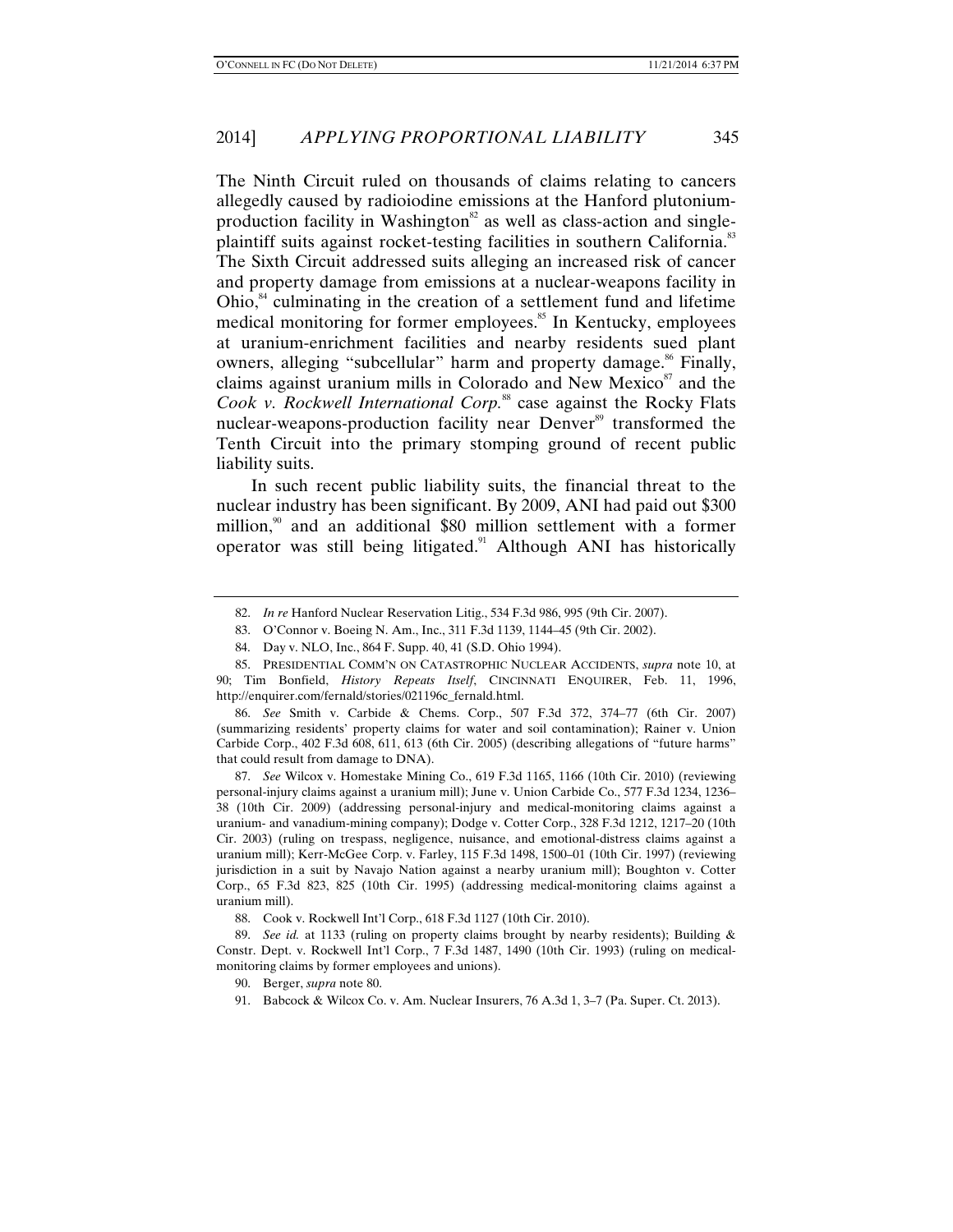retained almost \$300 million in litigation reserves, $\frac{9}{2}$  the threat of bank-breaking judgments continues to haunt its member operators, particularly in cases with little apparent merit. Epitomizing this threat is the *Cook* case against the Rocky Flats nuclear-weapons-production facility in Denver, in which the jury awarded roughly \$1 billion in compensatory and punitive damages for alleged plutonium contamination of the plaintiffs' property.<sup>93</sup> At trial, the linchpin of the plaintiffs' strategy was for experts to explain that any radioactive contamination on their property, no matter how small, could cause an increase in the risk of getting cancer. $94$  Ultimately, the lower court instructed the jury that no appreciable health risk needed to be shown in order for plaintiffs to recover.<sup>95</sup> If paid in full, the judgment would have greatly exceeded the plant's first layer of liability, forcing nuclear operators nationwide to contribute more than \$600 million.<sup>96</sup> After it was reversed on appeal, the case was remanded, then reappealed on the issue of whether the PAA inherently preempts state law claims based on the same facts. $\frac{97}{2}$ 

Furthermore, the complex legal issues plaguing public liability suits have often caused plaintiffs' claims to languish without any hope of a court reaching a final judgment. Indeed, suits against Washington's Hanford Nuclear Reservation, the "nation's most contaminated area,"98 were first filed in 1990, and bounced between the district and appellate courts for more than eighteen years.<sup>99</sup> Notwithstanding favorable bellwether verdicts for two thyroid-cancer

 <sup>92.</sup> *See Price-Anderson Act Reauthorization: Hearing Before the Subcomm. on Transp., Infrastructure, and Nuclear Safety of S. Comm. on Env't and Public Works*, 107th Cong. 57 (2003) (statement of John L. Quattrocchi, Senior Vice President for Underwriting, Am. Nuclear Insurers) (noting that ANI then held \$282 million in reserve for indemnity and defense of outstanding claims).

 <sup>93.</sup> COOK V. ROCKWELL INT'L CORP., VERDICT PROFILE 1 (2013), *available at* Bloomberg Law.

 <sup>94.</sup> *Cook*, 618 F.3d at 1134.

 <sup>95.</sup> *See id.* ("Plaintiffs are *not* required to show that plutonium is present on the Class Properties at any particular level or concentration, that they suffered any bodily harm because of the plutonium, or that the presence of plutonium on the Class Properties damaged these properties in some other way.").

 <sup>96.</sup> *See supra* notes 41–42.

 <sup>97.</sup> Transcript of Record at 197, Cook v. Rockwell Int'l Corp., No. 14-1112 (10th Cir. Mar. 26, 2014), ECF No. 1.

 <sup>98.</sup> Gerald F. Hess, *Hanford: Cleaning Up the Most Contaminated Place in the United States*, 38 ARIZ. L. REV. 165, 180 (1996).

 <sup>99.</sup> *In re* Hanford Nuclear Reservation Litig., 534 F.3d 986, 995 (9th Cir. 2008).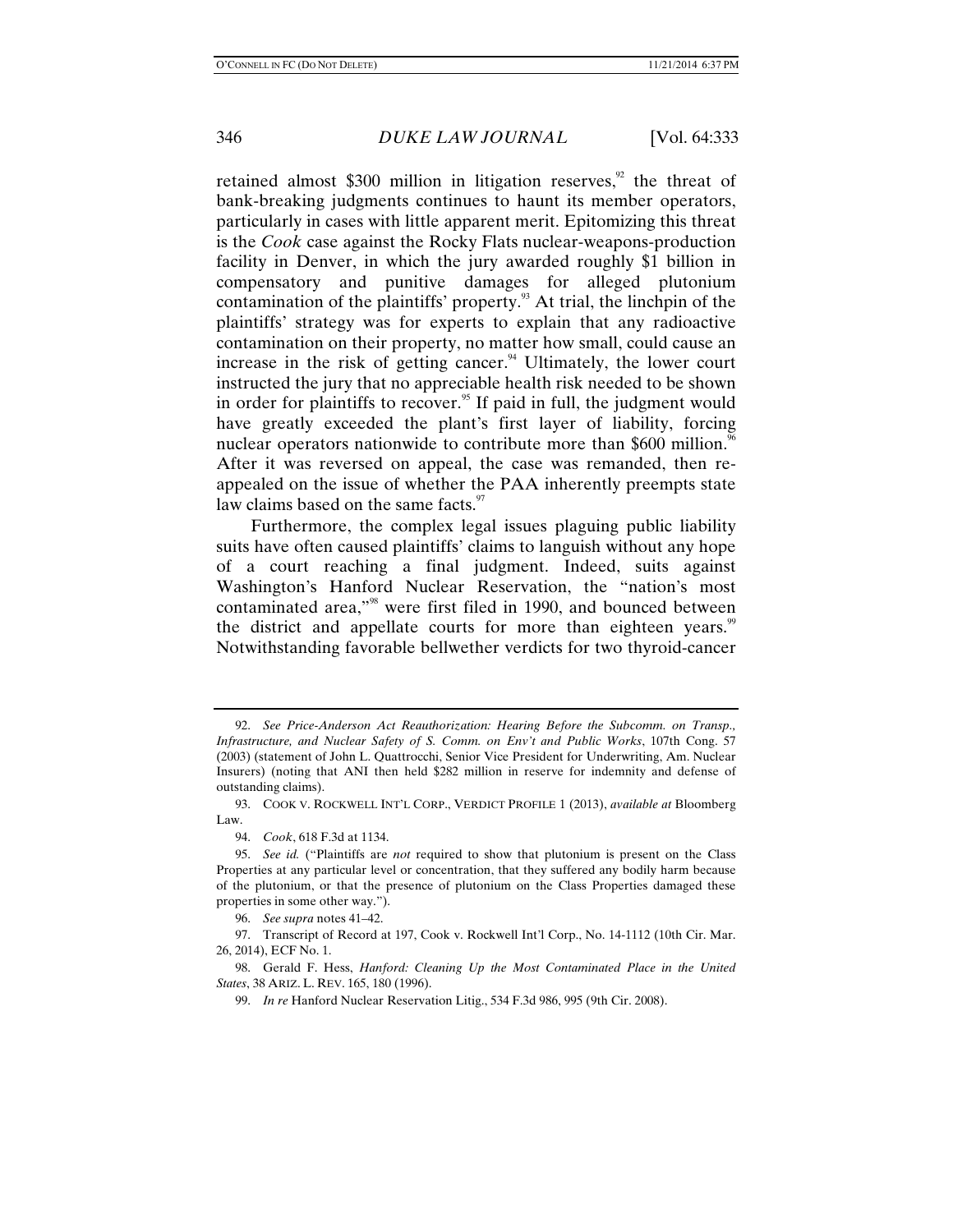claimants, $100$  later settlement offers made to other residents with thyroid disease in the Hanford cases were relative pittances.<sup>101</sup> Overall, little of the money paid by nuclear insurers supports claims settlements. Excluding the payouts from TMI, twenty-three times as much has been expended on legal fees as on compensation.<sup>102</sup>

As discussed further in Part III, the cost, duration, and perceived unfairness of adjudicating public liability suits under the PAA partly results from the difficulty of deciding whether a nuclear-power plant's radiation releases have "caused" a particular injury.<sup>103</sup> Indeed, in 1990, the Presidential Commission on Catastrophic Nuclear Accidents (the Presidential Commission), which was tasked with suggesting potential changes to the PAA, found that the "principal problem" with compensating public liability claims is "the difficulty of proving or defending such claims on the issue of causation in fact."104 Individualized causation issues in public liability suits are extensively litigated through "prediscovery" orders,<sup>105</sup> through summaryjudgment motions, $106 \text{ rad}$  and through *Daubert* hearings<sup>107</sup> at which competing experts vie for the judge's ear on the causes of radiationinduced cancers. These experts disagree over the factual

 102. U.S. NUCLEAR REGULATORY COMM'N, *supra* note 72, at 92. In comparison, administrative costs in the much-maligned asbestos litigation only exceeded compensation paid to plaintiffs by a two-to-one ratio. Robert L. Rabin, *Some Thoughts on the Efficacy of a Mass Toxics Administrative Compensation Scheme*, 52 MD. L. REV. 951, 953 (1993).

 <sup>100.</sup> *See id.* at 1000, 1017 (affirming judgments totaling approximately \$550,000 in favor of thyroid-cancer plaintiffs).

 <sup>101.</sup> *See Hanford Down-Winder Pursues a Settlement for Exposure to Radioactive Fallout*, ASSOCIATED PRESS, June 8, 2013, http://www.oregonlive.com/environment/index.ssf/2013/06/ hanford\_down-winder\_pursues\_a.html (reporting thyroid-cancer settlements ranging from \$10,000 to \$15,000); *Hanford Offers Sent to Hundreds*, THE SPOKESMAN-REVIEW, Apr. 1, 2012, http://www.spokesman.com/stories/2012/apr/01/hanford-offers-sent-out (reporting eighty-six hypothyroid-disease-settlement offers totaling \$524,600).

 <sup>103.</sup> *See, e.g.*, Marcie Rosenthal, *How the Price-Anderson Act Failed the Nuclear Industry*, 15 COLUM. J. ENVTL. L. 119, 127 (1990) ("Victims of a nuclear accident have the burden of proving causation. This poses a difficult, if not impossible challenge to plaintiffs seeking compensation from radiation-induced injuries.").

 <sup>104.</sup> PRESIDENTIAL COMM'N ON CATASTROPHIC NUCLEAR ACCIDENTS, *supra* note 10, at 101.

 <sup>105.</sup> *See infra* notes 167–68 and accompanying text.

 <sup>106.</sup> *E.g.*, Cotroneo v. Shaw Envtl. & Infrastructure, Inc., 639 F.3d 186, 192–93 (5th Cir. 2011) (granting summary judgment for lack of a causal nexus between radiation exposure and injury); Golden v. CH2M Hill Hanford Grp., 528 F.3d 681, 683 (9th Cir. 2008) (same).

 <sup>107.</sup> For a paradigmatic and methodical analysis of radiation dose experts in a public liability suit, see *In re* TMI Litig., 193 F.3d 613, 666–722 (3d Cir. 1999).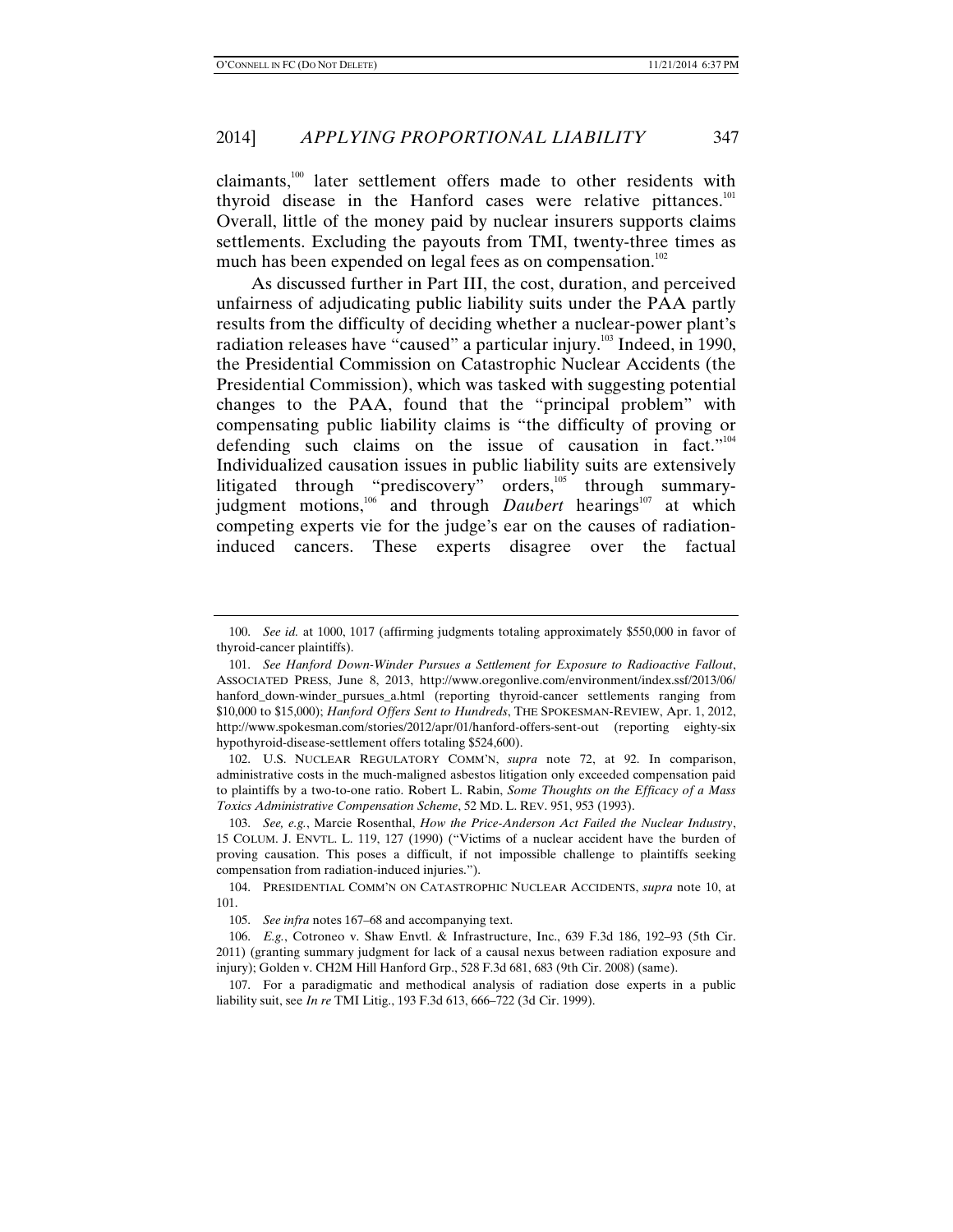circumstances of radiation exposure, $108$  the rates at which radiation exposure causes cancer,<sup>109</sup> and whether certain radionuclides can cause cancer at all.110 To date, the federal courts of appeals have been unable to agree on issues of specific causation because, as discussed previously, the PAA paradoxically defers these substantive questions to state tort law.<sup>111</sup>

#### II. RADIATION AS SCIENTIFIC CAUSE

A brief primer on radiation's health effects on humans is essential to understand how scientific theories of causation diverge from their legal counterparts. Radiation consists of the emission of alpha particles, beta particles, or gamma rays<sup>112</sup> from unstable nuclei as they decay.<sup>113</sup> Such emissions—called ionizing radiation—cause "ionization" by knocking electrons from their orbits, creating additional charged particles.<sup>114</sup> These emissions can directly and indirectly damage structures within the human body as cells are disrupted or killed by the ionizing radiation itself, and as energy is transferred to cells triggering second-order chemical changes.<sup>115</sup>

 <sup>108.</sup> *See, e.g.*, *id.* at 659–61 (contrasting studies by defendants and the Pennsylvania Department of Health showing no exposures above NRC limits with the plaintiffs' experts' theory of a "blowout" plume of radioactive gases that evaded nearby radiation monitors).

 <sup>109.</sup> *See, e.g.*, *In re* Hanford Nuclear Reservation Litig., 534 F.3d 986, 998–99 (9th Cir. 2008) (assessing differing testimony from plaintiffs and defendants as to whether thyroid cancer can be caused by less than forty rads of radiation exposure).

 <sup>110.</sup> *See, e.g.*, McMunn v. Babcock & Wilcox Power Generation Grp., Inc., 896 F. Supp. 2d 347, 356–57 (W.D. Pa. 2012) (addressing defendants' objections that there is insufficient evidence to demonstrate that unenriched uranium is a human carcinogen).

 <sup>111. 42</sup> U.S.C. § 2014(hh) (2012). In the words of one commentator, "Price-Anderson simply works to defer responsibility and resolution of important issues." Rosenthal, *supra* note 103, at 127.

 <sup>112.</sup> An alpha particle consists of two protons and two neutrons, JAMES E. TURNER, ATOMS, RADIATION, AND RADIATION PROTECTION 61 n.3 (3d ed. 2007), whereas beta particles are electrons emitted from the nucleus of an atom, *id.* at 65. Gamma rays are electromagnetic radiation emitted as photons from nuclei after radioactive decay. *Id.* at 68.

 <sup>113.</sup> *Id*. at 58–71.

 <sup>114.</sup> *Id.* at 109, 139. Non-ionizing radiation produced by microwaves and radios is not thought to cause long-term health effects because it lacks sufficient energy to do so. *Microwaves, Radio Waves, and Other Types of Radiofrequency Radiation*, AM. CANCER SOC'Y, http://www.cancer.org/cancer/cancercauses/radiationexposureandcancer/radiofrequency-

radiation (last visited Oct. 16, 2014). Most studies show that radiofrequency waves from cell phones cannot cause DNA damage, and are therefore not a cancer risk. *Cellular Phones*, AM. CANCER SOC'Y, http://www.cancer.org/cancer/cancercauses/othercarcinogens/athome/cellularphones (last visited Oct. 16, 2014).

 <sup>115.</sup> TURNER, *supra* note 112, at 408.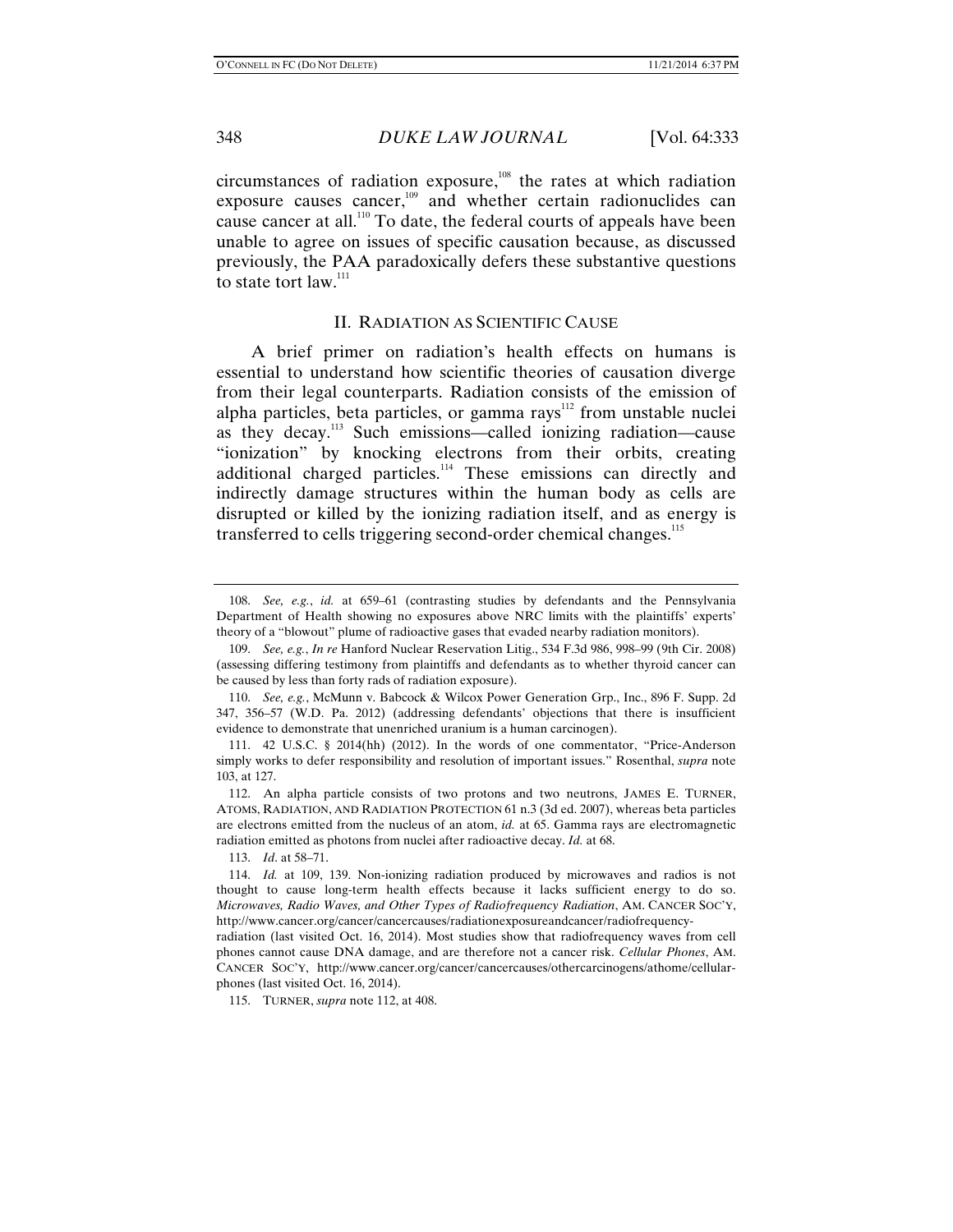Acute radiation syndrome may kill or damage enough cells to cause lasting harm to bodily tissues and organs, and can be lethal when critical organs are exposed to sufficiently high doses.<sup>116</sup> Doses of one to three gray<sup>117</sup> may lead to "[m]ild to severe nausea, malaise, anorexia, [or] infection." Exposures of three to six gray can result in "hemorrhaging, infection, diarrhea, epilation, [and] temporary sterility,"<sup>118</sup> and exposures in the range of 3.5 gray or more can be fatal.<sup>119</sup> Receiving more than six gray impairs the nervous system, and more than ten gray incapacitates the exposed individual, generally resulting in death.<sup>120</sup> The symptoms of the resultant "acute radiation" syndrome" are deterministic: whether or not they will occur can be assessed based on dosage and conditions of exposure, although their manifestations may vary somewhat from person to person.<sup>121</sup>

Exposure to lower doses of ionizing radiation leads to so-called "delayed somatic effects."<sup>122</sup> Such effects are stochastic, rather than deterministic—there is a chance, but not a certainty, that injury will develop based on the level of exposure.<sup>123</sup> Most notable is the potential damage to the controls regulating cellular division in human  $DNA$ , resulting in uncontrolled cellular growths.<sup>124</sup> After a latency period—often ranging between two and ten years—such growths may manifest as cancer.<sup>125</sup> The prevailing analysis of this process for solid cancers, embraced by major health-physics societies, $126$  is the "linear no-threshold" (LNT) model, which states that even de minimis

- 121. *Id.* at 410, 419–21.
- 122. *Id.* at 421–23.
- 123. *Id.* at 421–22.
- 124. *Id.* at 429.
- 125. *Id.* at 421–22.

 <sup>116.</sup> *Id.* at 419.

 <sup>117.</sup> The gray, the "international system (SI) unit of radiation dose expressed in terms of absorbed energy per unit mass of tissue," is equivalent to 100 rads. *Gray (Gy)*, HEALTH PHYSICS SOC'Y, http://hps.org/publicinformation/radterms/radfact79.html (last updated Aug. 13, 2014).

 <sup>118.</sup> TURNER, *supra* note 112, at 421.

 <sup>119.</sup> *Id.*

 <sup>120.</sup> *Id.*

 <sup>126.</sup> Underlying the LNT model are the findings of the United Nations Scientific Committee on the Effects of Atomic Radiation, the National Council on Radiation Protection and Measurements, and the National Academy of Sciences that DNA damage is strictly proportional to dosage at "reasonably low" doses of radiation. ENVTL. PROT. AGENCY, EPA RADIOGENIC CANCER RISK MODELS AND PROJECTIONS FOR THE U.S. POPULATION 6 (2011), *available at* http://epa.gov/rpdweb00/docs/bluebook/bbfinalversion.pdf.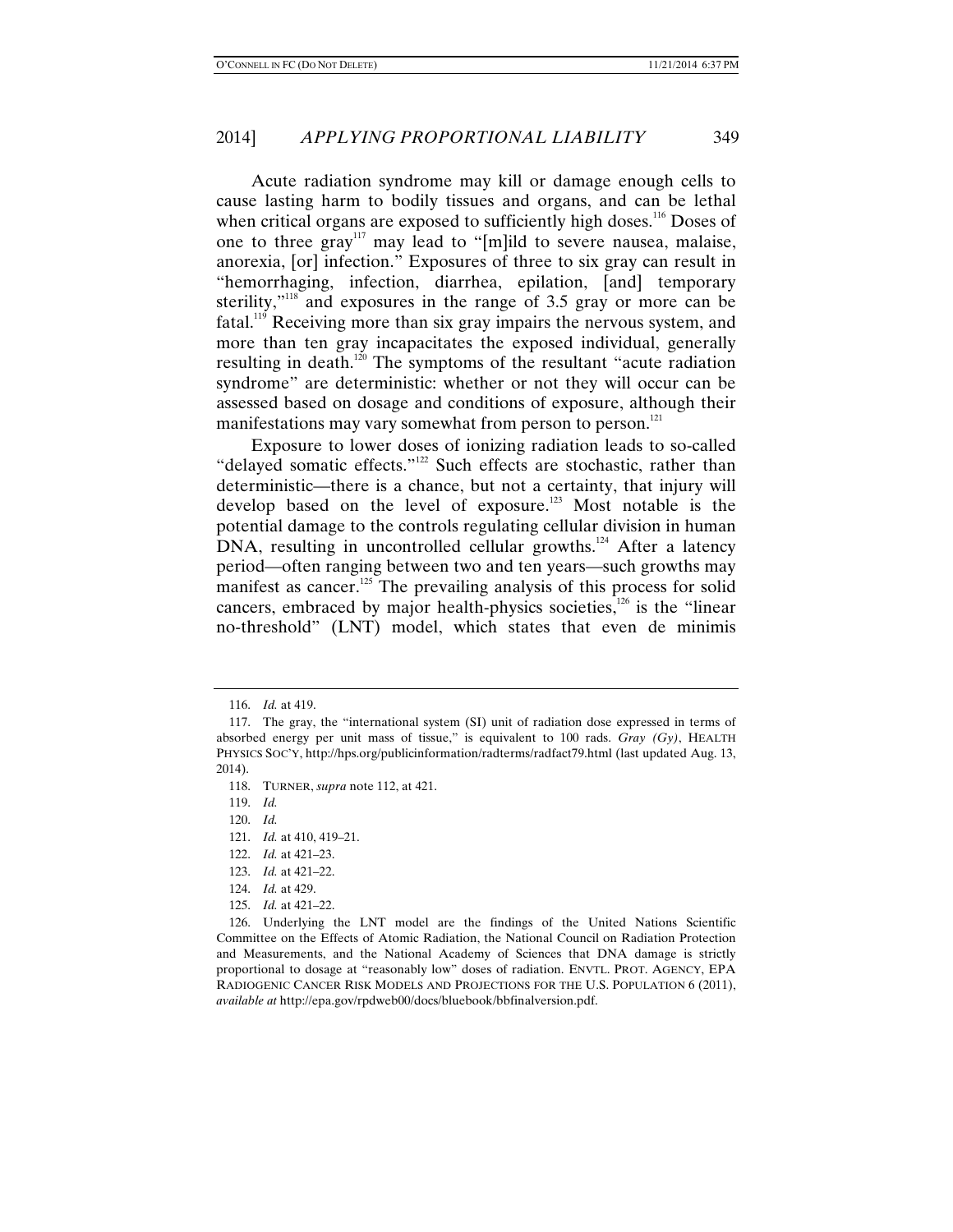exposure has the potential to cause cancer.<sup>127</sup> Although "the probability that cancer will result from [a given exposure] increases proportionally with [the] dose,"128 not all forms of cancer are alike. Some cancers, like red-blood-cell and bone-marrow leukemias, and lung, skin, thyroid, breast, or stomach cancers, are more strongly linked to radiation exposure.<sup>129</sup>

Although some radiation-induced cancers may be attributable to nuclear-power production, most result from a variety of mundane sources of radiation.<sup>130</sup> Each year, the public is exposed to radiation from radon, cosmic rays, medical devices, $131$  and even banana consumption.132 Unlike a chemical product, which may be traceable to a particular manufacturer, different sources of radiation are not distinguishable, nor is there any noticeable difference between cancers caused by nuclear-power production and those caused by other sources of radiation.<sup>133</sup>

128. *In re* TMI Litig., 193 F.3d 613, 642 (3d Cir. 1999).

 129. *Radiation Exposure and Cancer*, AM. CANCER SOC'Y, http://www.cancer.org/ cancer/cancercauses/othercarcinogens/medicaltreatments/radiation-exposure-and-cancer (last visited Oct. 22, 2014).

131. ENVTL. PROT. AGENCY, *supra* note 126, at 13–14.

 132. *See Doses in Our Daily Lives*, U.S. NUCLEAR REGULATORY COMM'N, http://www.nrc.gov/about-nrc/radiation/around-us/doses-daily-lives.html (last visited Oct. 16, 2014) (describing average radiation doses from medical procedures and ingested food).

 133. *See* TURNER, *supra* note 112, at 468 ("[I]t is difficult, if not impossible, to attribute a given malignancy in a person to his or her past radiation history. Diseases induced by radiation, from either natural or man-made sources, also occur spontaneously."); *id.* at 410 ("Although we might be able to predict the magnitude of the increased incidence, we cannot say which particular individuals in the population will contract the disease and which will not.").

 <sup>127.</sup> *Id.* The National Research Council's BEIR VII Committee employed a linearquadratic model for leukemia, TURNER, *supra* note 112, at 422, although epidemiological data are also consistent with the linear model at low doses, ENVTL. PROT. AGENCY, *supra* note 126, at 10–15. In contrast to the LNT model, "adaptive response" theories suggest that exposure to very low levels of radiation may actually trigger bodily defense mechanisms that fight cancerous and precancerous mutations. *See* TURNER, *supra* note 112, at 429 ("In some systems, a small dose of radiation (e.g., several mGy) triggers a cellular response that protects the cells from a large dose of the radiation given subsequently."); ENVTL. PROT. AGENCY, *supra* note 126, at 11 ("[L]ow-dose radiation may stimulate defense mechanisms, which could be beneficial in preventing cancer or other diseases."). Furthermore, some courts have rejected the LNT model because it is an extrapolation from cancer risks experienced at higher levels of exposure. *See* Cano v. Everest Minerals Corp., 362 F. Supp. 2d 814, 849 (W.D. Tex. 2005) (summarizing district-court cases rejecting the LNT theory).

 <sup>130.</sup> PRESIDENTIAL COMM'N ON CATASTROPHIC NUCLEAR ACCIDENTS, *supra* note 10, at 101.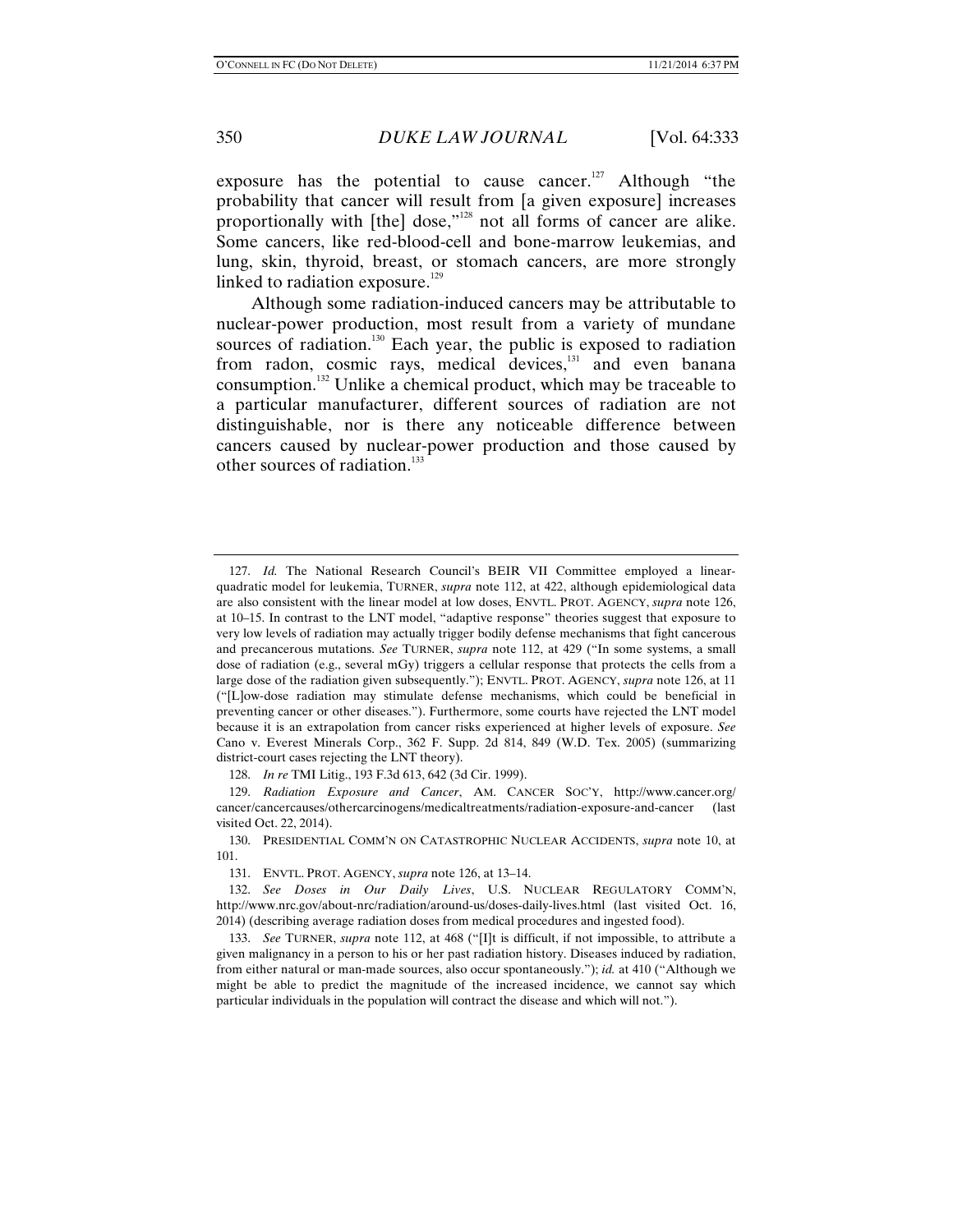#### III. RADIATION AS LEGAL CAUSE

In public liability suits, plaintiffs must prove causation under the tort laws of the state in which the incident occurred.<sup>134</sup> Under most states' common law, toxic-tort plaintiffs must show "generally" that exposure to a substance can cause their injury and "specifically" that exposure in fact did cause the injury.<sup>135</sup> General causation is satisfied by showing that a form of cancer may be attributable to radiation.<sup>136</sup> Specific causation is more problematic because it requires showing that the defendant's emissions were the most likely cause of the plaintiff's injury.<sup>137</sup> Some courts have interpreted this standard to mean that a plaintiff must show a preponderance of the evidence—at least a 50 percent likelihood that the defendant's emissions caused the plaintiff's injury. $^{138}$ 

#### *A. The Preponderance-of-the-Evidence Rule*

For some substances that were the subject of previous toxic-tort litigation, plaintiffs could feasibly prove causation above the 50 percent threshold—by a preponderance of the evidence—if the plaintiffs suffered "signature injuries" sufficiently rare that a jury merely needed to know that the injury existed to pair it with its cause. For example, women exposed *in utero* to the morning-sickness medication diethylstilbestrol (DES) were significantly more likely to develop a very rare form of cancer.<sup>139</sup> Because studies estimated that

 <sup>134. 42</sup> U.S.C. § 2014(hh) (2012).

 <sup>135.</sup> RESTATEMENT (THIRD) OF TORTS: LIAB. FOR PHYSICAL & EMOTIONAL HARM § 26 cmt. g (2010).

 <sup>136.</sup> *See, e.g.*, June v. Union Carbide Corp., 577 F.3d 1234, 1245 (10th Cir. 2009) (observing in a PAA case that general causation requires the plaintiffs to show that radiation had the "capacity" to cause their cancers).

 <sup>137.</sup> *See, e.g.*, Golden v. CH2M Hill Hanford Grp., Inc., 528 F.3d 681, 683 (noting that a PAA plaintiff must show that exposure to radiation "in fact" caused his injuries). Showing specific causation is problematic because it is "highly individualistic, and depends on the characteristics of individual plaintiffs (*e.g.* state of health, lifestyle) and the nature of their exposure." *In re* Agent Orange Prod. Liab. Litig., 818 F.2d 145, 165 (2d Cir. 1987).

 <sup>138.</sup> *See* Cano v. Everest Minerals Corp., 362 F. Supp. 2d 814, 820 (W.D. Tex. 2005) ("Courts adopting such a requirement [to show "doubled risk"] have found that the requirement of a more than 50% probability means that epidemiological evidence must show that the incidence of an injury or condition . . . was more than double the incidence in the unexposed or control population.").

 <sup>139.</sup> Glen O. Robinson, *Multiple Causation in Tort Law: Reflections on the DES Cases*, 68 VA. L. REV. 713, 718 (1982). Interestingly, men exposed to DES *in utero* do not appear to bear a noticeable increase in cancer risk. *See* William H. Strohsnitter, Kenneth L. Noller, Robert N. Hoover, Stanley J. Robboy, Julie R. Palmer, Linda Titus-Ernstoff, Raymond H. Kaufman,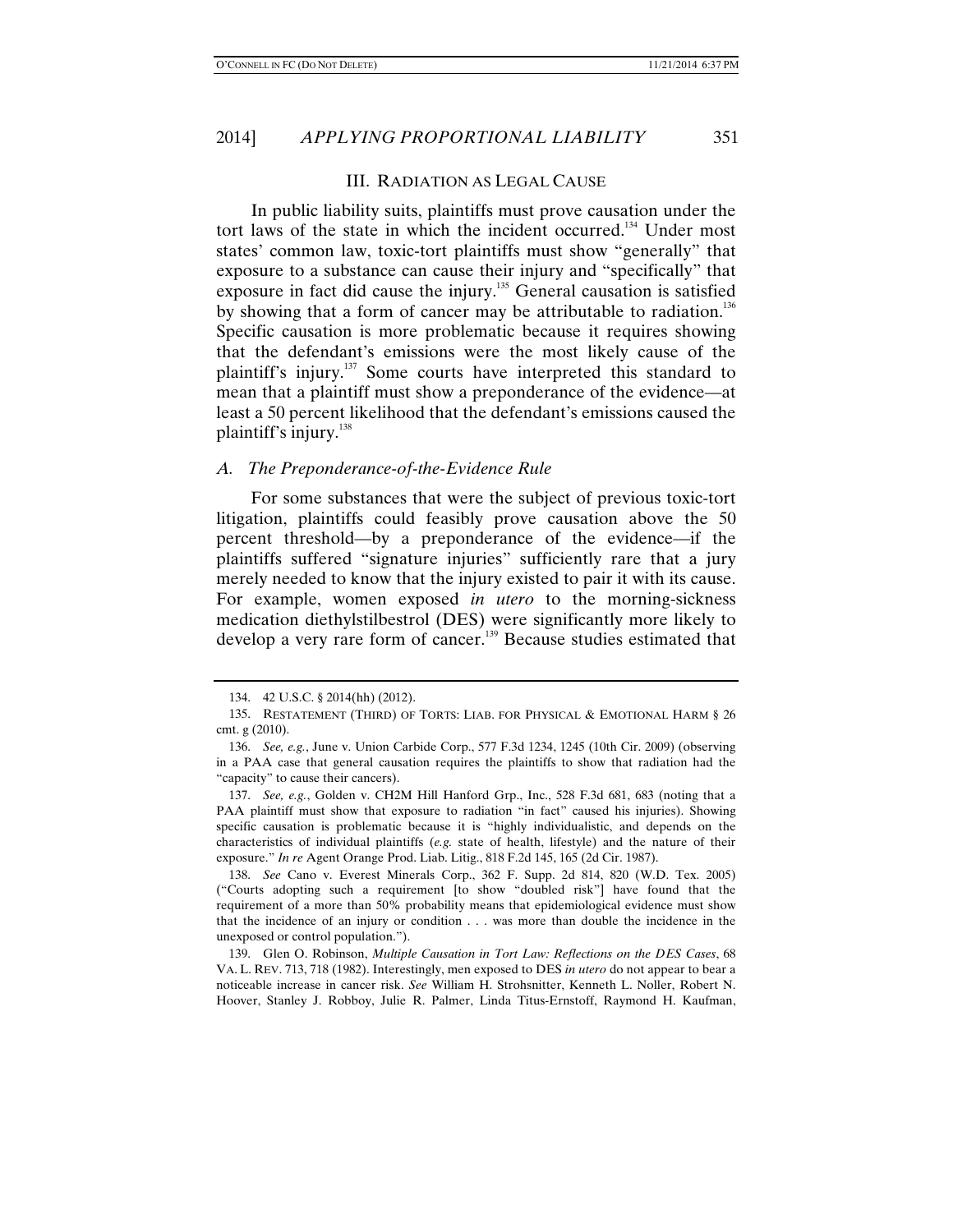DES caused seven out of every eight such cancers in young women, defendants could be said to have caused the injury in the overwhelming majority of instances. $140$  Similarly, in the long-running asbestos litigation, proving causation is less difficult because of the relative rareness of mesothelioma.<sup>141</sup> By contrast, given that radiationinduced cancers have no "signature" origin, the simple preponderance standard has proven problematic to implement and difficult to meet.

As discussed below, courts have taken two approaches to implementing the preponderance standard in public liability suits. Accepting that the process of attributing causes to cancer is purely statistical, some courts apply what mass-torts scholars call the "weak" preponderance rule, requiring plaintiffs to rely on epidemiological studies showing that it is more than 50 percent likely that the plaintiffs contracted cancer from a particular source.<sup>142</sup> Others apply a "strong" preponderance rule, focusing on individualized assessments of a plaintiff's lifestyle and exposure to other substances to decide whether the plaintiff's cancer is connected to the alleged exposure.<sup>143</sup>

## *B. The Preponderance Rule and Epidemiological Evidence*

In cases in which courts apply a preponderance rule relying purely on the incidence of disease in the general population, masstort plaintiffs cannot prevail unless the defendant exposed them to a so-called "doubled dose," which doubled their risk of injury.<sup>144</sup> Ruling on remand in the infamous Bendectin litigation, Judge Alex Kozinski explained:

Ervin Adam, Arthur L. Herbst & Elizabeth E. Hatch, *Cancer Risk in Men Exposed* In Utero *to Diethylstilbestrol*, 93 J. NAT'L CANCER INST. 545, 549–50 (2001) (finding no increased prevalence of many cancers, but unclear results for testicular cancer).

 <sup>140.</sup> Chemicals; Toxic Chemical Release Reporting; Community Right-to-Know; Proposed Significant New Use Rule, 57 Fed. Reg. 41,020, 41,026 (Sept. 8, 1992) (to be codified at 40 C.F.R. pt. 372 & 721). For the DES plaintiffs, the infamous problem was not proving that DES caused their cancers, but proving *which particular defendant* sold the product that harmed them. Robinson, *supra* note 139, at 719.

 <sup>141.</sup> *See, e.g.*, Tragarz v. Keene Corp., 980 F.2d 411, 417–18 (7th Cir. 1992) (rejecting the argument that the asbestos manufacturer did not cause the plaintiff's injury because "mesothelioma is extremely rare among persons not exposed to asbestos").

 <sup>142.</sup> *See infra* Part III.B.

 <sup>143.</sup> *See infra* Part III.C.

 <sup>144.</sup> McMunn v. Babcock & Wilcox Power Generation Grp., Inc., No. 10-cv-143, 2014 WL 814878, at \*1 (W.D. Pa. Feb. 27, 2014) (noting the Third Circuit requirement that exposure levels "exceeded the normal background level").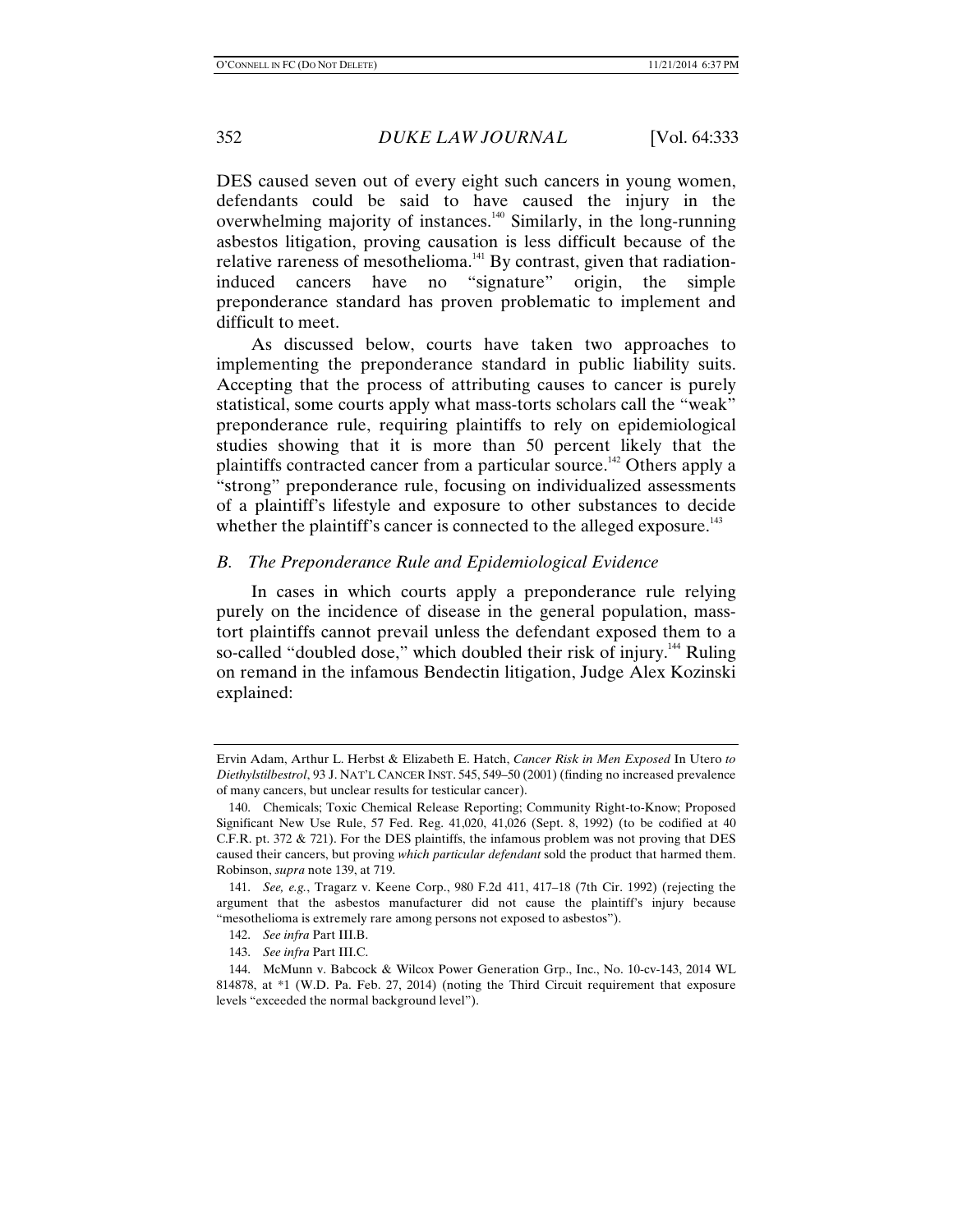[T]ort law requires plaintiffs to show not merely that Bendectin increased the likelihood of injury, but that it more likely than not caused *their* injuries.... Because the background rate of limb reduction defects is one per thousand births, plaintiffs must show that among children of mothers who took Bendectin the incidence of such defects was more than two per thousand.<sup>145</sup>

Judge Kozinski concluded that because the plaintiffs' causation experts could not provide evidence that Bendectin was the most likely cause of the plaintiffs' injuries, summary judgment was appropriate.<sup>146</sup> The plaintiffs fared only slightly better in the Agent Orange litigation, in which Judge Jack Weinstein found a settlement appropriate because, in part, no individual plaintiff could have proved at trial that his or her chances of developing cancer from the defoliant exceeded 50 percent. $147$ 

Two recent Tenth Circuit decisions ruling on public liability suits illustrate the ongoing problems associated with equating a preponderance standard with a 50 percent threshold. In *June v. Union*  Carbide Corp.,<sup>148</sup> residents of a uranium- and vanadium-mining town in Colorado sued the former mill operators, alleging that the mills' operations caused their cancers and that the plaintiffs were likely to develop cancers in the future.<sup>149</sup> The plaintiffs relied on specificcausation experts who opined that airborne uranium and vanadium tailings would be "substantial factors" in the cancers if the tailings constituted at least 5 to 10 percent of the plaintiffs' total radiation exposure.150 However, Colorado tort law, in line with the *Restatement (Second) of Torts*,<sup>151</sup> requires a "substantial factor" to be sufficient *on* 

 <sup>145.</sup> Daubert v. Merrell Dow Pharms., Inc., 43 F.3d 1311, 1320 (9th Cir. 1995) (citation omitted).

 <sup>146.</sup> *Id.* at 1322.

 <sup>147.</sup> *In re* Agent Orange Prod. Liab. Litig., 597 F. Supp. 740, 834 (E.D.N.Y. 1984) ("It is likely, however, that even if plaintiffs as a class could prove that they were injured by Agent Orange, no individual class member would be able to prove that his or her injuries were caused by Agent Orange. . . . The probability of specific cause would necessarily be less than 50% based upon the evidence submitted.").

 <sup>148.</sup> June v. Union Carbide Corp., 577 F.3d 1234 (10th Cir. 2009).

 <sup>149.</sup> *Id.* at 1236–37.

 <sup>150.</sup> *Id.* at 1246.

 <sup>151.</sup> RESTATEMENT (SECOND) OF TORTS § 432(2) (1965) ("If two forces are actively operating, one because of the actor's negligence . . . and each of itself sufficient to bring about harm to another, the actor's negligence may be found to be a substantial factor in bringing it about.").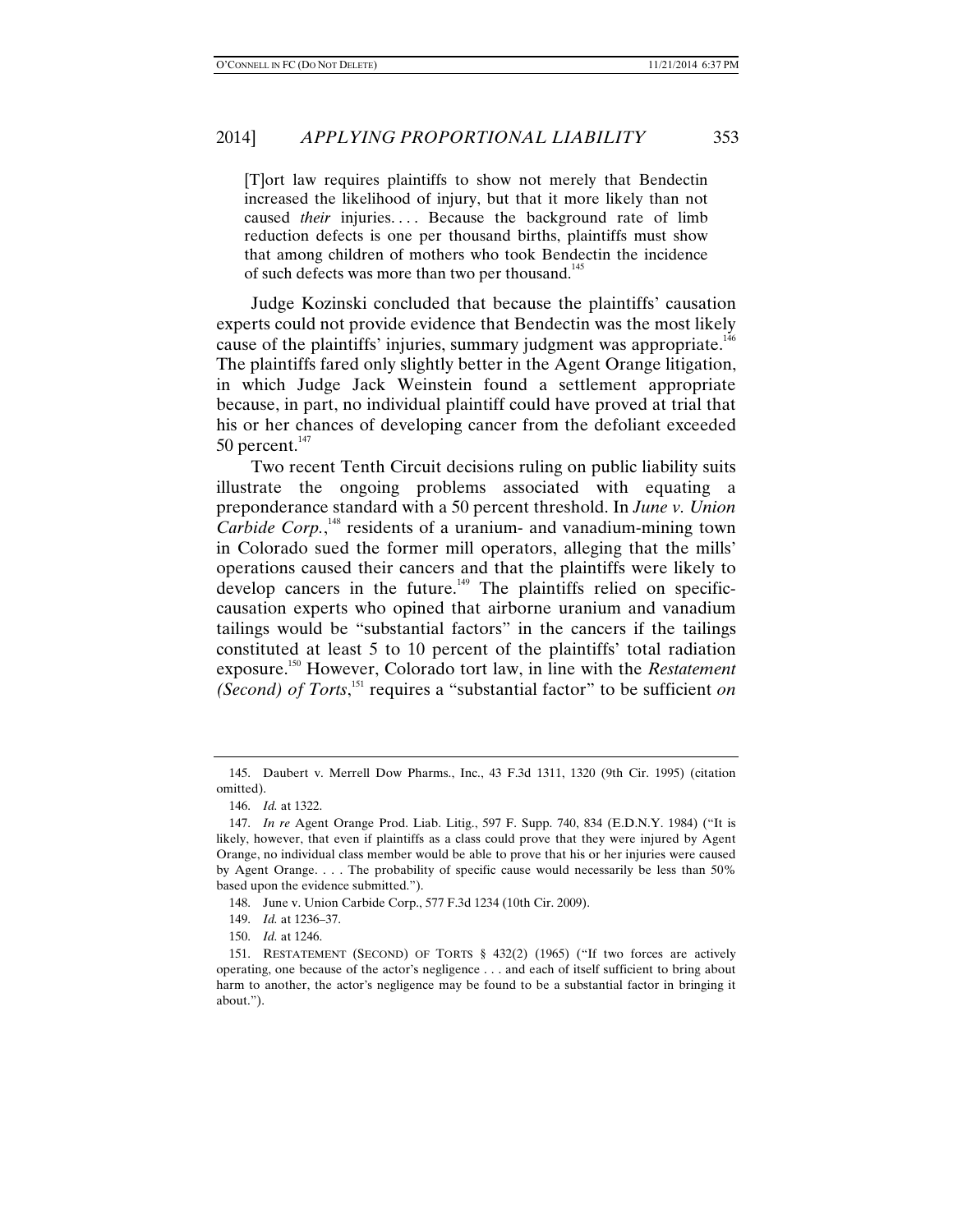*its own* to cause the injury.<sup>152</sup> Accordingly, the Tenth Circuit concluded that no individual in the class could demonstrate that the defendant's radiation specifically caused the individual's cancer.<sup>153</sup>

One year later, in an analogous uranium-mining case, *Wilcox v.*  Homestake Mining Co.,<sup>154</sup> the plaintiffs' specific-causation expert alleged more substantial "assigned share" figures, stating that there was up to a 45 percent probability that the defendants' uranium mining caused the plaintiffs' cancers.<sup>155</sup> The Tenth Circuit, employing similar reasoning as in its *June* decision,<sup>156</sup> held that New Mexico law's "substantial factor" causation also required that the defendant's conduct be sufficient to cause plaintiffs' cancers on its own.<sup>157</sup> As in *June*, a 45 percent probability that the defendant caused the plaintiffs' injuries still fell short of satisfying the preponderance rule.<sup>158</sup>

Applying the preponderance rule in cases relying on epidemiological studies creates great difficulties for plaintiffs, who usually cannot prove that they were exposed to a "doubled dose" of radiation.<sup>159</sup> Even in heavily exposed populations, such as survivors who were within twenty-five-hundred meters of the Hiroshima and Nagasaki atomic-bomb blasts, the increased chance of developing solid tumors<sup>160</sup> was no more than 10 percent on average.<sup>161</sup> In contrast,

 <sup>152.</sup> *June*, 577 F.3d at 1244–45. The *Restatement (Third)* abandoned the "substantial factor" test because it tended to conflate the distinct factual-causation and proximate-causation analyses. RESTATEMENT (THIRD) OF TORTS: LIAB. FOR PHYSICAL & EMOTIONAL HARM § 26 cmt. j (2000). But the *Restatement (Third)* still requires a factual cause of injury to be a "but-for" cause of the harm standing "alone." *Id.* at § 27; *June*, 577 F.3d at 1239 ("[T]he ultimate legal standards in the two Restatements are essentially identical for our purposes.").

 <sup>153.</sup> *See June*, 577 F.3d at 1247 ("Plaintiffs . . . have never (not even in this court) contended that they have produced evidence that Uravan radiation was a necessary component of a causal set that probably would have caused the Plaintiffs' ailments.").

 <sup>154.</sup> Wilcox v. Homestake Mining Co., 619 F.3d 1165 (10th Cir. 2010).

 <sup>155.</sup> *Id.* at 1171 (Lucero, J., concurring in part).

 <sup>156.</sup> *See id.* at 1170 n.2 (majority opinion) ("Although our opinion in *June* was based on Colorado law and we are applying New Mexico law in the instant case, we interpret New Mexico law to require the same showing of but-for causation that was required in *June*.").

 <sup>157.</sup> *Id.* at 1170.

 <sup>158.</sup> *Id.*

 <sup>159.</sup> *See* PRESIDENTIAL COMM'N ON CATASTROPHIC NUCLEAR ACCIDENTS, *supra* note 10, at 110 (noting that the chance that a cancer was caused by a fixed radiation exposure is "well below 50 percent even for exposures in the tens of rads range"); *cf.* David Rosenberg, *The Causal Connection in Mass Exposure Cases: A "Public Law" Vision of the Tort System*, 97 HARV. L. REV. 849, 858 (1983) ("The excess risk caused by exposure to a toxic agent frequently does not exceed the background risk . . . .").

 <sup>160.</sup> A solid tumor, or solid cancer, is an "abnormal mass of tissue that usually does not contain cysts or liquid areas," as with sarcomas, carcinomas, or lymphomas. *Solid Tumor*, NAT'L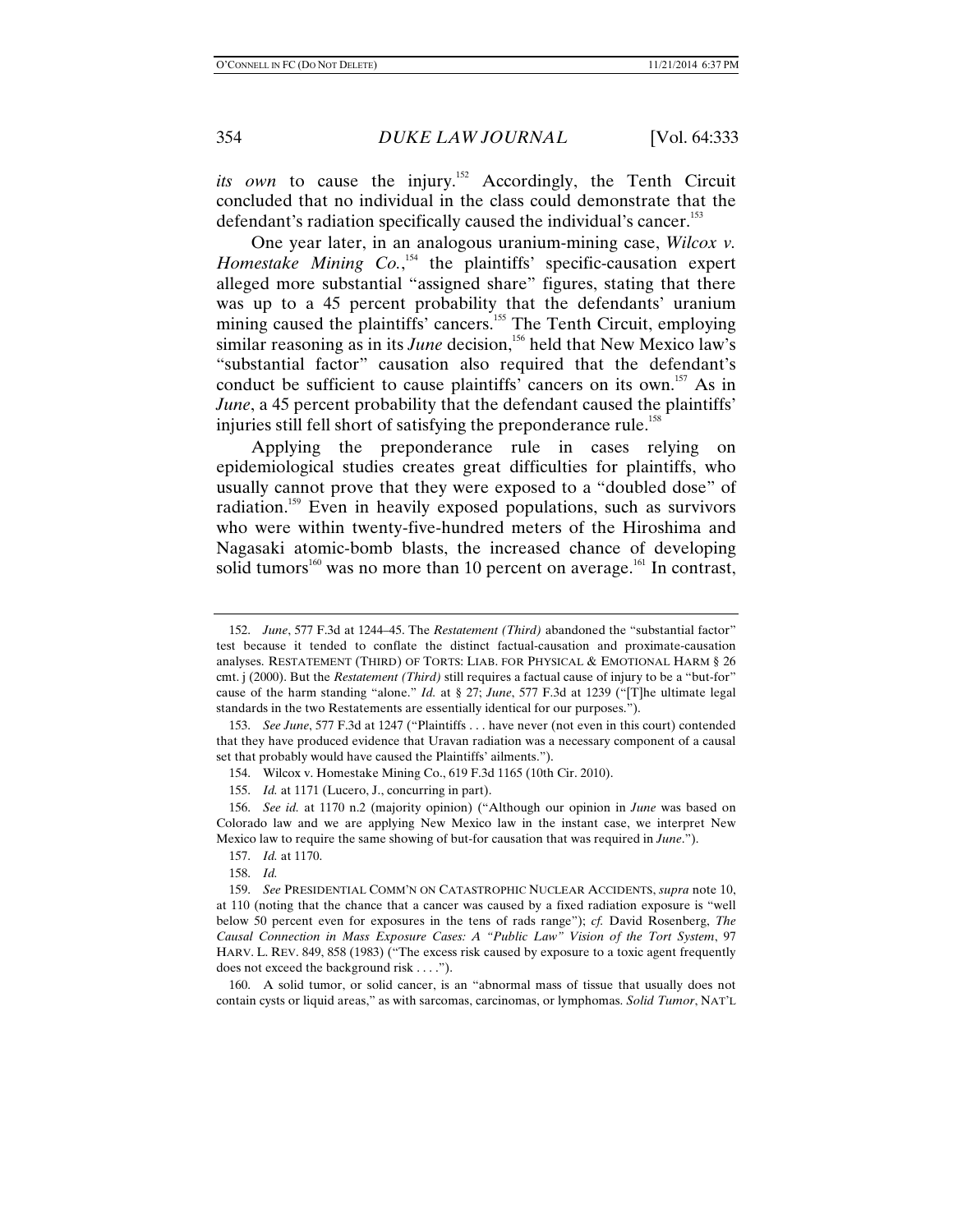the maximum annual dose of radiation that a facility is permitted to discharge to a member of the public is extremely  $\text{low}$ .<sup>162</sup> Even at a one-time dose one hundred times the regulatory limit, the chance that a later-developed cancer is attributable to the event may be approximately one in forty-two.<sup>163</sup>

In single-plaintiff cases, a simple preponderance rule for radiation-related injuries can be justified. After all, if a line must be drawn somewhere, the 50 percent mark seems like a reasonable place to draw it: such a rule prevents recovery when the claimant's injury likely came from another source.<sup>164</sup> In a *class-action* suit for radiationrelated injury, however, the preponderance rule no longer holds water. Assuming that the defendants have exposed the public to some degree of risk, the judge must decide not merely whether a plaintiff was harmed or not, but *how many* plaintiffs were harmed, and *who* those plaintiffs are. Given enough plaintiffs and a notable increase in cancer risk, it becomes virtually certain that some plaintiffs were harmed, though no particular plaintiff would ever prevail. Compare Judge Jack Weinstein's hypothetical in the Agent Orange Litigation:

CANCER INST., http://www.cancer.gov/dictionary?cdrid=45301 (last visited Oct. 16, 2014). Such cancers are contrasted with blood cancers like leukemia, which do not result in solid tumors.

 <sup>161.</sup> *See Solid Cancer Risks Among Atomic-Bomb Survivors*, RADIATION EFFECTS RESEARCH FOUND., http://www.rerf.jp/radefx/late\_e/cancrisk.html (last visited Oct. 16, 2014) ("For the average radiation exposure of survivors within  $2,500$  meters (about 0.2 Gy), the increase is about 10 percent above normal age-specific rates.").

 <sup>162.</sup> *See* Dose Limits for Individual Members of the Public, 10 C.F.R. § 20.1301 (2013) (fixing the maximum annual radiation dose from a nuclear facility to a member of the public at 0.1 rem).

 <sup>163.</sup> NAT'L RESEARCH COUNCIL, HEALTH RISKS FROM EXPOSURE TO LOW LEVELS OF IONIZING RADIATION, BEIR VII PHASE 2, at 7 (2006) (predicting that forty-two out of every one hundred people will be diagnosed with cancer, but that only one such cancer would result from a one-time exposure to 0.1 sievert of radiation above background levels). 0.1 sievert is one hundred times the accepted dose limit for members of the public in the United States. *See Radiation Term: Sievert (Sv)*, HEALTH PHYSICS SOC'Y, http://hps.org/publicinformation/ radterms/radfact137.html (last updated Aug. 13, 2014) ("One sievert is equivalent to 100 rem.").

 <sup>164.</sup> For example, the Energy Employees Occupational Illness Compensation Program creates a federal compensation fund that employs a 50 percent causation threshold for former DOE employees at nuclear-weapons-manufacturing and nuclear-weapons-testing facilities. *NIOSH Radiation Dose Reconstruction Program: Frequently Asked Questions*, CTRS. FOR DISEASE CONTROL & PREVENTION, http://www.cdc.gov/niosh/ocas/ocasfaqs.html (last updated Sept. 26, 2014). But members of "special exposure cohorts" with radiation-induced cancers at designated facilities receive compensation irrespective of the probability that the facility caused their cancers. *NIOSH Radiation Dose Reconstruction Program: Special Exposure Cohort,* CTRS. FOR DISEASE CONTROL & PREVENTION, http://www.cdc.gov/niosh/ocas/ocassec.html (last updated Sept. 26, 2014).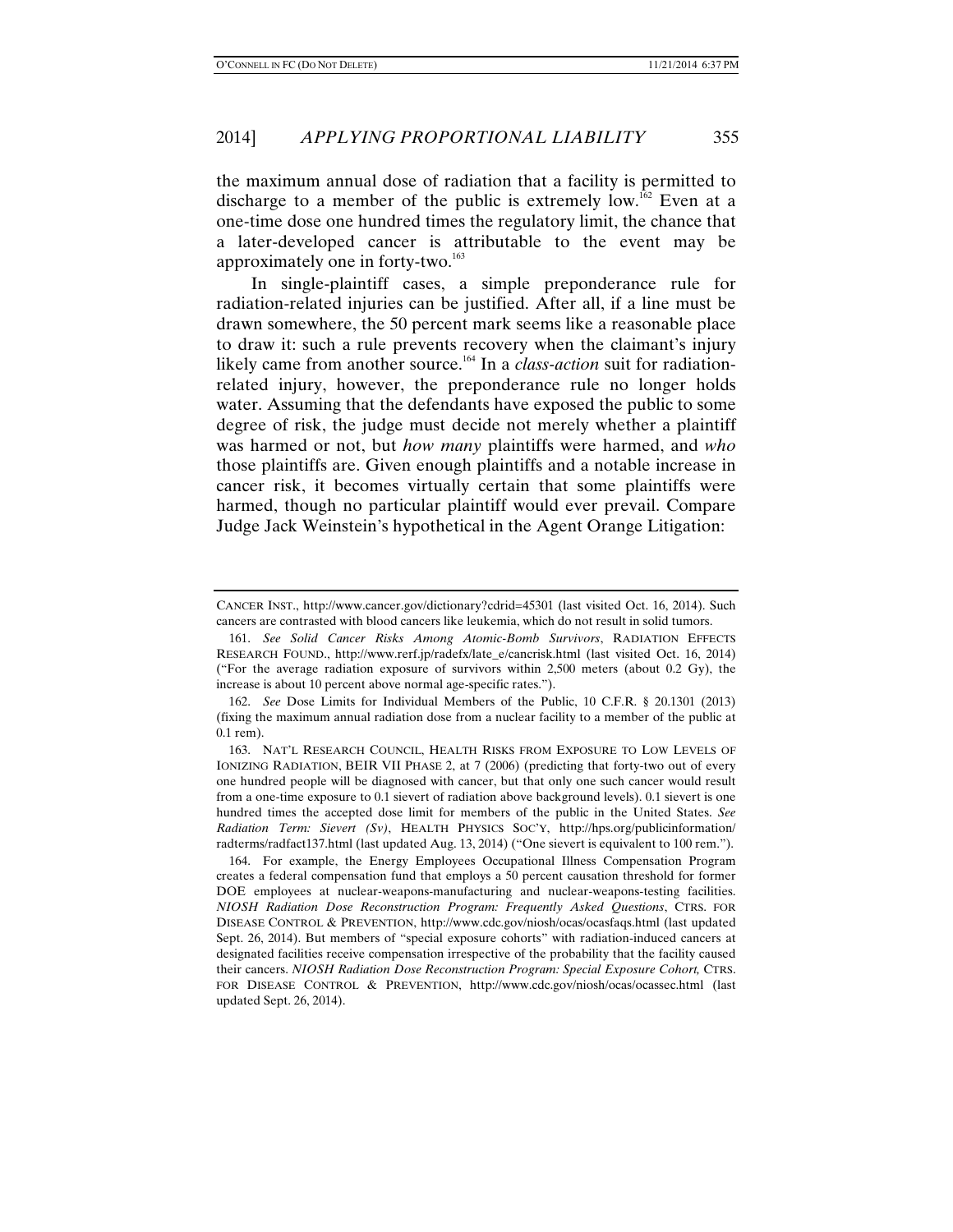Let us assume that there are 10 manufacturers and a population of 10 million persons exposed to their product. Assume that among this population 1,000 cancers of a certain type could be expected, but that 1,100 exist, and that this increase is "statistically significant," permitting a reasonable conclusion that 100 cancers are due to the product of the manufacturers. In the absence of other evidence, it might be argued that as to any one of the 1100 there is only a chance of about 9% (100/1100) that the product caused the cancer. Under traditional tort principles no plaintiff could recover.<sup>165</sup>

For torts on the scale of nuclear-reactor malfunctions—where the harm is inherently generic, lacks a signature, and bears a long latency period—the preponderance rule will generally severely undercompensate claimants.<sup>166</sup>

In the past, defendants have taken particular advantage of the low likelihood that any plaintiff's cancer has been caused by nonbackground sources. One defense strategy, adopted from similar mass-tort suits, has been to seek specific "pre-discovery" disclosures explaining each individual's theory of exposure.167 These *Lone Pine* orders<sup>168</sup> may require plaintiffs to identify the precise radionuclides that caused their injuries, the biological pathways of exposure, individualized dose estimates, and scientific and medical evidence supporting the plaintiffs' exposure theory.<sup>169</sup> Plaintiffs argue that *Lone* 

 <sup>165.</sup> *In re* Agent Orange Prod. Liab. Litig., 597 F. Supp. 740, 837 (E.D.N.Y. 1984).

 <sup>166.</sup> *See* Rosenberg, *supra* note 159, at 881 ("In cases in which the probability of causation does not exceed fifty percent, the strong and weak versions of the rule both deny victims all recovery and thus unjustly enrich defendants. When the probability of causation exceeds fifty percent, the rule simply reverses the burden of inequity."). Of course, if the probability that the plaintiffs' cancers were caused by the defendant is just over 50 percent, the inequity is reversed: the defendant has caused only half of the plaintiffs' injuries, but will pay for all of them.

 <sup>167.</sup> *See, e.g.*, Steering Comm. v. Exxon Mobil Corp., 461 F.3d 598, 604 n.2 (5th Cir. 2006) ("*Lone Pine* orders . . . are pre-discovery orders designed to handle the complex issues and potential burdens on defendants and the court in mass tort litigation by requiring plaintiffs to produce some evidence to support a credible claim."). In *Exxon Mobil*, the court affirmed a denial of class certification in a suit involving a chemical-plant fire because the plaintiffs' affidavits failed to show that formulaic calculations could be applied broadly enough to satisfy Federal Rule of Civil Procedure 23(b)(3)'s predominance and superiority requirements. *Id.* at 604–05.

 <sup>168.</sup> The technique is named for its use in *Lore v. Lone Pine Corp.*, No. L-33606-85, 1986 WL 637507 (N.J. Super. Ct. Law. Div. Nov. 18, 1986). Such orders may require plaintiffs to present expert affidavits estimating the severity of their injuries. *Steering Comm.*, 461 F.3d at 604 n.2.

 <sup>169.</sup> McMunn v. Babcock & Wilcox Power Generation Grp., Inc., 896 F. Supp. 2d 347, 350 (W.D. Pa. 2012); *see also* Acuna v. Brown & Root, Inc., 200 F.3d 335, 340–41 (5th Cir. 2000) (affirming a grant of summary judgment because 1600 plaintiffs in a PAA suit failed to present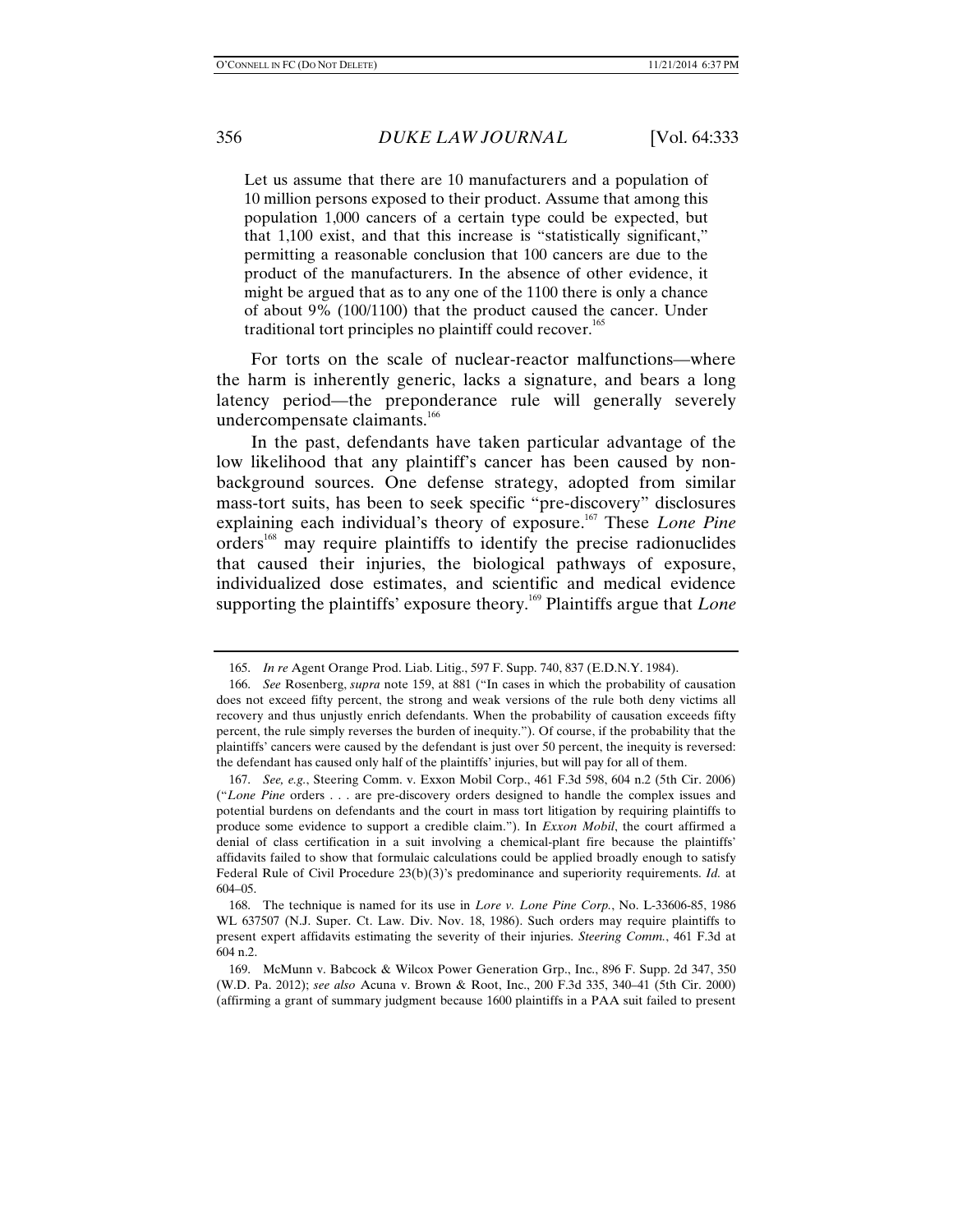*Pine* orders force them to proffer information reserved for discovery at the pleading stage, $170$  whereas defendants claim that detailed exposure information should be considered essential to bringing a PAA claim in the first place. $171$ 

## *C. The Preponderance Rule and Individualistic Evidence*

Rather than relying solely on statistical evidence, some courts appear to operate under the belief that jurors, endowed with an ability approaching divination, can identify whether and which individuals were harmed by their exposures to the defendants' radioactive emissions. In such suits, Plaintiff A might be able to prove causation by a preponderance of the evidence with a doctor's testimony that a "differential diagnosis" eliminates all alternative sources of cancer. $172$  That is, Plaintiff A could prevail by demonstrating to the jury that he *was* the improbable individual whose cancer was caused by the defendant.<sup>173</sup> For example, in the Hanford Nuclear Reservation cases, in which the Ninth Circuit addressed whether Washington residents were exposed to radionuclides emitted from the world's first large-scale plutoniummanufacturing facility, $174$  the court concluded that it was inappropriate for the trial court to require statistical proof of a greater-than-50 percent probability of causation because certain "individualized factors, such as heredity . . . might raise the likelihood of contraction of cancer at lower levels of exposure."<sup>175</sup> The court suggested that although epidemiological statistics from exposed populations might

adequate, individualized information regarding the nature, circumstances, and attribution of their injuries).

 <sup>170.</sup> *See, e.g.*, *Acuna*, 200 F.3d at 340 ("Plaintiffs contend that the pre-discovery orders requiring expert support for the details of each plaintiff's claim imposed too high a burden for that stage of litigation.").

 <sup>171.</sup> *See id.* at 340–41 ("The scheduling orders issued below essentially required that information which plaintiffs should have had before filing their claims pursuant to Fed. R. Civ. P.  $11(b)(3)$ .").

 <sup>172.</sup> *See* Hall v. Babcock & Wilcox Co., 69 F. Supp. 2d 716, 721 (W.D. Pa. 1999) ("Differential diagnosis is a methodology used to determine causation of a disease suffered by an individual, based on efforts to consider and exclude all possible alternate causes.").

 <sup>173.</sup> *See, e.g.*, *id.* (permitting plaintiffs' experts to prove specific causation by ruling out alternate causes through differential diagnosis in spite of defendants' objections that no specific radiation doses were alleged).

 <sup>174.</sup> *In re* Hanford Nuclear Reservation Litig., 292 F.3d 1124, 1126–28 (9th Cir. 2002).

 <sup>175.</sup> *Id.* at 1137. The Ninth Circuit also ruled that the lower court had erred by addressing the question of epidemiology statistics at the general-causation phase rather than at the specificcausation phase. *Id.* at 1134–35.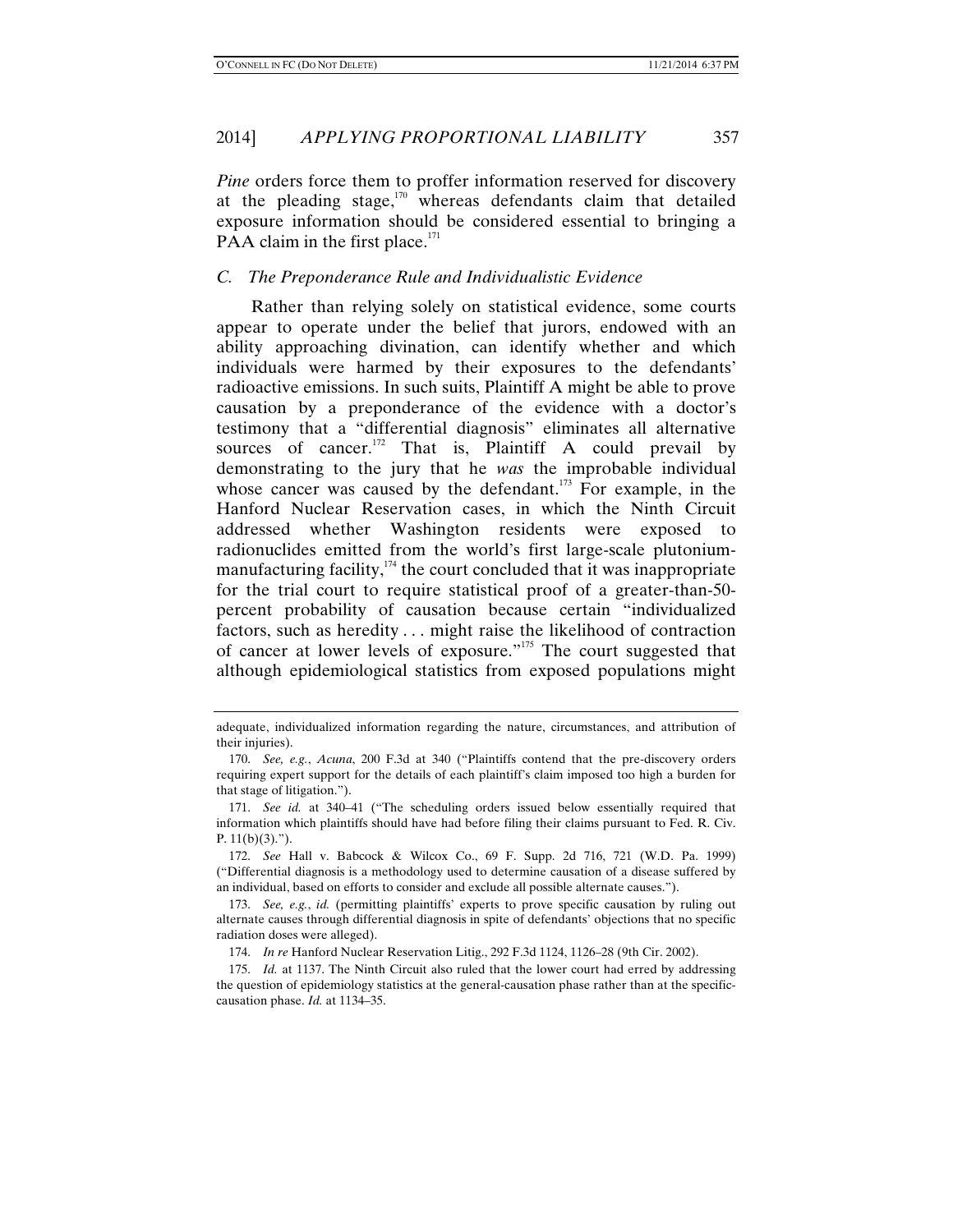be insufficient to demonstrate that the defendants caused plaintiffs' cancers, individualized forms of proof could conclusively demonstrate that the defendants caused certain instances of plaintiffs' cancers but not others.<sup>176</sup>

Arguably, some jurors may find a doctor's specific testimony about the source of a plaintiff's cancer to be persuasive. Furthermore, they may have greater confidence in the resulting judicial decision because they perceive that the judicial system's role is to determine conclusively whether a defendant is the legal cause of a plaintiff's injury.<sup>177</sup> Expectations of certainty from simpler tort cases, such as car accidents, may carry over into the mass-tort realm, particularly when ensconced in the confidence of a medical professional.<sup>178</sup> The notion that a doctor can conclusively attribute a cancer to a particular cause through differential diagnosis, however, has been soundly debunked.179 In public liability suits, clinical assessments are helpful only in the sense that they inform the statistical likelihood that plaintiffs contracted cancer from a particular source. As the Third Circuit observed in the TMI cases:

[M]edical evaluation, by itself, can neither prove nor disprove that a specific malignancy was caused by a specific radiation exposure. Therefore, the primary basis to link specific cancers with specific radiation exposures is data that has been collected regarding the increased frequency of malignancies following exposure to ionizing radiation. In other words, causation can only be established (if at all)

 <sup>176.</sup> *See In re* Berg Litig., 293 F.3d 1127, 1130 (9th Cir. 2002) (citing cases from various circuits employing non-epidemiological evidence to establish causation). *Berg* was decided the same day as *Hanford*, and consisted of claims by plaintiffs severed from its companion case. *Id.* at 1129.

 <sup>177.</sup> *See* Rosenberg, *supra* note 159, at 873 (hypothesizing that courts' demands for particularized evidence might "buttress the system's legitimacy by promoting a public perception that verdicts are based on more than probabilities" and "reinforce the image of a neutral, nonpolitical, and nonredistributional system").

 <sup>178.</sup> *See id.* at 872 (suggesting that the preference for individualized rather than broader statistical evidence indicates courts' "desire that judgments in mass tort cases rest upon a higher degree of certainty about the causal connection than they normally do in sporadic accident cases").

 <sup>179.</sup> *See id.* at 869 ("The short answer to the demand for 'particularistic' evidence of causation in mass exposure cases is that no such evidence can be produced."); *id.* at 870 ("The concept of 'particularistic' evidence suggests that there exists a form of proof that can provide direct and actual knowledge of the causal relationship between the defendant's tortious conduct and the plaintiff's injury. 'Particularistic' evidence, however, is in fact no less probabilistic than is the statistical evidence that courts purport to shun . . . .").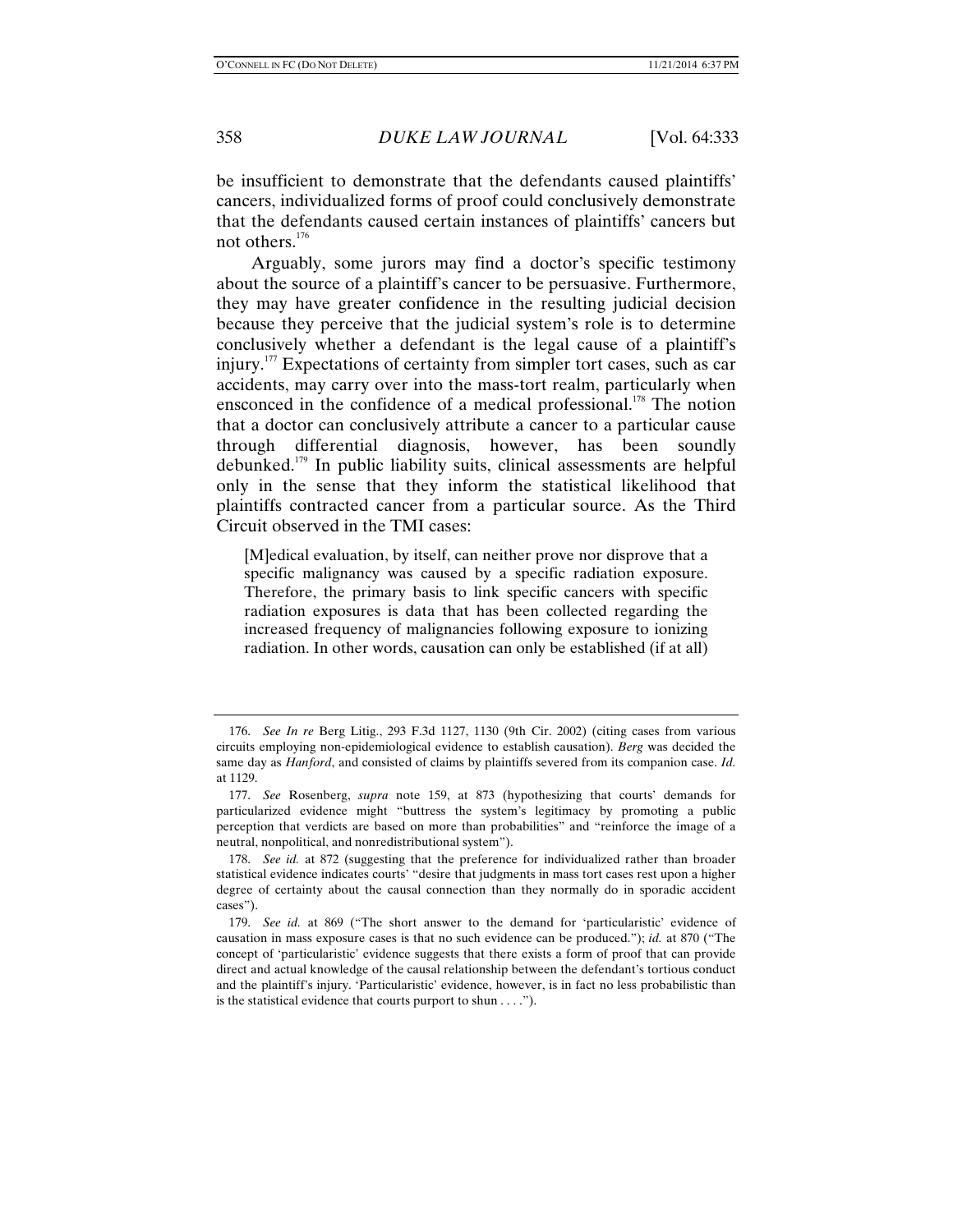from epidemiological studies of populations exposed to ionizing radiation. $180$ 

Radiation-protection scientists are in agreement that differential diagnosis cannot confidently identify the ultimate source of a plaintiff's cancer. For example, the National Council on Radiation Protection and Measurements (NCRP)<sup>181</sup> has concluded that

[i]n the absence of biological markers of radiation it is generally not possible to make [a causation] determination with a high level of confidence since cancers may, and do, occur in the absence of exposure to a particular carcinogen of interest, including ionizing radiation, and, conversely, may and do fail to occur in the presence of exposure.<sup>182</sup>

The Committee on Biological Effects of Ionizing Radiation (BEIR)<sup>183</sup> similarly recommends the use of purely statistical, probability-of-causation assessments.184 Combined publications of the International Atomic Energy Agency  $(IAEA)^{185}$  and the World Health Organization (WHO) recommend probabilistic models for identifying causes of radiation exposure.<sup>186</sup> The probability-ofcausation approach is also consistent with the Federal Judicial Center's *Reference Manual on Scientific Evidence*,<sup>187</sup> subject to certain

 <sup>180.</sup> *In re* TMI Litig., 193 F.3d 613, 643 (3d Cir. 1999) (citations omitted).

 <sup>181.</sup> The NCRP is a private radiation-protection and health-science organization chartered by Congress in 1964. *About NCRP*, NAT'L COUNCIL ON RADIATION PROT. & MEASUREMENTS, http://www.ncrponline.org/AboutNCRP/About\_NCRP.html (last visited Oct. 16, 2014).

 <sup>182.</sup> NAT'L COUNCIL ON RADIATION PROT. & MEASUREMENTS, NCRP REPORT NO. 171: UNCERTAINTIES IN THE ESTIMATION OF RADIATION RISKS AND PROBABILITY OF DISEASE CAUSATION 194 (2012).

 <sup>183.</sup> BEIR is a committee of the United States National Research Council that provides information to the government regarding the effects of ionizing radiation. NAT'L RESEARCH COUNCIL, *supra* note 163, at vii.

 <sup>184.</sup> *Id.* at 265.

 <sup>185.</sup> The IAEA is an independent international organization affiliated with the United Nations that fosters cooperation in the nuclear field. *About the IAEA: The "Atoms for Peace Agency*,*"* INT'L ATOMIC ENERGY AGENCY, http://www.iaea.org/About/about-iaea.html (last visited Oct. 16, 2014).

 <sup>186.</sup> INT'L ATOMIC ENERGY AGENCY, APPROACHES TO ATTRIBUTION OF DETRIMENTAL HEALTH EFFECTS TO OCCUPATIONAL IONIZING RADIATION EXPOSURE AND THEIR APPLICATION IN COMPENSATION PROGRAMMES FOR CANCER 11 (2010).

 <sup>187.</sup> *See* Michael D. Green, D. Michal Freedman & Leon Gordis, Reference Guide on Epidemiology, *in* REFERENCE MANUAL ON SCIENTIFIC EVIDENCE 549, 611–16 (3d ed. 2011) (describing the role of epidemiological evidence in the courtroom).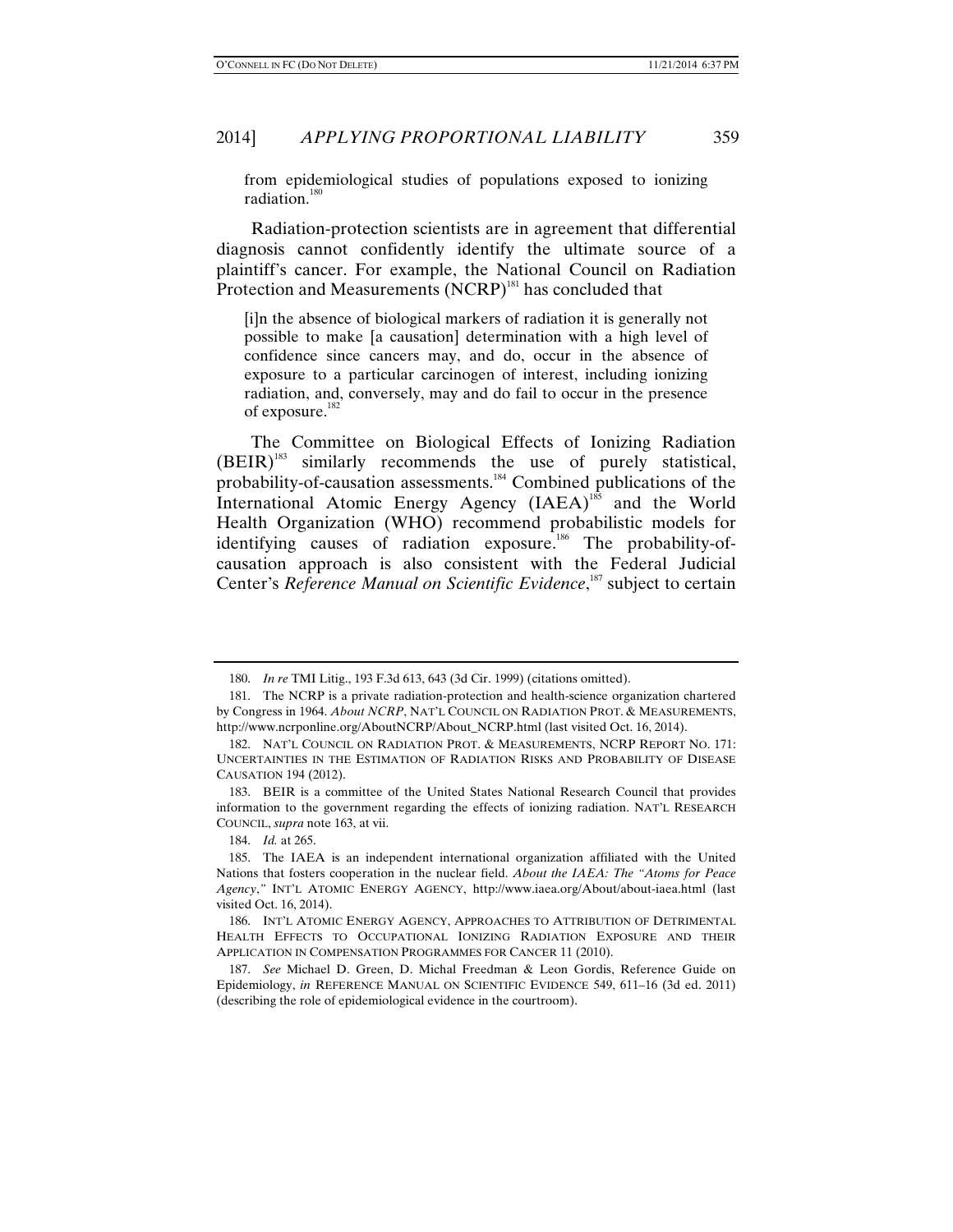caveats.188 The Presidential Commission on Catastrophic Nuclear Accidents, established to make recommendations for improving the PAA's compensation methodology for a large-scale nuclear event,<sup>189</sup> considered the probability-of-causation approach "the best available proxy for direct proof of . . . causation."190

Ultimately, permitting reliance on differential diagnoses artificially strengthens those cases in which plaintiffs lack the epidemiological evidence necessary to demonstrate that the defendant's emissions created a measurably increased risk of harm. For example, in the TMI litigation, the cost of adjudicating and settling plaintiffs' claims for economic and physical injuries exceeded  $$70$  million,<sup>191</sup> though the President's Commission on the Accident at Three Mile Island concluded that no civilian radiation exposures were expected to have any health effects.<sup>192</sup> In *Cook v. Rockwell International Corp*.,<sup>193</sup> a jury awarded nearly \$1 billion in punitive and compensatory damages<sup> $194$ </sup> on the basis of evidence that radionuclide releases from a government-operated nuclear-weapons plant posed a "small and unquantifiable" risk of harm.<sup>195</sup> Overall, permitting public liability suits under the PAA to proceed on the theory that a jury can identify who has and who has not been harmed is not only unscientific, but poses a serious danger to the viability of the nuclearpower industry after a significant incident.

#### IV. MODERNIZING CAUSATION IN PUBLIC LIABILITY SUITS

This Note proposes that the failings of traditional preponderance rules require changes to the substantive law governing radiationinjury torts under the PAA. Although other proposals may be imagined, torts scholars and governmental agencies addressing

 <sup>188.</sup> The use of epidemiological evidence is subject to factors such as the validity of the study, similarity between the studied group and the plaintiff, whether exposure accelerates preexisting conditions, and whether the toxic agent operates independently of other causes. *Id.* at 612–15.

 <sup>189.</sup> PRESIDENTIAL COMM'N ON CATASTROPHIC NUCLEAR ACCIDENTS, *supra* note 10, at 1.

 <sup>190.</sup> *Id.* at 101.

 <sup>191.</sup> *The Price-Anderson Act: Background Information*, AM. NUCLEAR SOC'Y 3 (2005), *available at* http://www.ans.org/pi/ps/docs/ps54-bi.pdf.

 <sup>192.</sup> *See* KEMENY ET AL., *supra* note 75, at 12, 34 (finding that the expected increase in cancer rates will be either zero or undetectable).

 <sup>193.</sup> Cook v. Rockwell Int'l Corp., 618 F.3d 1127 (10th Cir. 2010).

 <sup>194.</sup> COOK V. ROCKWELL INT'L CORP., *supra* note 93, at 1.

 <sup>195.</sup> *Cook*, 618 F.3d at 1134.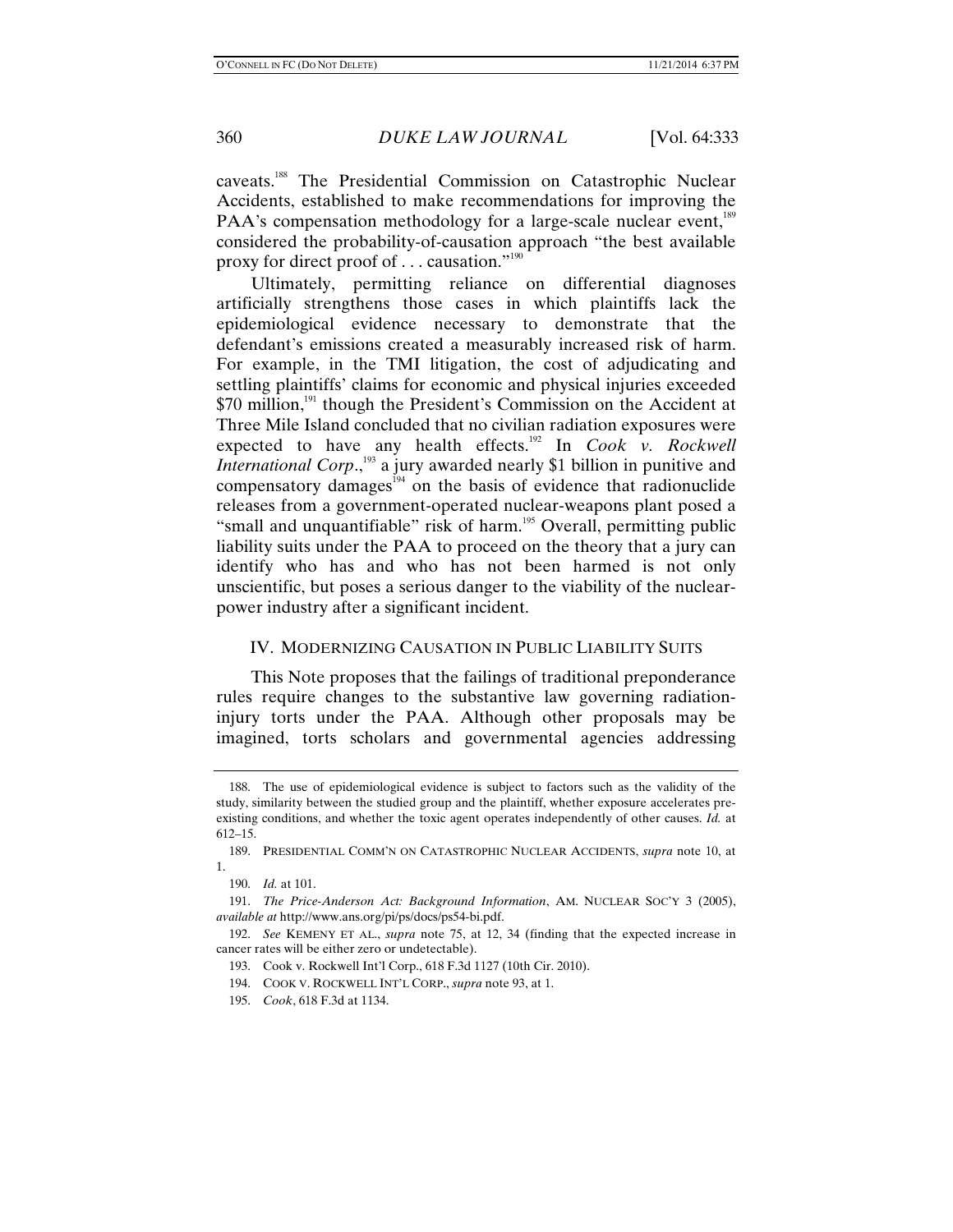analogous issues in the context of other mass torts have often focused on one of two potential solutions: subsuming the tort claims into an administrative framework or modifying the burden of proof required for an actionable injury.

#### *A. Conversion to an Administrative Process*

To resolve the cost, complexity, and unfairness of using traditional tort principles in mass-tort cases, some scholars advocate a transition to administrative compensation regimes.<sup>196</sup> Given that the court-applied law of causation is more amenable to simple, two-party torts, proposals to shift to administrative compensation regimes suggest that mass torts would benefit from the simplicity and speed associated with successful twentieth-century policies such as workers' compensation and no-fault insurance.<sup>197</sup> Such an approach is especially applicable to judges and juries hard-pressed for the time and understanding necessary to absorb scientific doctrines regarding the cause of an injury<sup>198</sup> or the intricacies of nuclear-power regulation.199 In theory, cases that require comprehension of complex radiological principles might be better resolved by an administrative system than by a legal factfinder. $200$ 

In the past, administrative schemes created for compensating the victims of the September 11 attacks, children harmed by defective

200. *Id.*

 <sup>196.</sup> *See generally* Betsy J. Grey, *Homeland Security and Federal Relief: A Proposal for a Permanent Compensation System for Domestic Terrorist Victims*, 9 N.Y.U. J. LEGIS. & PUB. POL'Y 663 (2006) (proposing a permanent, no-fault compensation scheme for domestic victims of terrorist attacks); Jon D. Hanson, Kyle D. Logue & Michael S. Zamore, *Smokers' Compensation: Toward a Blueprint for Federal Regulation of Cigarette Manufacturers*, 22 S. ILL. U. L.J. 519 (1998) (suggesting a national "Smokers' Compensation" fund); Linda S. Mullenix & Kristen B. Stewart, *The September 11th Victim Compensation Fund: Fund Approaches to Resolving Mass Tort Litigation*, 9 CONN. INS. L.J. 121 (2002) (contrasting the idiosyncrasies of the September 11th fund with those of other major administrative regimes and suggesting that effective compensation systems are highly tort-specific); Rabin, *supra* note 102 (addressing issues that would arise in creating an administrative compensation scheme for all mass torts).

 <sup>197.</sup> Rabin, *supra* note 102, at 970.

 <sup>198.</sup> *See* Rosenberg, *supra* note 159, at 926 ("Given that judges usually lack expertise in using and evaluating scientific information, their retention of the preponderance rule . . . in mass exposure cases raising complex medical and epidemiological issues may be a subtle admission of institutional incompetence.").

 <sup>199.</sup> *Cf.* Yellin, *supra* note 22, at 494–97 (arguing for scientific experts to review nuclearpower regulations because "[n]uclear power cases . . . involve risks flowing from a technology whose environmental implications are not yet fully understood, thus raising matters of technological and scientific prediction with which the judiciary has generally been uncomfortable").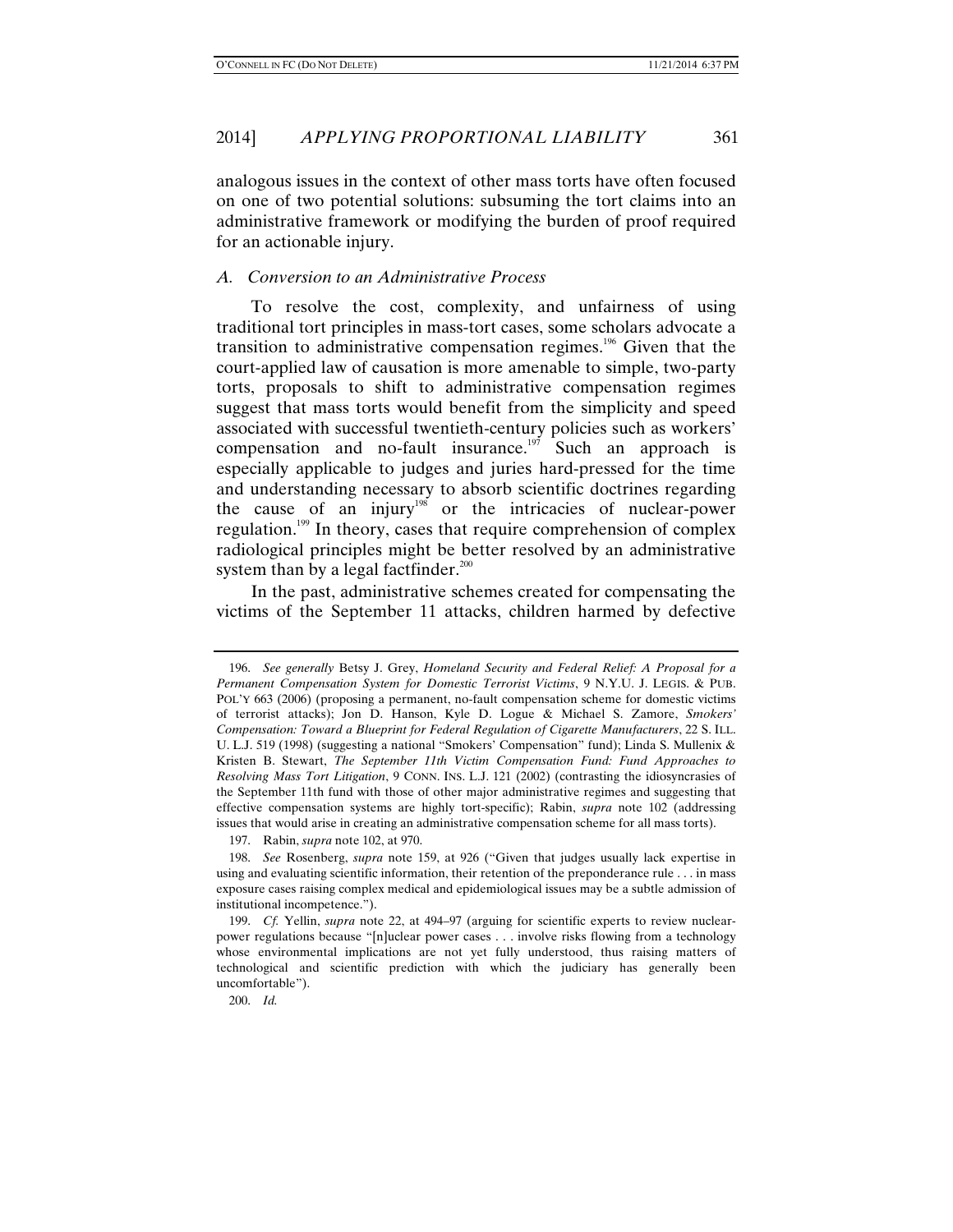vaccines, and injured dockworkers have successfully accelerated recovery for nationwide incidents that might otherwise have languished in the court system for years.<sup>201</sup> The mass torts that would most benefit from an administrative compensation regime tend to share characteristics making them amenable to nonjudicial resolution. Often, such mass torts result from a single discrete, compensable event, involve a large number of plaintiffs who bear a similar injury, and are easily traceable to the defendant in question.<sup>202</sup>

Another argument in favor of an administrative compensation regime for injuries sustained as the result of nuclear-power production is that Congress has already evinced a preference for supporting employees at nuclear facilities through similar compensation funds. For example, the Energy Employees Occupational Illness Compensation Program Act  $(EEOICPA)^{203}$ created a no-fault compensation fund for DOE employees engaged in weapons production and testing.<sup>204</sup> Former employees receive \$150,000 and medical benefits if the National Institute for Occupational Safety and Health (NIOSH) determines that their cancers are "at least as likely as not" due to the employee's occupational exposure.205 For "[s]pecial [e]xposure [c]ohort[s]" at certain facilities, it is unnecessary to prove causation at all.<sup>206</sup> Similarly, the Radiation Exposure Compensation Act of 1990  $(RECA)^{207}$  establishes an administrative process for compensating those formerly employed in uranium mines and those present onsite or downwind of nuclear-test sites.<sup>208</sup> RECA provides a cheap and efficient alternative to litigation, rendering proof of causation

205. *Id.*

 <sup>201.</sup> Mullenix, *supra* note 196, at 123–38, 141–43.

 <sup>202.</sup> Rabin, *supra* note 102, at 964–65.

 <sup>203.</sup> Energy Employees Occupational Illness Compensation Act of 2000, Pub. L. No. 106- 398, 114 Stat. 1654 (codified at 42 U.S.C. §§ 7384–7385s-15).

 <sup>204.</sup> *Radiation Dose Reconstruction: Frequently Asked Questions (FAQs), The Act (EEOICPA)*, NAT'L INST. FOR OCCUPATIONAL SAFETY & HEALTH, http://www.cdc.gov/niosh/ ocas/faqsact.html (last updated May 11, 2010).

 <sup>206.</sup> JOSEPH FALCO, ENERGY EMPLOYEES OCCUPATIONAL ILLNESS COMPENSATION PROGRAM (EEOICPA) 7 (2011), *available at* http://www.bnl.gov/community/cac/docs/ CAC\_11\_11\_Falco.pdf.

 <sup>207.</sup> Radiation Exposure Compensation Act of 1990, 42 U.S.C. § 2210 note (2012).

 <sup>208.</sup> *Id.* § 2210 note (establishing a trust fund as well as an administrative-claims-submission process with judicial review in the district courts); *see* U.S. GEN. ACCOUNTING OFFICE, RADIATION EXPOSURE COMPENSATION: ACCOUNT OF JUSTICE'S PROGRAM ADMINISTRATION, at 4 (2001), *available at* http://www.gao.gov/assets/240/232669.pdf.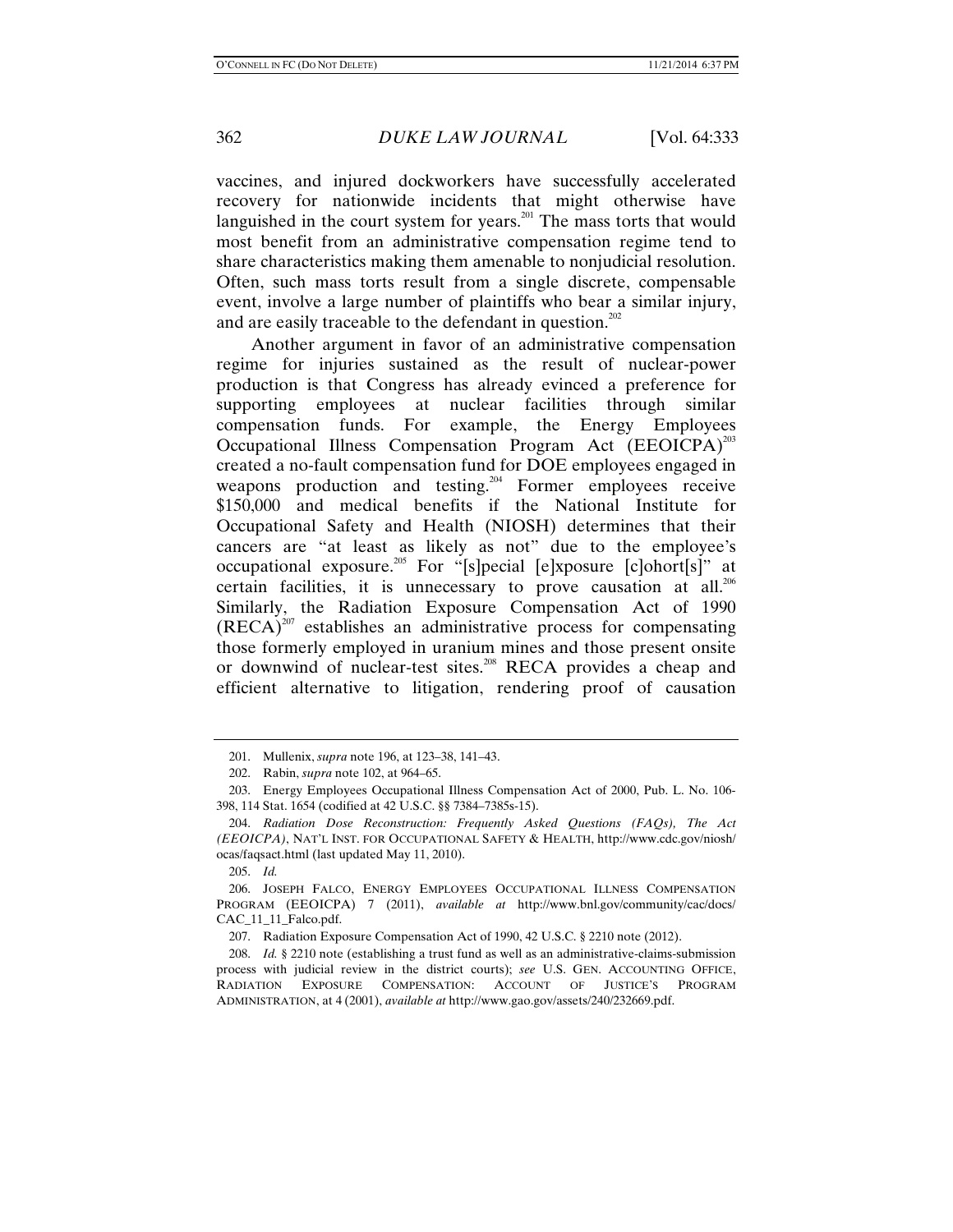unnecessary, and requiring instead that an individual be shown to have worked or resided in a designated area.<sup>209</sup>

In 1990, the Presidential Commission explicitly considered whether administrative procedures might be superior to judicial processes in compensating claimants in the event of a major nuclear incident.<sup>210</sup> The committee found several benefits to adopting administrative procedures, including that an agency-administered scheme would accelerate compensation, conserve judicial resources, and limit the use of experts to resolving technical questions of nuclear science and medicine.<sup>211</sup> This approach would avoid repeated deliberations over the same scientific questions across jurisdictions, and its scope could be expanded or constricted as necessary.<sup>212</sup> Indeed, the PAA already bears certain characteristics of such an administrative mechanism, $^{213}$  permitting a no-fault approach in the event of an  $ENO<sub>14</sub><sup>214</sup>$  and distributing compensation from a shared, but limited, insurance pool. $^{215}$ 

However, in line with the findings of the Presidential Commission, it is difficult to conclude that enacting a rigid administrative compensation scheme under the PAA would be wise. Concerned citizens, a nuclear-industry lobbyist, a prominent torts scholar, and a major judicial figure in the history of mass-tort litigation all advised the Presidential Commission that the lack of public accountability and visibility inherent in any administrative mechanism would strain its credibility in the event of a major nuclear incident.<sup>216</sup> In contrast, judicial procedures endow litigants with their "day in court," and can be flexibly adapted to the unique

 <sup>209.</sup> *Radiation Exposure Compensation Act (RECA)*, U.S. DEP'T OF JUSTICE, http://www.justice.gov/civil/common/reca.html (last visited Oct. 16, 2014).

 <sup>210.</sup> PRESIDENTIAL COMM'N ON CATASTROPHIC NUCLEAR ACCIDENTS, *supra* note 10, at 34.

 <sup>211.</sup> *Id.* at 34–35.

 <sup>212.</sup> *Id.* at 35.

 <sup>213.</sup> Rabin, *supra* note 102, at 955–58.

 <sup>214.</sup> *See* 42 U.S.C. § 2210(n)(1) (2006) (authorizing indemnity agreements requiring nuclear operators to waive "any issue or defense" relating to their conduct or fault in the event of an "extraordinary nuclear occurrence").

 <sup>215.</sup> *See id.* § 2210(a) (requiring the purchase of primary and secondary financial protection from a nuclear insurer).

 <sup>216.</sup> *See* PRESIDENTIAL COMM'N ON CATASTROPHIC NUCLEAR ACCIDENTS, *supra* note 10, at 35 nn.9–10 (recording the testimony of Public Citizen Congress Watch representative Pamela Gilbert, lobbyist Daniel Berger, Professor Robert Rabin, and Judge Jack Weinstein).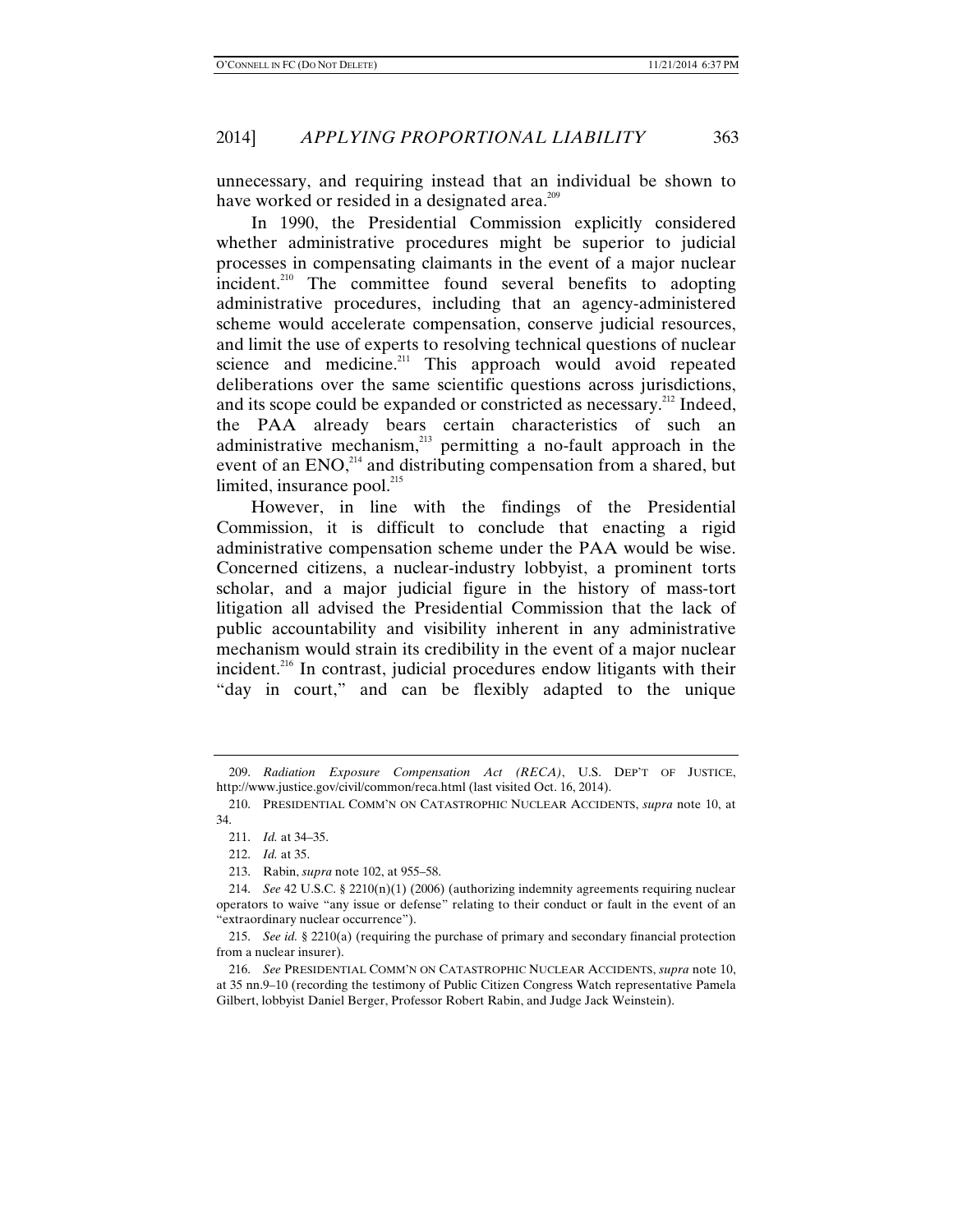circumstances giving rise to a nuclear incident.<sup>217</sup> Even if an administrative mechanism would be appropriate, it is unclear whether it would be constitutional<sup>218</sup>—for example, it might violate injured plaintiffs' Seventh Amendment right to a jury trial.<sup>219</sup> Ultimately, the characteristics that render certain mass torts suitable for administrative compensation are absent from radiation-related injuries, which vary significantly in form, may derive from nontortious sources, and are difficult to trace to a particular defendant. $220$ 

## *B. Judicial Procedures Utilizing "Risk-Based" Causation*

Recognizing the distorting effect of traditional notions of causation, some scholars recommend continued judicial involvement in mass-tort suits, but suggest that the preponderance rule should be replaced with a "proportional liability" approach.<sup>221</sup> Rather than fully compensating all plaintiffs with a greater-than-50-percent chance of proving causation and offering no compensation below that threshold, a proportional liability rule compensates plaintiffs in direct proportion to the excess risk of injury imposed by the defendant's activities.<sup>222</sup> Such a rule appears particularly well suited for public liability cases, in which the ultimate "identity" of an injury is

 <sup>217.</sup> *Id.* at 36.

 <sup>218.</sup> The PAA previously survived due-process and equal-protection challenges when its compensation limits were found not to be arbitrary or irrational, but rather a "classic example of an economic regulation" designed to incentivize growth in the nuclear industry. Duke Power Co. v. Carolina Envtl. Study Grp., Inc., 438 U.S. 59, 83 (1978).

 <sup>219.</sup> *See* Granfinanciera, S.A. v. Nordberg, 492 U.S. 33, 51 (1989) ("Congress' power to block application of the Seventh Amendment to a cause of action has limits. Congress may only deny trials by jury in actions at law, we said, in cases where 'public rights' are litigated: . . . *e.g.*, where the Government is involved in its sovereign capacity under an otherwise valid statute creating enforceable public rights.").

 <sup>220.</sup> *See supra* note 202 and accompanying text.

 <sup>221.</sup> *See, e.g.*, Samuel D. Estep, *Radiation Injuries and Statistics: The Need for a New Approach to Injury Litigation*, 59 MICH. L. REV. 259, 281 (1960) (proposing a contribution to a "contingent injury fund" in proportion to the increased risk of latent diseases from radiation exposure); Rosenberg, *supra* note 159, at 859 (advocating the use of aggregative judicial procedures and proportional liability in mass-tort cases); Steven Shavell, *Uncertainty over Causation and the Determination of Civil Liability*, 28 J.L. & ECON. 587, 589 (1985) (arguing that imposing liability in proportion to the probability of causation encourages desirable social behavior).

 <sup>222.</sup> Rosenberg, *supra* note 159, at 859.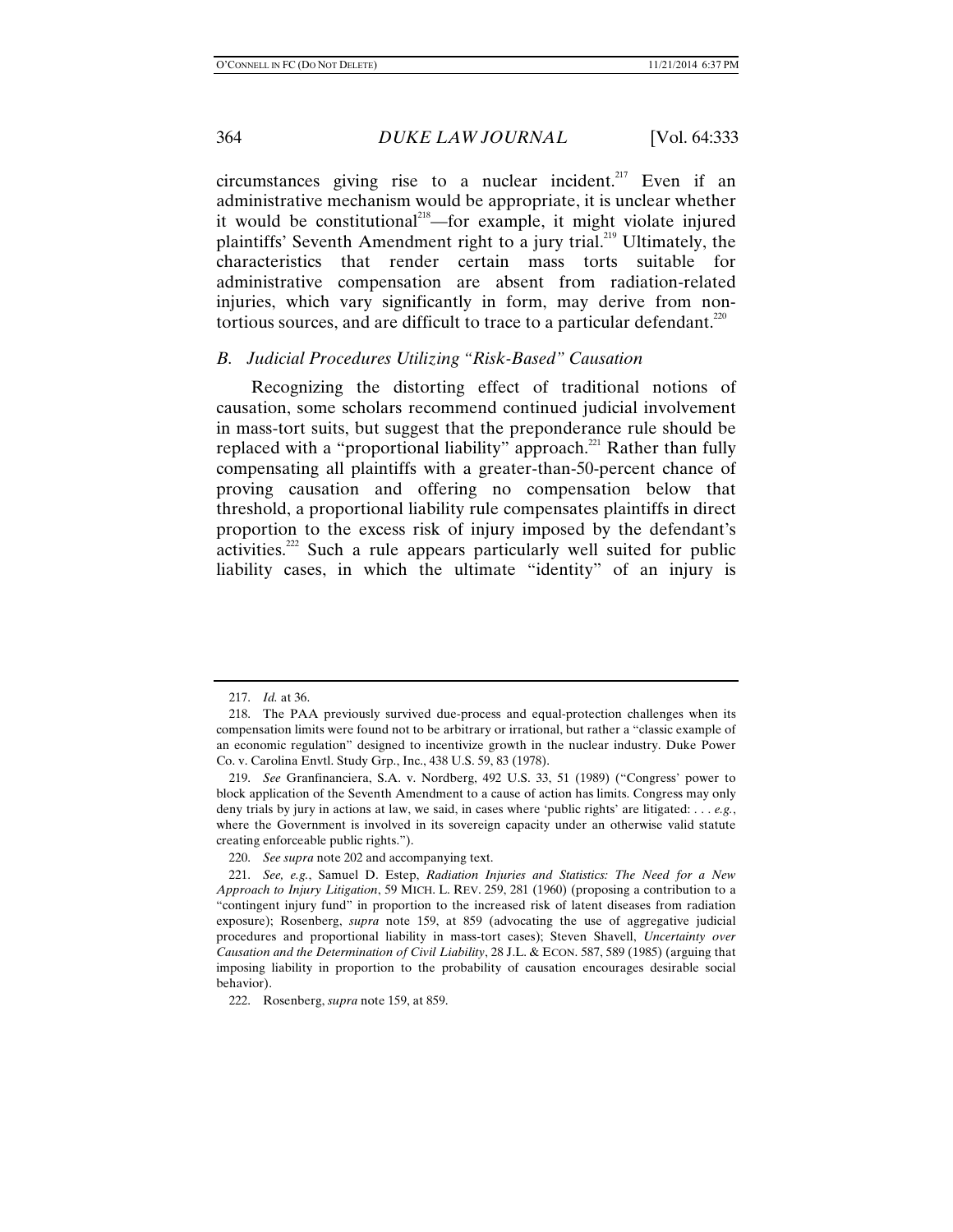biologically inseparable from the increased risk caused by the defendant.<sup>223</sup>

The aims of the tort system are better served by tying damages in public liability suits to the proportional-liability standard. From a rights-based perspective, compensation should seek to provide "corrective justice" to plaintiffs by protecting their entitlements from violations by others.<sup>224</sup> Because the tort system normally provides only retrospective compensation, monetary damages are equivalent to a forced sale of the claimants' entitlements.<sup>225</sup> By contrast, tying recovery to an individual's increased risk of harm provides a *contemporary* measurement of the damage imposed by defendants, and would even permit courts to intervene before a claimant suffers bodily injury.<sup>226</sup> In terms of maximizing utility, the proportionalliability rule deters defendants to the degree of increased risk of harm they impose on the public.<sup>227</sup> Although the proportional-liability rule breaks with tradition by compensating for *risk* rather than *injury*, the approach not only parallels the total damages imposed on plaintiffs by increased cancer incidence, but lowers the defendant's risk of a disproportionately large judgment by preventing plaintiffs from being overcompensated—as they may be under the current system of all-ornothing judgments. $^{228}$ 

A proportional-liability rule would address plaintiffs' chances of developing cancer by imposing costs based on their total increase in risk, even in the absence of conclusive proof of specific causation.<sup>229</sup> Although such an approach provides a more accurate assessment of the defendant's fault, $^{230}$  any implementation that compensates

 <sup>223.</sup> *See* Estep, *supra* note 221, at 269 (observing that radiation is not amenable to "normal proof rules" because it "only increases the incidence of such injuries in an exposed group"); *id.* at 281 (proposing proportional liability for radiation-related injuries).

 <sup>224.</sup> Rosenberg, *supra* note 159, at 877.

 <sup>225.</sup> *Id.* at 878.

 <sup>226.</sup> For a discussion of measures that might eliminate or mitigate harm to plaintiffs' entitlements before cancer develops, see *infra* notes 262–64 and accompanying text.

 <sup>227.</sup> *See* Rosenberg, *supra* note 159, at 883–84 ("Unlike the preponderance rule, proportional liability never holds a defendant responsible for more or less than the loss the defendant wrongfully caused.").

 <sup>228.</sup> Because proportional-liability regimes may hold a defendant liable for all degrees of increased risk, other limitations—such as a minimum risk-of-injury threshold or fault standard are necessary to prevent suit by all individuals with a marginally increased chance of being harmed. *See infra* Part V.

 <sup>229.</sup> *In re* Agent Orange Prod. Liab. Litig., 597 F. Supp. 740, 837 (E.D.N.Y. 1984).

 <sup>230.</sup> *See* Rosenberg, *supra* note 159, at 884 ("Because it represents an actuarial average, the excess risk accurately expresses the peril to the entire population . . . .").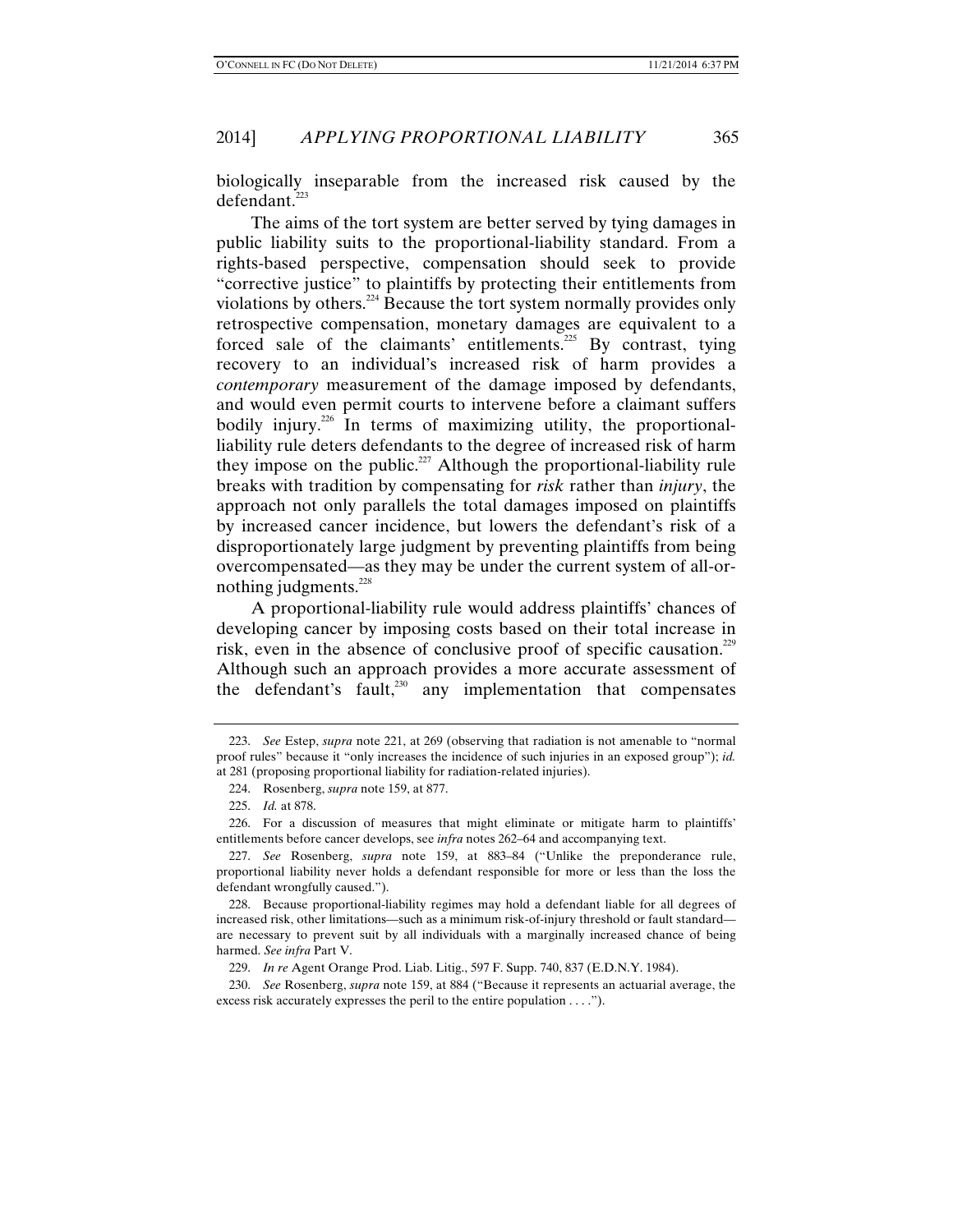*individual plaintiffs* for increased risk could also increase the attendant transaction costs of litigation by incentivizing suits that would otherwise not be brought, awarding compensation to parties exposed to negligibly increased risks of harm.231 To prevent low-risk plaintiffs from receiving a windfall, practical implementations of proportional liability would require reducing a plaintiff's total recovery as the probability that the defendant caused his cancer decreases and possibly aggregating his recovery with that of other plaintiffs to fund socially beneficial programs.<sup>232</sup>

Moreover, proportional liability is not merely a theoretical construct, but a causation methodology with existing support from the judiciary and the Presidential Commission. For example, in assessing the fairness of the famous Agent Orange Settlement, Judge Jack Weinstein recommended applying proportional liability to avoid denying recovery class wide when statistical evidence indicated that some of the plaintiffs' injuries must have been caused by the defendants.<sup>233</sup> In 1990, the Presidential Commission specifically recommended that Congress amend the PAA to implement proportional liability.234 The Presidential Commission proposed that public liability suits would first trigger offsite assessments of the estimated radiation doses to which the public was allegedly exposed.<sup>235</sup> Plaintiffs would then be fully compensated if the

 <sup>231.</sup> *See id.* at 866 n.65 ("As long as liability remains an all-or-nothing proposition, lowering the threshold can only exacerbate the danger of overdeterrence.").

 <sup>232.</sup> *See Agent Orange*, 597 F. Supp. at 837 (suggesting 9 percent of the amount of full compensation is owed for a 9 percent increase in the risk of injury); PRESIDENTIAL COMM'N ON CATASTROPHIC NUCLEAR ACCIDENTS, *supra* note 10, at 107–08 (rejecting a proposal to provide some compensation to all cancer claimants in favor of compensating only those claims with sufficiently high likelihoods of causation, and paying lesser amounts to claims with relatively lower likelihoods of causation). For a discussion of the purpose of cumulating plaintiffs' recoveries, see *infra* notes 262–66.

 <sup>233.</sup> *See Agent Orange*, 597 F. Supp. at 837–38, 842 (offering a solution in a class action to try all of the plaintiffs' claims together and hold the defendant "liable to each exposed plaintiff for a pro rata share of that plaintiff's injuries").

 <sup>234.</sup> PRESIDENTIAL COMM'N ON CATASTROPHIC NUCLEAR ACCIDENTS, *supra* note 10, at 101.

 <sup>235.</sup> *Id.* at 103. Because "dose reconstruction" assessments occur during discovery, they are generally factual contests between plaintiffs' and defendants' experts regarding each claimant's total exposure. *See, e.g.*, McMunn v. Babcock & Wilcox Power Generation Grp., Inc., 896 F. Supp. 2d 347, 365 (W.D. Pa. 2012) (granting a *Daubert* motion to exclude plaintiffs' dosereconstruction expert); *In re* Hanford Nuclear Reservation Litig., 534 F.3d 986, 997–98, 1014 (9th Cir. 2008) (noting that the DOE's "Dose Reconstruction Project" to assess the total radiation exposure surrounding Hanford might have been "biased" by the litigation, but that plaintiffs stipulated to its accuracy). A better approach might be to require both parties to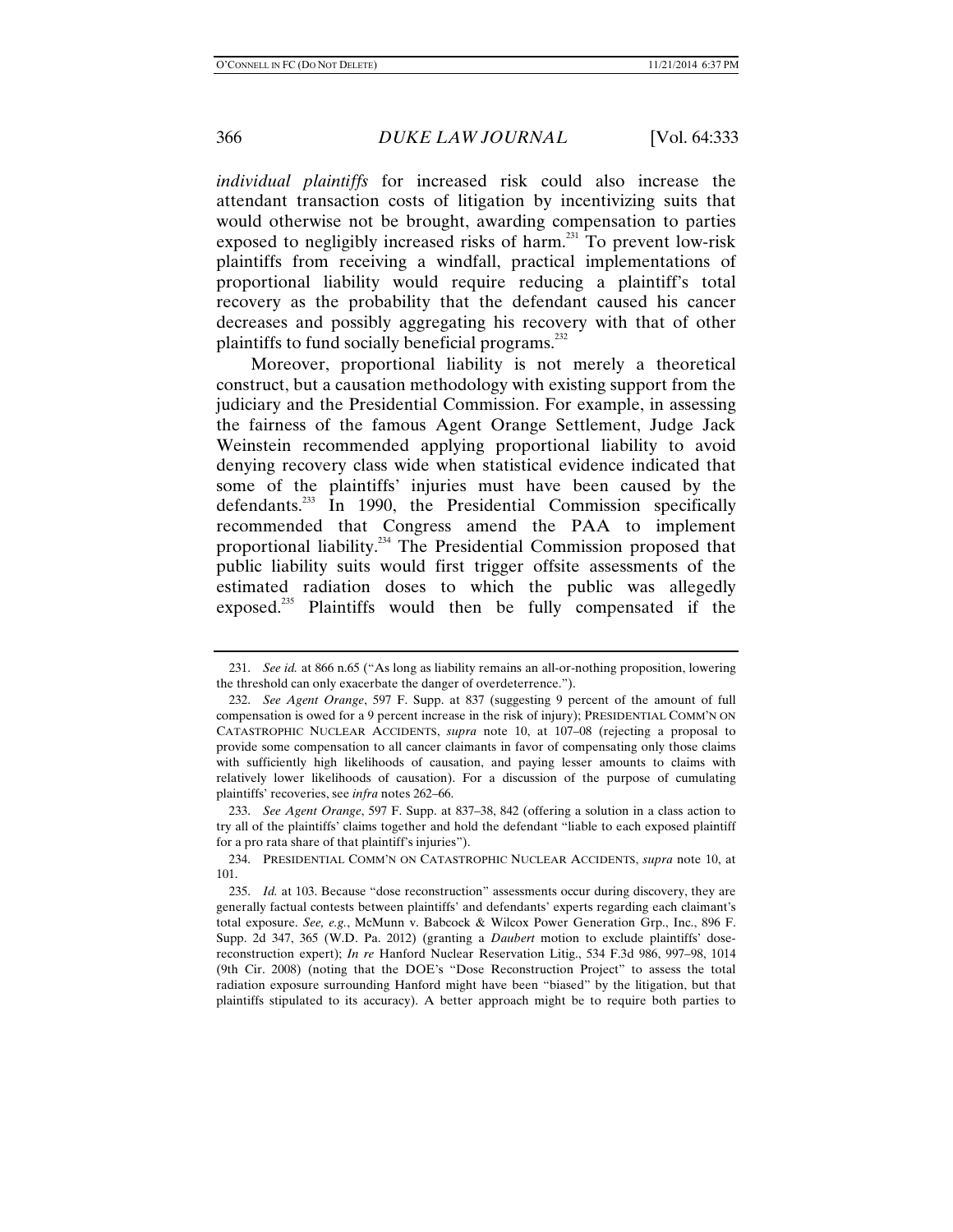probability that their cancers were caused by the incident exceeded 50 percent, and compensated at diminishing amounts down to a floor of 20 percent, below which no compensation would be due.<sup>236</sup> Among other reasons, the Presidential Commission considered a proportional-liability rule appealing because it had already funded epidemiological "summary tables" used to assess the excess risk attributable to specific levels of radiation exposure.<sup>237</sup> Today, NIOSH still maintains web-based variants of these tables to calculate the likely increased risk of developing cancer for DOE employees and contractors exposed to varying levels of radiation.<sup>238</sup>

Although recovery in direct proportion to increased risk provides a more accurate measure of a defendant's liability than the preponderance rule, the effectiveness of compensating for "risk" rather than "injury" can be reduced by two opposing litigation strategies.<sup>239</sup> First, if fewer than all exposed plaintiffs sue, proportional liability will not adequately deter nuclear licensees.<sup>240</sup> Defendants pay no more in damages when unmeritorious plaintiffs bring claims, yet

237. *Id.* at 109.

 238. *See Interactive Radioepidemiological Computer Program (ICRP)*, NAT'L CANCER INST., http://dceg.cancer.gov/tools/analysis/ircp (last visited Oct. 16, 2014).

 239. *See, e.g.*, Rosenberg, *supra* note 159, at 881 (observing that proportional liability radically alters traditional causation rules and may confer windfalls on uninjured plaintiffs). For a criticism of the proportional-liability approach from the era of the Presidential Commission's proposal, see generally Louis A. Cox, Jr. & Joseph R. Fiksel, *A Critical Review of the Probability of Causation Method*, *in* THE PRICE-ANDERSON LAW: REPORTS ON PRICE-ANDERSON ISSUES (ANI/MAELU ed., 1985).

 240. *See* Rosenberg, *supra* note 159, at 919 (emphasizing that the long latency period from exposure to injury leads disease victims to sue at different times, which may "substantially frustrate the system's deterrence and compensation objectives"). Deterrence could also be achieved by plaintiffs seeking punitive damages, which are permitted by the PAA if authorized by state law, Silkwood v. Kerr-McGee Corp., 464 U.S. 238, 258–59 (1984), as long as the government is not required to indemnify the defendant, 42 U.S.C. § 2210(s) (2012). But punitive damages, aimed exclusively at "retribution and deterrence," may—subject to due-process limitations—exceed and therefore overcompensate plaintiffs for merely potential injuries. State Farm Mut. Auto. Ins. Co. v. Campbell, 538 U.S. 408, 416–17 (2003).

comply with the assessment of a neutral third party, subject to independent oversight. *See* COMM. ON AN ASSESSMENT OF CDC RADIATION STUDIES, NAT'L RESEARCH COUNCIL, A REVIEW OF THE RADIOLOGICAL ASSESSMENTS CORPORATION'S FERNALD DOSE RECONSTRUCTION REPORT (1997) (disclosing the National Research Council's review of dose assessments performed by a private third-party corporation pursuant to a memorandum of understanding signed by the defendant DOE).

 <sup>236.</sup> PRESIDENTIAL COMM'N ON CATASTROPHIC NUCLEAR ACCIDENTS, *supra* note 10, at 108. Although the Commission also advanced a proposal to fully compensate nearby cancer claimants who could show an increased risk of injury of 20 percent or more, it felt that the proposal suffered from the same flaws as the undesirable alternative of full compensation to all nearby cancer claimants. *Id.* at 107–08.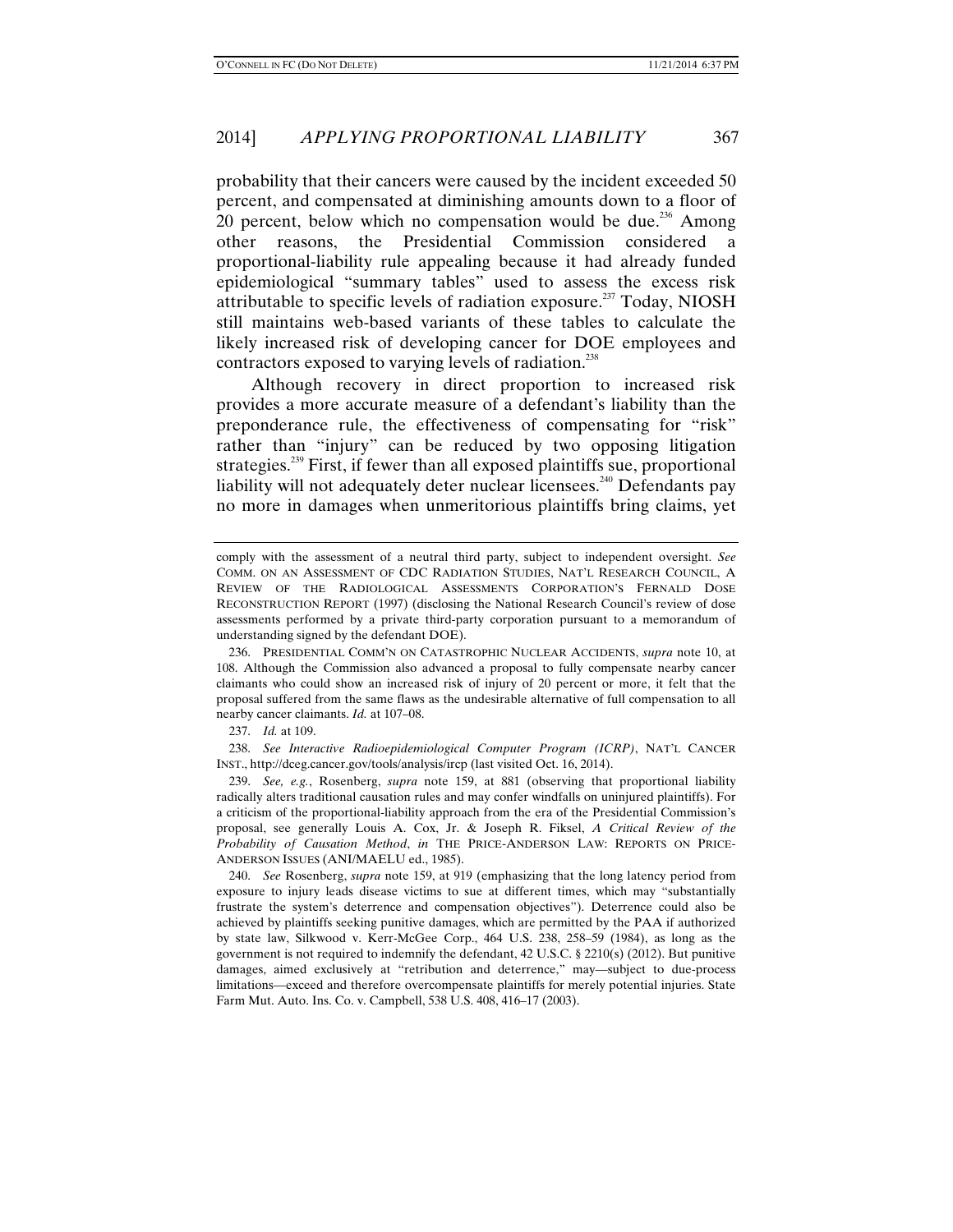they inevitably pay *less* in damages if some class of exposed claimants—such as those who have not yet developed cancer—fails to sue.<sup>241</sup> Second, without some minimum standard of exposure below which plaintiffs cannot sue, enterprising attorneys may be incentivized to bring large class actions consisting of plaintiffs with de minimis exposure in order to vex defendants or extract a settlement. $^{242}$ Thus, although proportional-liability theory is sound, one important consideration is whether the PAA can accommodate any changes necessary to ensure its success in practice.

# V. IMPLEMENTING PROPORTIONAL LIABILITY: ROADBLOCKS AND SOLUTIONS

Since their inception, public liability suits have relied on the traditional preponderance rule of causation taken from state tort law.<sup>243</sup> Because the PAA was enacted and amended with this limitation in mind, two changes may be required to address the practical success of a proportional-liability rule. First, in order to impose sufficient deterrence costs on defendants, plaintiffs must be able to sue for their increased risk of injury *before* they develop cancer. Consistent application of this rule would require resolution of an ongoing dispute in the federal courts of appeals regarding the availability in public liability suits of medical-monitoring claims, which can be cast as "future" injuries. Second, in order to avoid excessive costs to defendants, a minimum exposure threshold must be set below which plaintiffs cannot sue. Although such a threshold currently exists in the form of NRC-created exposure regulations for the public, such regulations are not always binding in PAA suits, and in any event, are set significantly below levels at which increased cancer rates would be expected.

 <sup>241.</sup> *See* Rosenberg, *supra* note 159, at 884–85 ("The proportionality rule simply holds the defendant liable for no more (and no less) than the disease losses it has caused in the 'body' of the exposed population. The defendant never overpays, and the population as a whole gains no windfall."). For a discussion of how courts might permit each party subjected to excess risk to sue by allowing claims for "future" injuries, see *infra* Part V.A.

 <sup>242.</sup> *See id.* at 892 (raising, but rejecting, concerns that endorsing a proportional-liability rule "would enable mass exposure suits to enter the system in far greater numbers and flood the courts with petty and spurious claims"). For a discussion of how to prevent overdeterring defendants in suits for low-level emissions, see *infra* Part V.B.

 <sup>243.</sup> *See supra* Part I.B.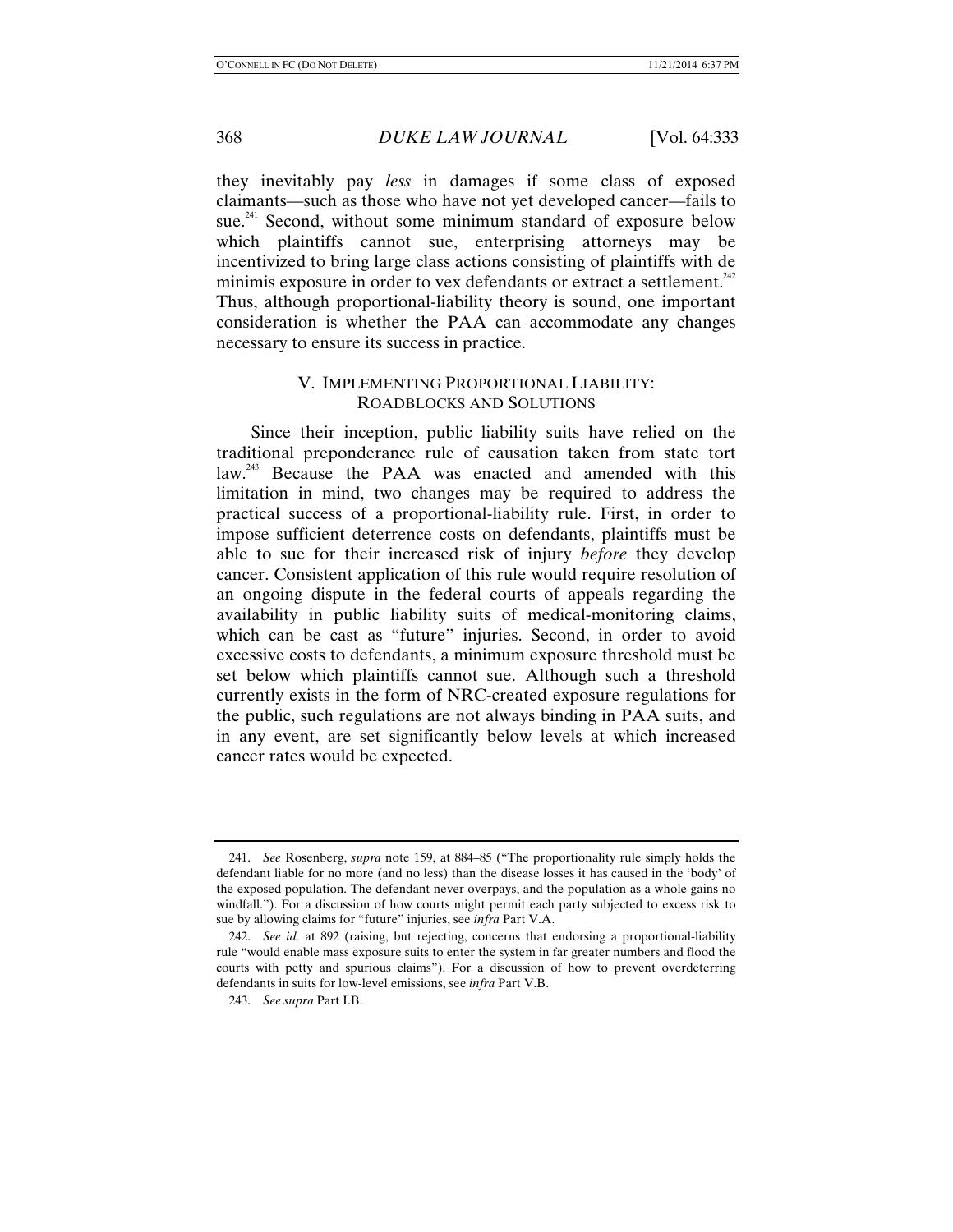## *A. Imposing Sufficient Deterrence Costs on Defendants: Permitting Suit for Future Injuries*

Compensating only those plaintiffs who have developed cancer does not address the risk that others in the community will develop cancer in the future. $244$  To prevent public liability cases from systematically undercompensating those harmed by the nuclearpower-production industry, it must be possible for all individuals likely to be harmed to be able to sue before their harms are realized. In previous cases, public liability claimants have explored the possibility of recovering for their increased risk of contracting cancer by classifying their injuries as subcellular damage, $245$  emotional distress,<sup>246</sup> or an ongoing need for medical monitoring.<sup>247</sup>

At the moment, federal courts diverge on whether public liability suits permit awards for radiation exposure alone. Although Congress did not use phrases such as "medical monitoring" or "cellular damage," the PAA appears to limit plaintiffs to suing for property damage and "bodily injury."<sup>248</sup> Generally, claims for increased risks of harm were not compensated at common law, $249$  and courts have tended to interpret the PAA's "bodily injury" language as a sign that Congress also intended to prohibit suits for personal injury until the onset of cancers.<sup>250</sup> Although other courts have concluded that

 <sup>244.</sup> *See supra* note 240 and accompanying text.

 <sup>245.</sup> *Compare* Dumontier v. Schlumberger Tech. Corp., 543 F.3d 567, 569–71 (9th Cir. 2008) (denying that subcellular damage is a redressable harm under the PAA), *with* Rainer v. Union Carbide Corp., 402 F.3d 608, 618, 622 (6th Cir. 2005) (concluding that the PAA defers the issue of recovery for subcellular damage to state law, and that Kentucky law precludes recovery).

 <sup>246.</sup> *Compare* Golden v. CH2M Hill Hanford Grp., Inc., 528 F.3d 681, 683–84 (9th Cir. 2008) (holding that recovery for emotional-distress claims in the absence of physical injury is inconsistent with the PAA), *with* Wilcox v. Homestake Mining Co., 401 F. Supp. 2d 1196, 1200 (D.N.M. 2005) (holding that recovery for emotional-distress claims is not inconsistent with the PAA).

 <sup>247.</sup> *Compare In re* Hanford Nuclear Reservation Litig., 534 F.3d 986, 1009–10 (9th Cir. 2008) (holding that recovery for medical-monitoring claims in the absence of physical injury is inconsistent with the PAA), *with* Dodge v. Cotter Corp., 328 F.3d 1212, 1218 (10th Cir. 2003) (implicitly permitting medical-monitoring claims to proceed).

 <sup>248.</sup> *See* 42 U.S.C. § 2014(q) (2012) (defining a "nuclear incident" as an event that causes "bodily injury, sickness, disease, or death, or loss of or damage to property, or loss of use of property" as a result of radioactive materials).

 <sup>249.</sup> PRESIDENTIAL COMM'N ON CATASTROPHIC NUCLEAR ACCIDENTS, *supra* note 10, at 88.

 <sup>250.</sup> *See, e.g.*, *In re* Berg Litig., 293 F.3d 1127, 1132–33 (9th Cir. 2002) (holding that, in terms of recovery for increased risk of harm, medical-monitoring claims are equivalent to noncompensable claims for "emotional distress"); June v. Union Carbide Corp., 577 F.3d 1234,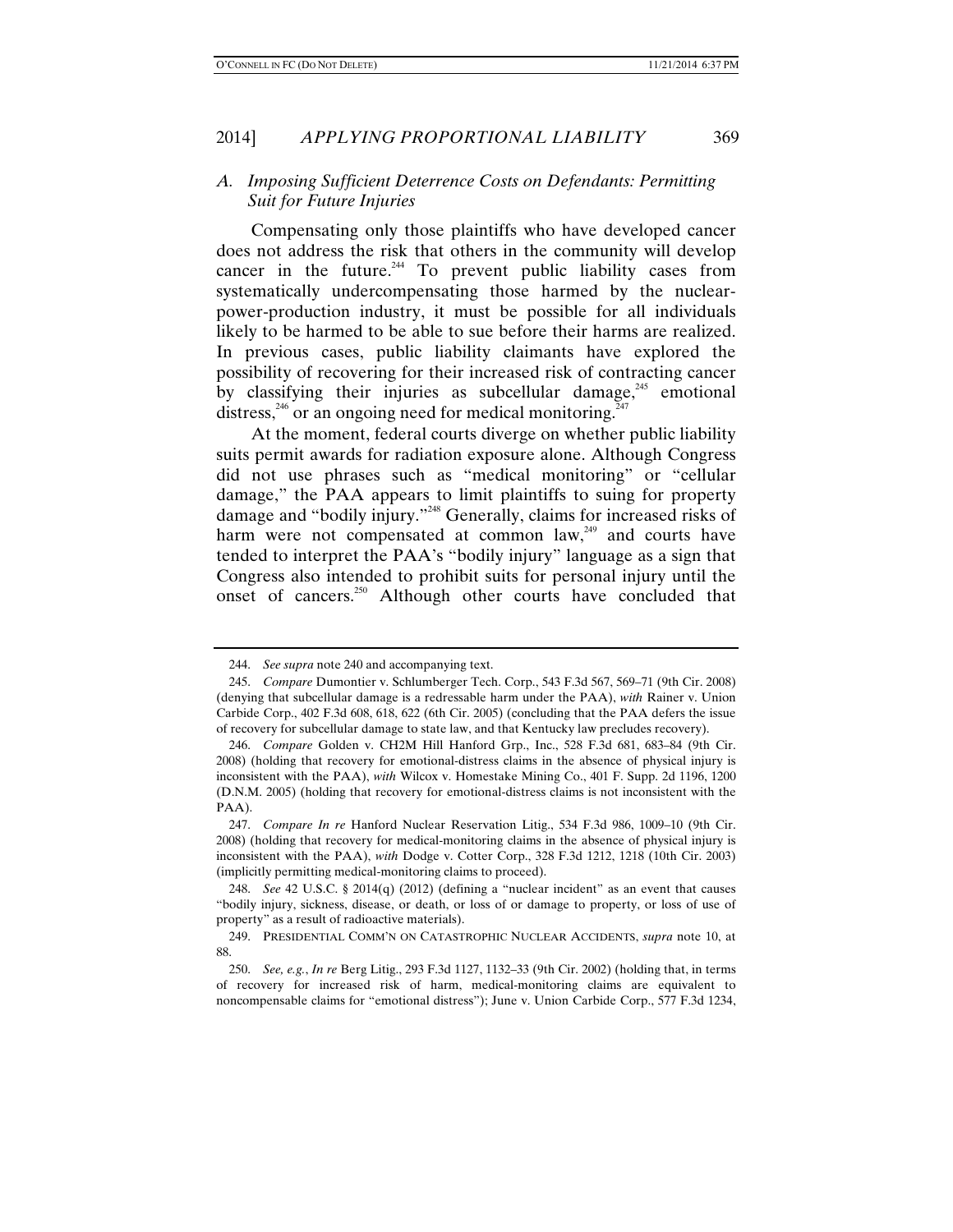radiation exposure itself can constitute an injury under the PAA.<sup>251</sup> substantive state law often bars recovery. For example, in *Rainer v. Union Carbide Corp.*<sup>252</sup> the Sixth Circuit held that the PAA's "bodily injury" requirement did not preclude recovery for increased risk of harm, but observed that Kentucky state law precludes plaintiffs' claims absent a showing of present physical injury.<sup>253</sup> Accordingly, any proportional-liability regime that relies on claimants to sue for increased risk of injury would, at the moment, be subject to two-fold uncertainty: fractured opinions interpreting the PAA in the federal judiciary, $254$  accompanied by wide divergence in tort law across the states. $255$ 

To surmount this legal uncertainty, the PAA should be amended to permit broader recovery for radiation-related increases in cancer risk.256 Permitting suit by all parties exposed to increased risk of harm

 255. *See supra* note 253. A Sixth Circuit PAA plaintiff may sue for medical monitoring in the absence of physical injury in Ohio, but not in Michigan or Kentucky. *See* D. Scott Aberson, Note, *A Fifty-State Survey of Medical Monitoring and the Approach the Minnesota Supreme Court Should Take when Confronted with the Issue*, 32 WM. MITCHELL L. REV. 1095, 1114–16 (2012) (undertaking a fifty-state survey of medical-monitoring law).

 256. *See* PRESIDENTIAL COMM'N ON CATASTROPHIC NUCLEAR ACCIDENTS, *supra* note 10, at 57 (recommending that the Presidential Commission's changes to the PAA be enacted into law because judicial application of the same principles could be unconstitutional or inconsistent).

<sup>1248 (10</sup>th Cir. 2009) (dismissing medical-monitoring claims "because they do not assert a 'bodily injury,' as required for jurisdiction under the Price-Anderson Act").

 <sup>251.</sup> *See, e.g.*, Day v. NLO, Inc., 851 F. Supp. 869, 881 (S.D. Ohio 1994) (deeming medicalmonitoring claims appropriate with an adequate showing of increased risk of injury); *cf.* Dodge v. Cotter Corp., 203 F.3d 1190, 1192 (10th Cir. 2000) (implicitly permitting medical-monitoring claims to proceed). The Fifth Circuit recently found that because the "bodily injury" language is used to define a "nuclear incident," the PAA should not be read to prohibit recovery for other injuries once an underlying nuclear incident has been demonstrated. Cotroneo v. Shaw Env't & Infrastructure, Inc., 639 F.3d 186, 198 (5th Cir. 2011). The court "respectfully disagree[d]" that nonlisted harms like medical monitoring were necessarily excluded. *Id.* at 199 n.15.

 <sup>252.</sup> Rainer v. Union Carbide Corp., 402 F.3d 608 (6th Cir. 2005).

 <sup>253.</sup> *Id.* at 618–22. By contrast, the Ninth Circuit does not consider the meaning of the "bodily injury" requirement to be fodder for state law. *See* Dumontier v. Schlumberger Tech. Corp., 543 F.3d 567, 570 (9th Cir. 2008) ("Unlike the Sixth Circuit, we have never relied on state law to interpret bodily injury. . . . The Act doesn't call for us to apply state law in its *interpretation* . . . .").

 <sup>254.</sup> *See* Nathan White, Note, *Arguments Not Raised: How the Plaintiffs' Missed Opportunity Led to the Tenth Circuit's Decision in* June v. Union Carbide Corp., 2011 BYU L. REV. 245, 250–57 (detailing the circuit split over recovery for medical-monitoring claims under the PAA). Judges also disagree over whether the "bodily injury" requirement is substantive or merely jurisdictional. *Compare Cotroneo*, 639 F.3d at 200 (Dennis, J., dissenting in part) (noting that the "bodily injury" requirement is a threshold jurisdictional question), *with In re* Hanford Nuclear Reservation Litig., 534 F.3d 986, 1009–10 (9th Cir. 2008) (holding that personal-injury claims in the absence of bodily injury necessarily fail to state a claim).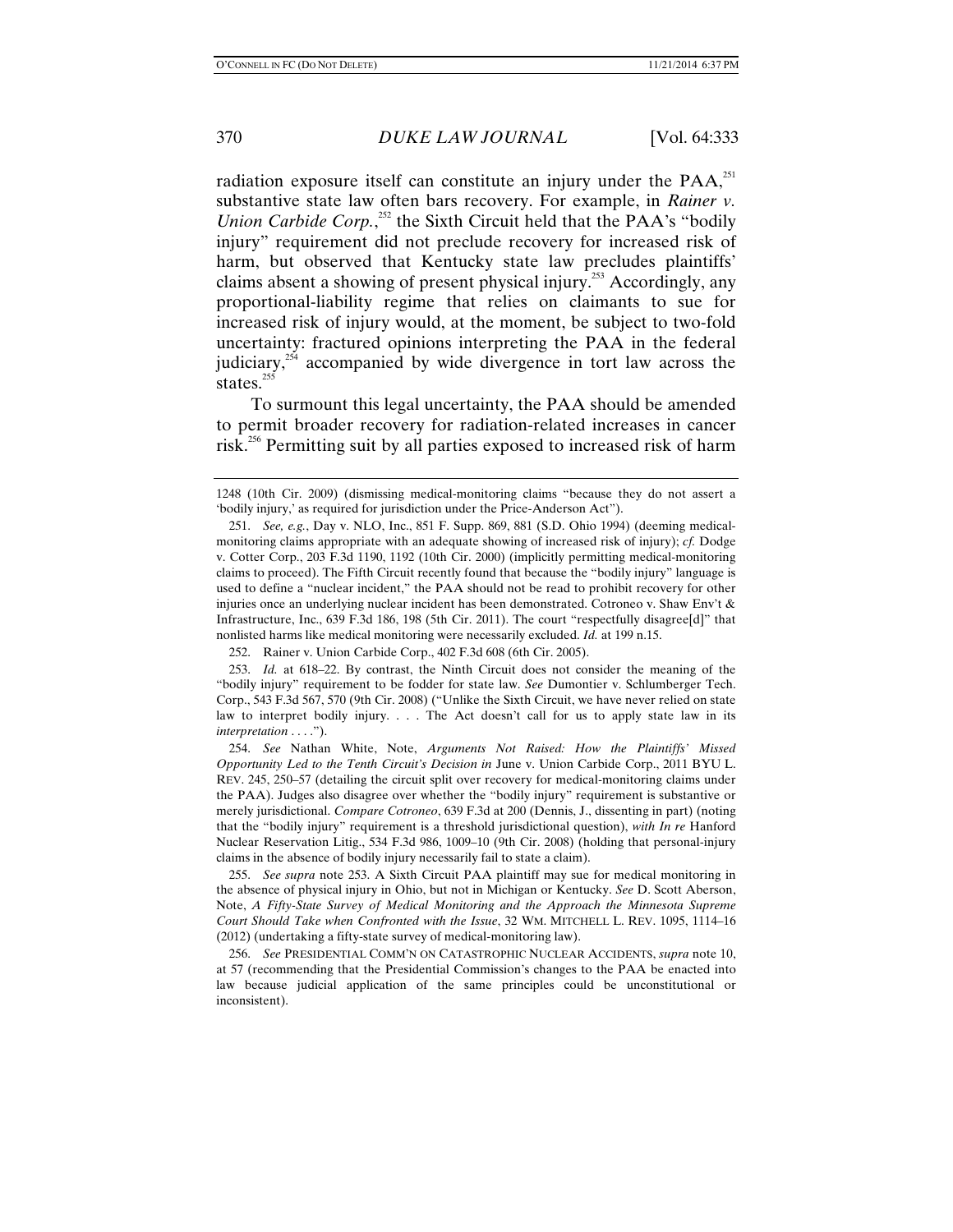would not only provide a more precise and more predictable means of addressing the social harm caused by the nuclear industry, $^{257}$  but would reduce the costs incurred by all parties. Under current law, public liability suits are purely ex post remedies, forcing defendants to wait through an unpredictable latency period before plaintiffs may bring suit.<sup>258</sup> In the meantime, the responsibility for seeking cancer screening or treatment is left to unidentifiable and unaware claimants, who may suffer much greater injuries as a result. But if an entire community exposed to radiation has standing to sue, plaintiffs can secure, ex ante, the benefits of prepaid cancer screenings and prophylactic care.259 Nuclear insurers might also benefit from this approach, as early diagnoses could reduce the total compensation to claimants who ultimately develop cancer.<sup>260</sup>

Although proportional liability deters defendants more accurately with respect to the total amount of harm caused regardless of who receives the compensation, making up-front payouts to each community member may also be viewed as undercompensating plaintiffs who develop cancer for their actual damages and overcompensating those who never develop cancer.<sup>261</sup> Accordingly, proportional-liability proponents recommend that once a community's increased risk of injury has been shown, a rainy-day fund—corresponding in size to the degree of increased risk—should be established and conserved to compensate future cancer victims.<sup>262</sup> Payouts could be made periodically as individuals developed radiation-induced cancers,<sup>263</sup> and in the meantime, smaller portions of the fund could be used to pay for cancer screenings<sup>264</sup> and other

 <sup>257.</sup> *See supra* note 241 and accompanying text.

 <sup>258.</sup> *See* PRESIDENTIAL COMM'N ON CATASTROPHIC NUCLEAR ACCIDENTS, *supra* note 10, at 88 (identifying "the problem of whether to make payments shortly after the accident because of the possibility of latent illnesses emerging later" as one issue of the current legal regime).

 <sup>259.</sup> *See id.* at 108 (recommending the approach of permitting plaintiffs to sue for their increased risk of developing cancer).

 <sup>260.</sup> *Id.* at 91.

 <sup>261.</sup> *Id.* at 102.

 <sup>262.</sup> *See* Estep, *supra* note 221, at 281 (arguing for a "contingent injury fund" in radiationrelated injury cases proportionate in size to the increased risk of latent disease in the community); Rosenberg, *supra* note 159, at 919–20 (proposing the creation of insurance funds in mass-tort cases to insure against increased risks of disease).

 <sup>263.</sup> *See* Rosenberg, *supra* note 159, at 920 (describing gradual insurance payouts).

 <sup>264.</sup> PRESIDENTIAL COMM'N ON CATASTROPHIC NUCLEAR ACCIDENTS, *supra* note 10, at 114. Interim medical screenings might include complete physicals for detecting various forms of cancer and follow-up appointments for abnormalities known to be sensitive to radiation exposure, such as thyroid nodules. *Id.* at 114 n.41.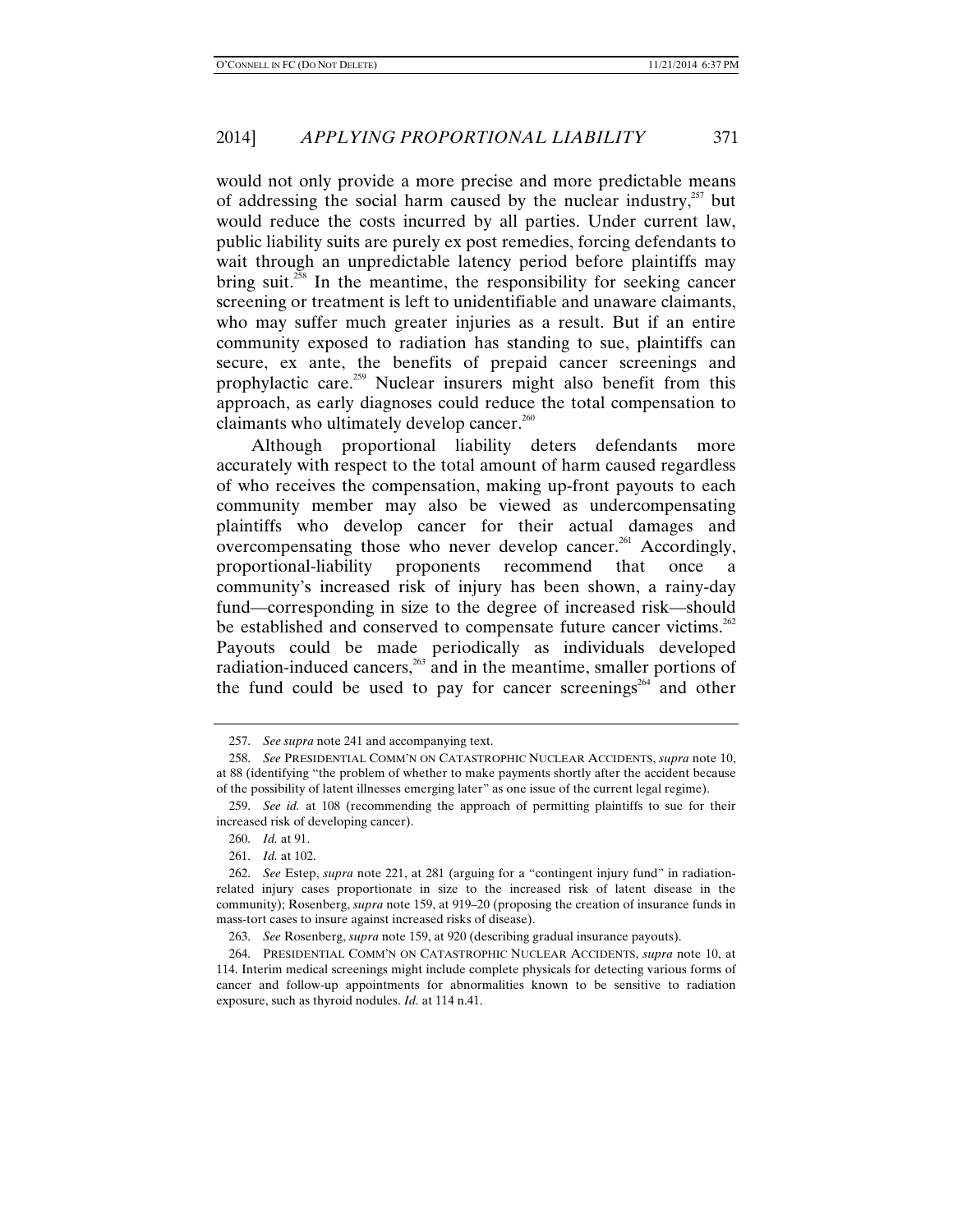prophylactic measures, ultimately reducing the defendant's total liability. The funds could even provide for corrective measures to account for deviations from expected cancer rates, with courts extracting additional amounts from the nuclear-insurance pools when the incidence of cancer is higher than expected or returning excess compensation to the industry after a fixed period when fewer injuries materialize than were anticipated.<sup>265</sup> Creating community-based compensation funds is a particularly attractive solution for radiationrelated injuries because the PAA has already established a large mutual-insurance pool from which compensation can be withdrawn and into which it can be deposited as necessary.<sup>266</sup>

# *B. Avoiding Excessive Costs to Defendants: Addressing Low-Level Emissions*

Some concerns remain that implementing proportional liability in mass-tort cases might open the litigation floodgates to claims previously dammed up by the preponderance rule.<sup>267</sup> Proportional liability discourages needless litigation because plaintiffs would recover little for a marginally increased risk of developing cancer, but the possibility remains that a potential class of sufficient size might nonetheless tempt unscrupulous plaintiffs' attorneys to bring unmeritorious or weak claims to extract a settlement.<sup>268</sup> In this scenario, proportional liability could be used to make the nuclear industry's litigation costs more—rather than less—uncertain, permitting baseless claims to deplete insurance funds and deter investment in nuclear-power production. To eliminate this risk of overdeterrence, nuclear operators should not be held liable for minimal radiation releases.

 <sup>265.</sup> *See id.* at 91 ("Moreover, because less harm will be sustained when disease is detected . . . and treated at an early stage, such a program will likely reduce the future losses suffered by individuals as the result of latent injury."); Rosenberg, *supra* note 159, at 920 ("The firm could endow the reserve through periodic contributions and might vary the amount of the reserve as more accurate information about the incidence of disease became available over time.").

 <sup>266.</sup> *See* 42 U.S.C. § 2210(a)–(b) (2012) (requiring nuclear operators to participate in primary and secondary financial-protection insurance pools). ANI might ultimately return unused funds to its operators, as it does with its litigation reserves. *See supra* note 73 and accompanying text.

 <sup>267.</sup> Rosenberg, *supra* note 159, at 894.

 <sup>268.</sup> *See id.* at 894–95 (noting that a potential increase in litigation under proportional liability is only feasible if previously unmarketable claims are aggregated in sufficient number to yield a positive return on investment).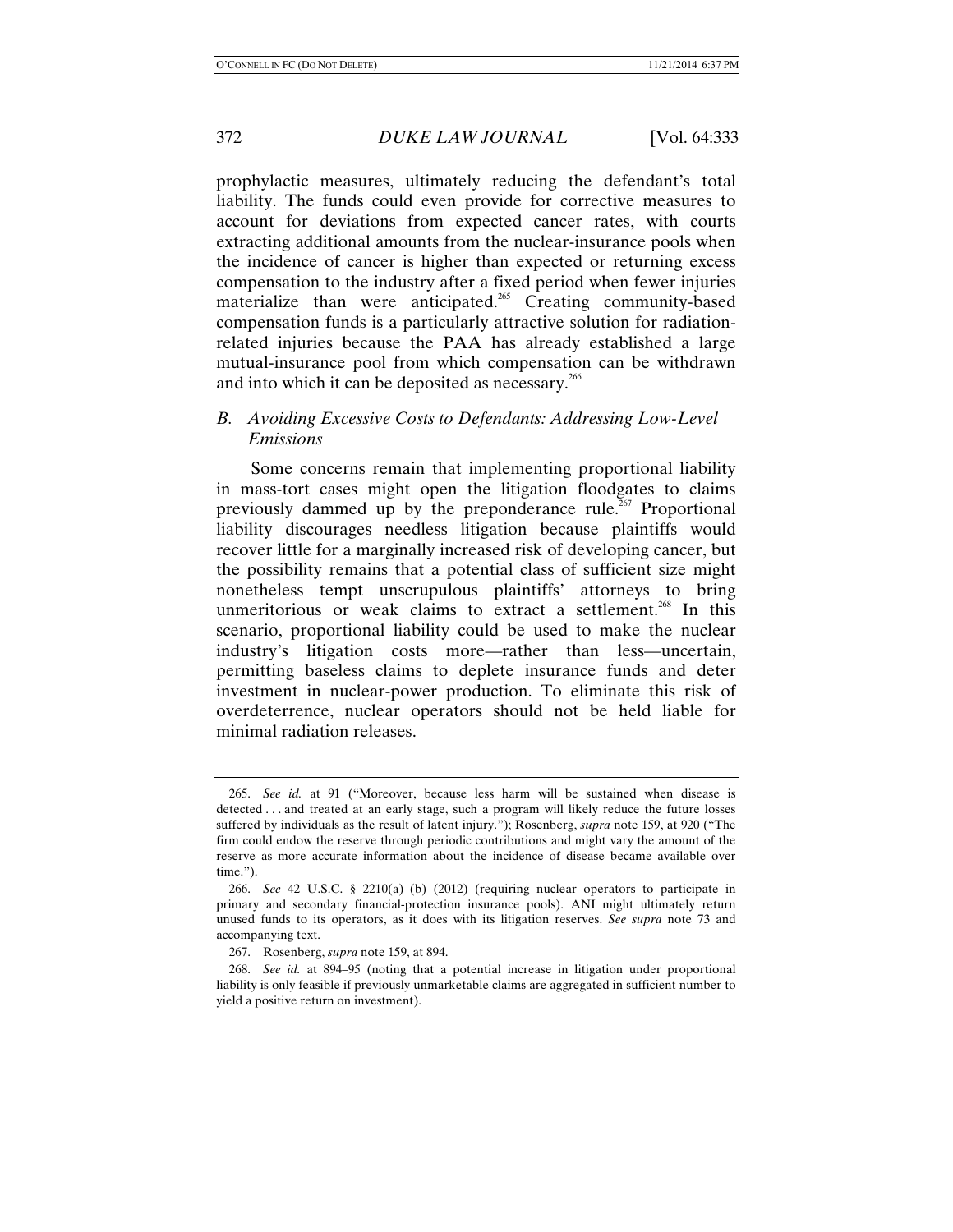The "fault" standard for nuclear operators has received substantial attention in Congress.<sup>269</sup> Although the hazardous nature of nuclear materials would have made the nuclear industry a prime candidate for strict liability, the federal government's longstanding monopoly over nuclear power prevented states from creating coherent strict-liability doctrines as applied to nuclear activities.<sup>270</sup> Instead, Congress required defendants to waive all fault-based defenses for any event deemed to be an  $ENO<sup>271</sup>$  In practice, however, questions of fault are still commonly litigated because no nuclear event has been declared an  $ENO<sup>272</sup>$ —the Three Mile Island incident included.<sup>273</sup> Although there is no question that strict liability applies in major nuclear incidents, the PAA's fault standard is subject to stateby-state variation<sup> $274$ </sup> in smaller cases that, taken together, might strain nuclear-insurance pools under a proportional-liability regime.

After years without a unitary fault standard, every federal *appellate* court considering the question of the "standard of care" owed under the PAA has found that public liability claimants must plead a radioactive release in excess of NRC guidelines.<sup>275</sup> Conceding that the PAA demands the use of substantive state tort law for fault,

271. For further discussion of the ENO standard, *see supra* Part I.B.

 <sup>269.</sup> *See* AM. ENTER. INST., RENEWAL OF THE PRICE-ANDERSON ACT (1985) (describing the debates over whether the ENO provision was too high of a threshold to trigger strict liability, and whether the distinction was irrelevant because applicable state law would require strict liability anyway).

 <sup>270.</sup> *See Price-Anderson Act Amendments of 1985: Hearing Before the Subcomm. on Energy Research and Dev. of the S. Comm. on Energy and Natural Resources on S. 1225*, 99th Cong. 232–33 (1985) (statement of Ms. Van Heijenoort) ("Because of the existence of the Atomic Energy Act, I don't think most States have developed law specifically on strict liability with respect to nuclear incidents in the nontechnical term. It may be that one could successfully argue that dealing with nuclear material is ultrahazardous and get a State court or a Federal court in applying State law to apply strict liability, but I don't think we can assume the courts necessarily do that right now.").

 <sup>272.</sup> O'Connor v. Boeing N. Am., Inc. No. 97-CV-1554 DT, 2005 WL 6035255, at \*37 n.46 (C.D. Cal. Aug. 18, 2005) ("No ENO has been declared by the NRC or the United States to date  $\dots$ .").

 <sup>273.</sup> Three Mile Island, 45 Fed. Reg. 27,590, 27,591 (Nuclear Regulatory Comm'n Apr. 23, 1980).

 <sup>274. 42</sup> U.S.C. § 2014(hh) (2012) (deferring the PAA's "substantive rules for decision" to state law).

 <sup>275.</sup> *E.g.*, *In re* Hanford Nuclear Reservation Litig., 534 F.3d 986, 1003 (9th Cir. 2008); Roberts v. Fla. Power & Light Co., 146 F.3d 1305, 1308 (11th Cir. 1998); O'Conner v. Commonwealth Edison Co., 13 F.3d 1090, 1100 (7th Cir. 1994); *In re* TMI Litig. Cases Consol. II, 940 F.2d 832, 859 (3d Cir. 1991). Some district courts in other circuits have come to the same conclusion. *E.g.*, Bohrmann v. Me. Yankee Atomic Power Co., 926 F. Supp. 211, 220 (D. Me. 1996); Corcoran v. N.Y. Power Auth., 935 F. Supp. 376, 386 (S.D.N.Y. 1996).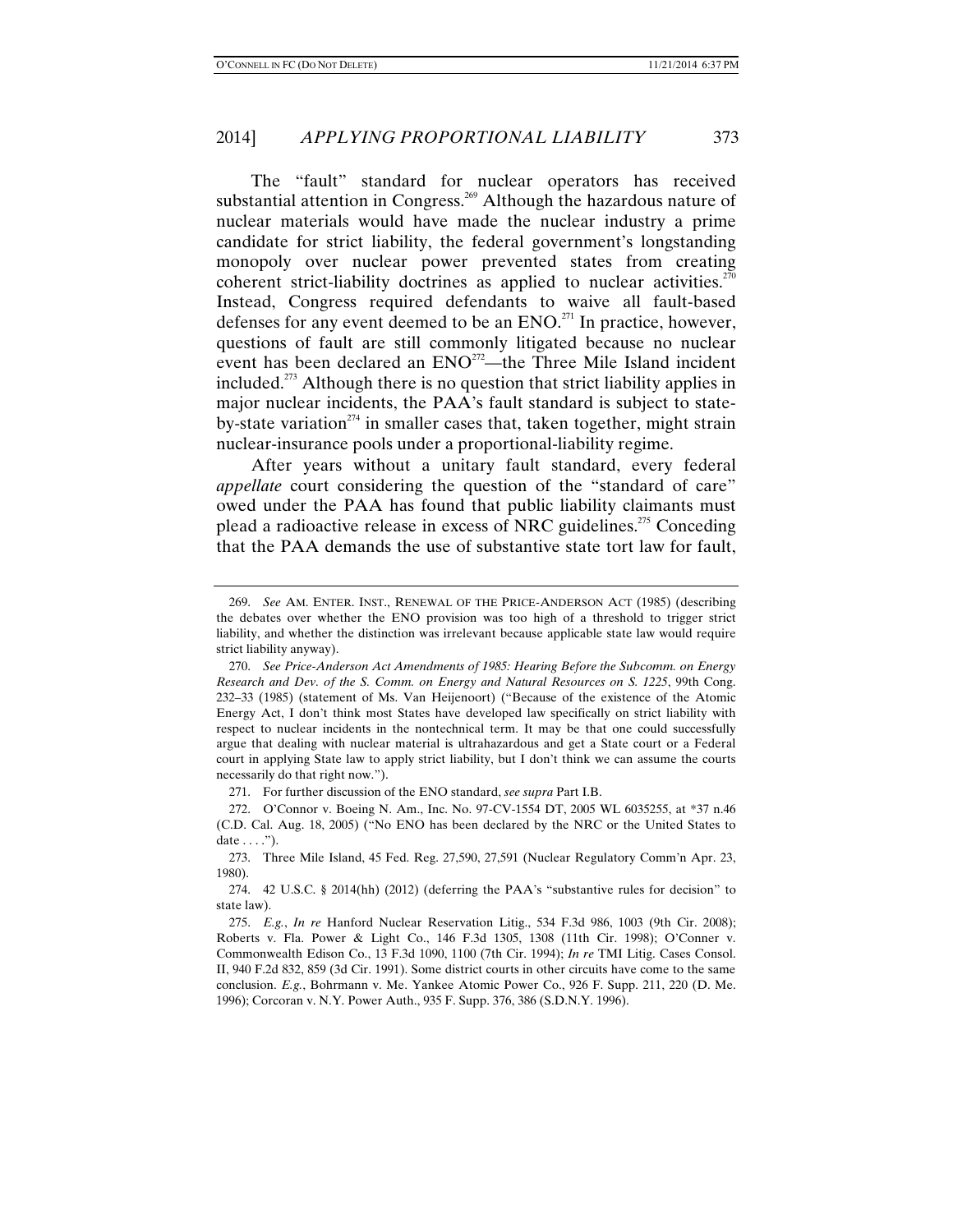these courts<sup>276</sup> concluded, relying on the AEA's preemption of nuclear-safety regulation, that state judges would look to federal regulations to decide the standard of care anyway.<sup>277</sup> Accordingly, plaintiffs must show that the defendant's conduct could have exposed them to some level of radiation at which defendants could be sanctioned by the NRC.<sup>278</sup>

Although the consistency achieved among most circuits is heartening, it is not clear that tacking the fault standard to NRC emissions guidelines would be an adequate bar to frivolous suits under a proportional-liability regime. Indeed, merely requiring a radiation emission to exceed "federal guidelines" may impose a punitively low threshold for civil liability:

[T]he various limits in present NRC regulations . . . have been set at a level which is conservatively arrived at by incorporating a significant safety factor  $\dots$  [A] discharge or dispersal which exceeds the limits in NRC regulations . . . is not one which would be expected to cause substantial injury or damage unless it exceeds by some significant multiple the appropriate regulatory limit.<sup> $279$ </sup>

The standards set for emissions from nuclear facilities are designed to allow the NRC to identify deviations from normal industry practices, not to assess whether any individual could be harmed as a result of that deviation. $280$ 

Even more concerning, some district courts have held that the standard of care imposed by NRC guidelines is a regulatory aspiration<sup>281</sup> for doses that are "as low as reasonably achievable"

 <sup>276.</sup> Noting that the PAA provides that a state's duty of care might not be "inconsistent" with the terms of the PAA, the Tenth Circuit questioned whether Colorado tort law was necessarily preempted by federal safety standards at the time of the allegedly tortious conduct. Cook v. Rockwell Int'l Corp*.*, 618 F.3d 1127, 1144 (10th Cir. 2010). On remand, the court found that state tort-law claims for radiation-related injuries are implicitly preempted by the PAA's statutory framework. *See* Cook v. Rockwell Int'l Corp., No. 90-cv-001818-JLK, Nuclear Reg. Rep. (CCH) ¶ 20,747, at \*2 (D. Colo. Jan. 28, 2014) ("A failed PAA claim based on an alleged nuclear incident is simply a failed claim, not a state-law claim in waiting.").

 <sup>277.</sup> *See supra* note 275.

 <sup>278.</sup> *See, e.g.*, *O'Conner*, 13 F.3d at 1105 (refusing to create inconsistent standards for federal nuclear-safety regulations and tort liability).

 <sup>279.</sup> Dumontier v. Schlumberger Tech. Corp., 543 F.3d 567, 570–71 (9th Cir. 2008) (quoting 10 C.F.R. § 140.81(b)(1) (2007)).

 <sup>280.</sup> *See* 10 C.F.R. § 140.81(b)(1) (2014) ("It should be clearly understood that [these] criteria in no way establish or indicate that there is a specific threshold of exposure at which biological damage from radiation will take place.").

 <sup>281.</sup> Radiation Protection Programs, 10 C.F.R. § 20.1101(a) (2014).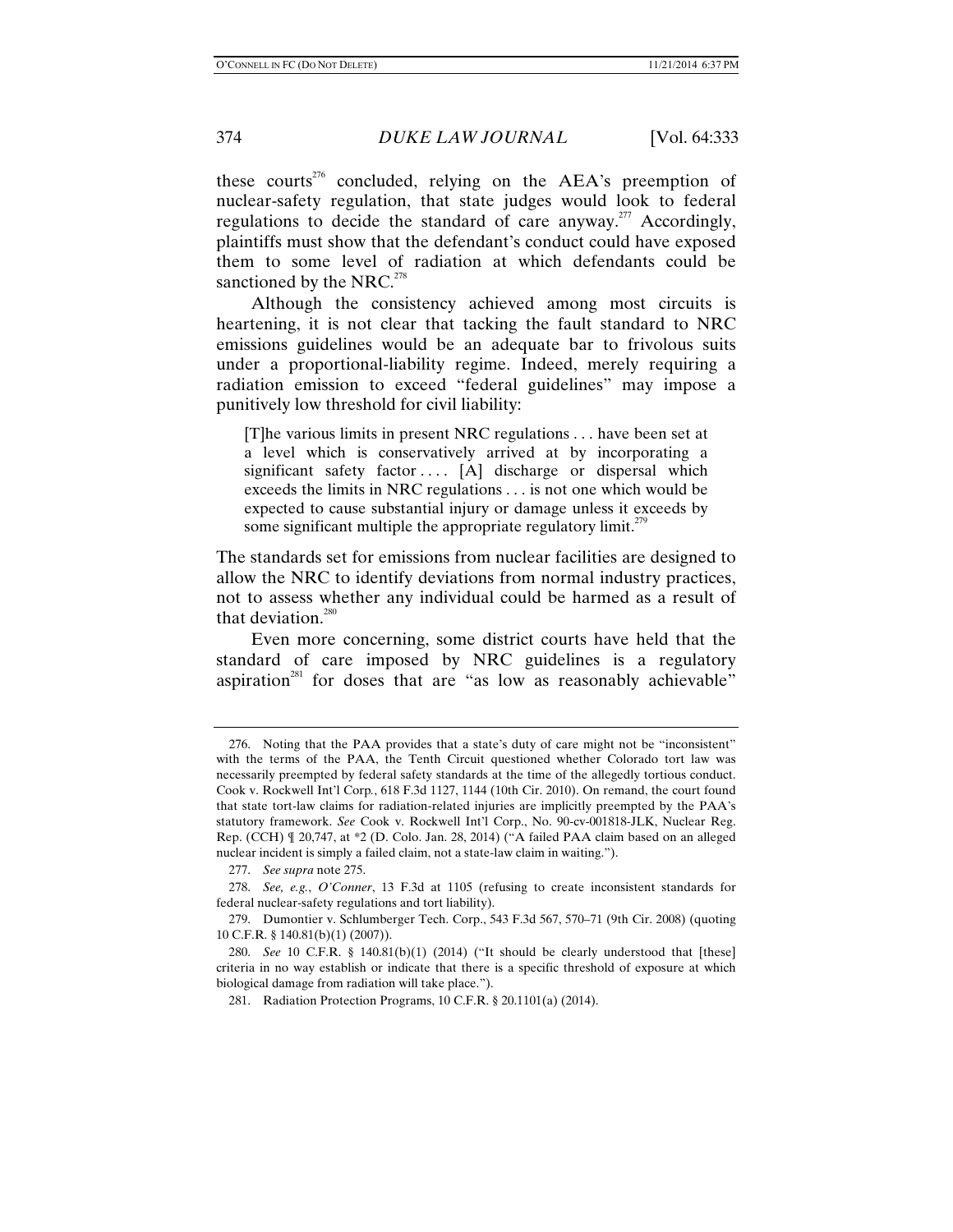$(ALARA)^{282}$  As the Third Circuit has observed, lowering the fault standard to such a degree effectively gives the jury broad discretion over the question of the applicable standard of care, permitting a finding that exposing members of the public to *any* degree of radiation may be a breach of duty in tort.<sup>283</sup> Certainly, the linear nothreshold model suggests that even minimal radiation exposure may be the cause of an individual's cancer.<sup>284</sup> But if the infinitesimal radiation releases incident to a defendant's normal operations can serve as a basis for imposing liability on nuclear-power plants, then no such facility could ever be considered to operate safely.<sup>285</sup>

Even today, the low fault threshold enforced by most courts does not help prevent frivolous litigation. This failure at the fault threshold misses an opportunity to screen out such litigation because claims that cannot surmount the barrier of the NRC's radiation-protection standards would also be unable to show causation.<sup>286</sup> Although applying proportional liability would more accurately internalize the nuclear industry's cost to society, permitting recovery for an increased risk of harm without a minimum-exposure standard might transform the PAA from a reasoned limitation on nuclear liability into an "unlocked cash register."<sup>287</sup> A unitary federal fault threshold would help assure the nuclear industry that the benefits of proportional

 <sup>282.</sup> *See* McCafferty v. Centerior Serv. Co., 983 F. Supp. 715, 719 (N.D. Ohio 1997) (holding that the defendant had a duty to keep radiation releases "as low as reasonably achievable"); Tang v. S. Cal. Edison Co., No. 93-1308 GT, 1993 WL 839708, at \*1, (S.D. Cal. Dec. 28, 1993) (finding that defendants' standard of care includes ALARA); Crawford v. Nat'l Lead Co., 784 F. Supp. 439, 447 (S.D. Ohio 1989) (finding that defendants "exceeded the dose limits" set by applicable regulations by "violating the 'as low as reasonably achievable' (ALARA) requirement"); *In re* Fernald, No. C-1-85-149, 1989 WL 267040, at \*3 (S.D. Ohio Apr. 5, 1989) ("We remain unpersuaded by defendants' argument that ALARA is merely an 'approach' to radiation emissions, and sets no quantifiable legal standard. Rather, we conclude that defendants violated ALARA when and if they exposed the public . . . ."); *cf.* Cook v. Rockwell Int'l Corp., 580 F. Supp. 2d 1071, 1151 (D. Colo. 2006) (admitting expert testimony based on the ALARA standard). *But cf.* Cano v. Everest Minerals Corp., 362 F. Supp. 2d 814, 858–59 (W.D. Tex. 2005) (excluding expert testimony incorporating the ALARA standard).

 <sup>283.</sup> *See In re* TMI, 67 F.3d 1103, 1115–16 (3d Cir. 1995) ("Adoption of a standard as vague as ALARA would give no real guidance to operators and would allow juries to fix the standard case by case and plant by plant. An operator acting in the utmost good faith and diligence could still find itself liable for failing to meet such an elusive and undeterminable standard.").

 <sup>284.</sup> *See supra* notes 115–29 and accompanying text.

 <sup>285.</sup> *See supra* Part II.

 <sup>286.</sup> *See supra* Part II.

 <sup>287.</sup> Dumontier v. Schlumberger Tech. Corp., 543 F.3d 567, 571 (9th Cir. 2008). Judge Kozinski expressed concern that the PAA's existing fault standards would be an inadequate bar to liability if plaintiffs could recover for radiation exposure alone. *Id.* at 570–71.